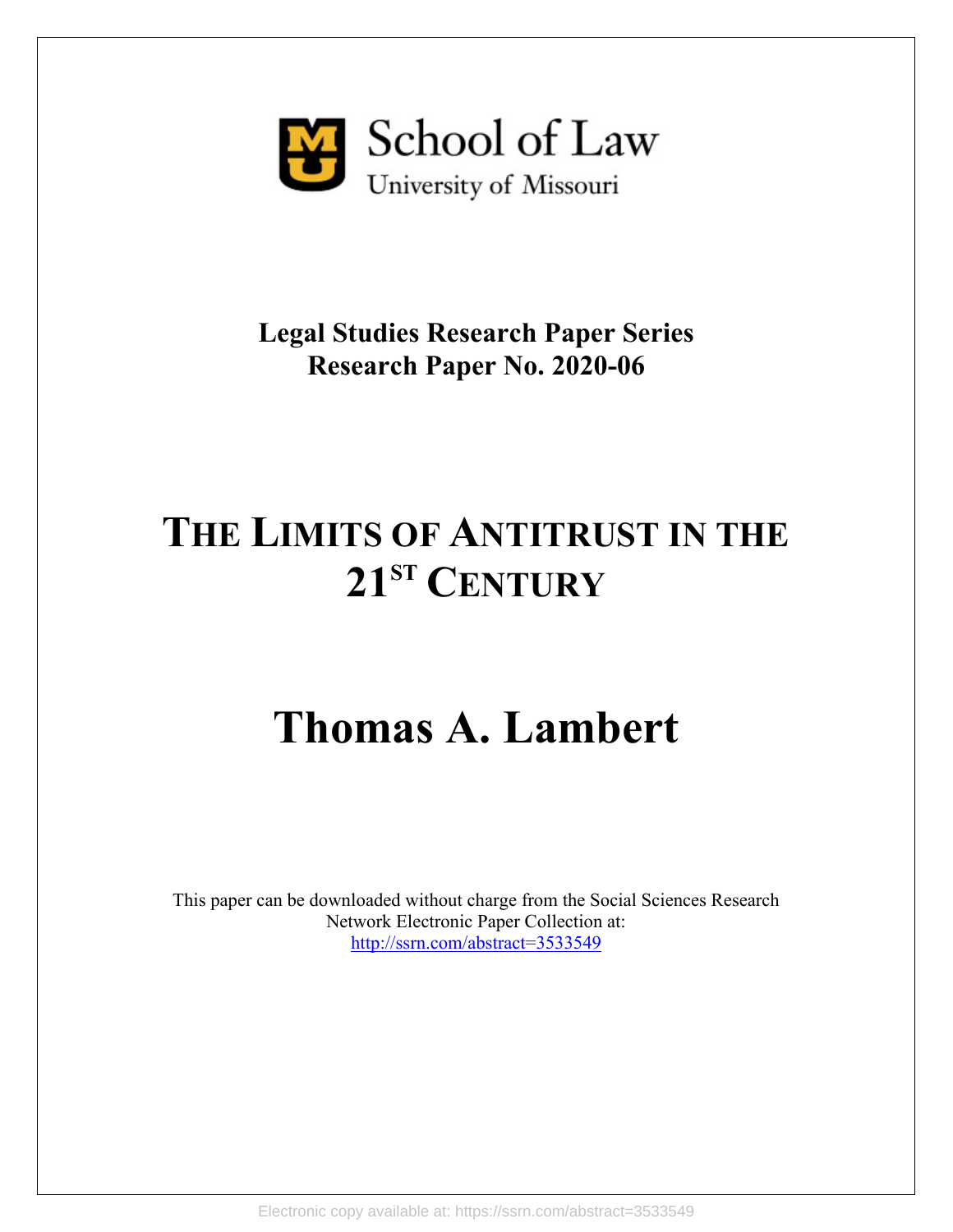#### **THE LIMITS OF ANTITRUST IN THE 21ST CENTURY**

#### THOMAS A. LAMBERT

#### **ABSTRACT**

In recent months, commentators and policymakers have called for expanded antitrust enforcement to address a number of novel harms. As Judge Frank Easterbrook famously observed in 1984, however, antitrust is an inherently limited enterprise, and improvident antitrust enforcement can create greater harm than benefit. To optimize antitrust's effectiveness, Easterbrook proposed a set of screening mechanisms that would constrain the law's reach.

This Article examines Easterbrook's prescriptions in light of recent economic learning and market developments. It concludes that Easterbrook's overarching prescription—that antitrust policies should be calibrated to minimize the sum of error and decision costs remains fundamentally sound. However, his assertion that false convictions are systematically worse than false acquittals is questionable, and several of his specific screening mechanisms appear unwarranted.

As courts and enforcers respond to calls for a bigger and bolder antitrust, they should embrace a revised version of Easterbrook's approach and supplement it with four additional screening mechanisms. They should intervene only (1) to address consumer harm (2) stemming from behavior that extends market power, where (3) the harm is unlikely to be addressed in a less distortive manner by another body of law or by private ordering, and (4) the intervention does not require extensive knowledge by central planners or confer a great deal of discretionary authority on government officials.

#### **INTRODUCTION**

Antitrust is having a moment. Commentators and policymakers, both progressive and conservative, are calling for increased antitrust enforcement to address all manner of social ills. From technology platforms' power over  $\epsilon$  speech<sup>[1](#page-1-0)</sup> and encroachments on user privacy;<sup>[2](#page-1-1)</sup> to wage stagnation in more concentrated labor markets;<sup>[3](#page-1-2)</sup> to competition-softening from ever-larger index funds;<sup>[4](#page-1-3)</sup> to growing income

l

<span id="page-1-0"></span><sup>1</sup> *See, e.g.,* Donald Trump, Jr., *Free speech suppression online builds pressure to break up Big Tech*, THE HILL (Sept. 30, 2019) (available at [https://thehill.com/opinion/technology/463631-free-speech](https://thehill.com/opinion/technology/463631-free-speech-suppression-online-builds-case-to-break-up-big-tech)[suppression-online-builds-case-to-break-up-big-tech\)](https://thehill.com/opinion/technology/463631-free-speech-suppression-online-builds-case-to-break-up-big-tech).

<span id="page-1-1"></span><sup>2</sup> *See*, *e.g.*, Dina Srinivasin, *Why Privacy is an Antitrust Issue*, N.Y. TIMES (May 28, 2019).

<span id="page-1-2"></span><sup>3</sup> *See*, *e.g.*, Alan B. Krueger & Eric Posner, *Corporate America Is Suppressing Wages for Many Workers*, N.Y. TIMES (Feb. 28, 2018).

<span id="page-1-3"></span><sup>4</sup> *See*, *e.g.*, Eric Posner, Fiona Scott Morton & Glen Weyl, *A Monopoly Donald Trump Can Pop*, N.Y. TIMES (Dec. 7, 2016).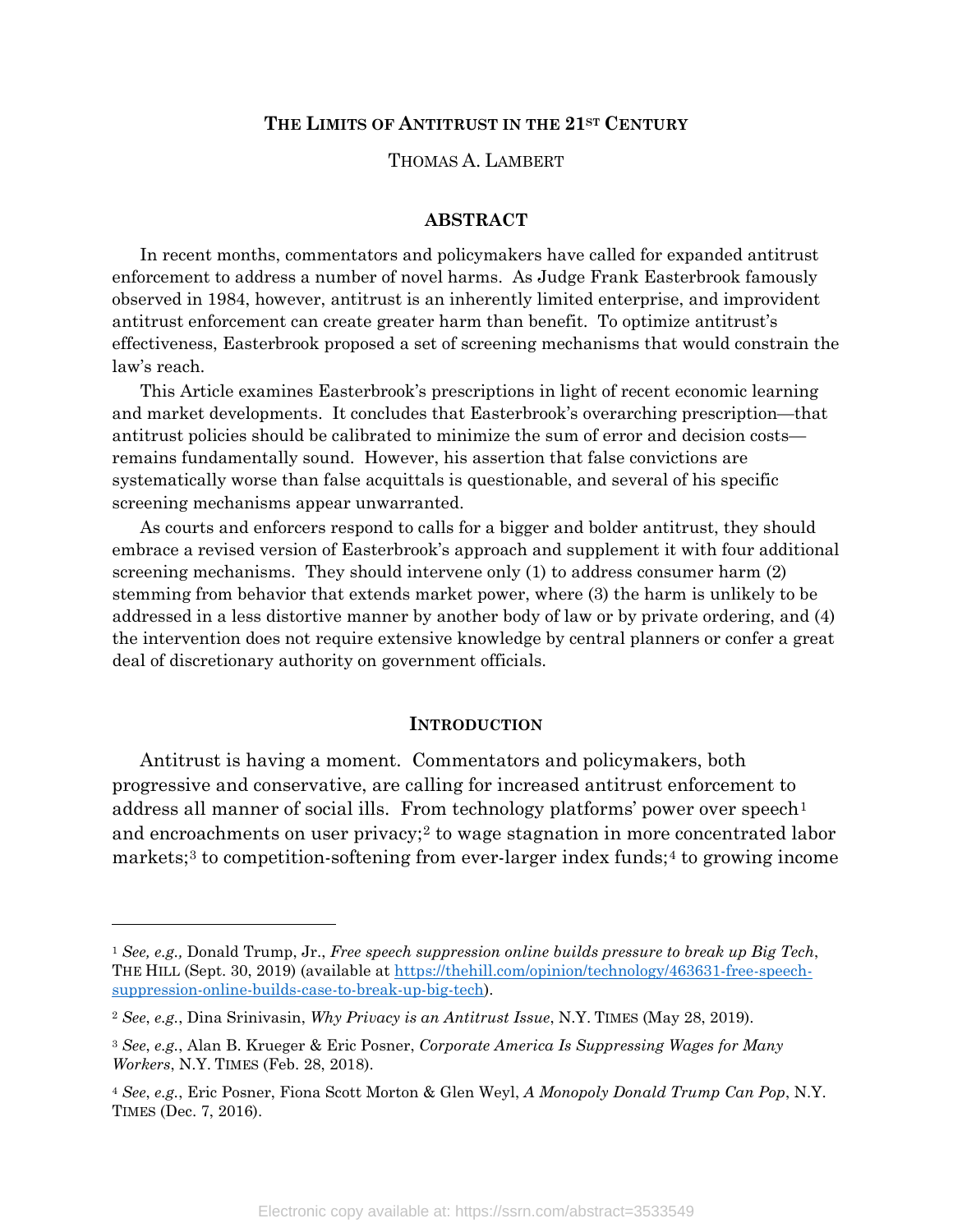<span id="page-2-8"></span>inequality,<sup>[5](#page-2-0)</sup> reduced innovation,<sup>[6](#page-2-1)</sup> and threats to democracy itself<sup>7</sup>—the list of maladies for which antitrust has been proposed as a remedy goes on and on.

Antitrust enforcers have taken note. From fall 2018 through spring 2019, the U.S. Federal Trade Commission (FTC) held fourteen hearings on Competition and Consumer Protection in the 21st Century[.8](#page-2-3) The Commission considered such diverse topics as common ownership by institutional investors, labor market monopsony, consumer privacy, effects of "big data," predatory and exclusionary tactics of technology platforms, algorithms and artificial intelligence, and vertical mergers.[9](#page-2-4)  In the summer of 2019, the FTC joined the Antitrust Division of the U.S. Department of Justice (DOJ) in announcing probes of Google, Apple, Facebook, and Amazon (colloquially referred to as "GAFA").<sup>10</sup> And the action is not limited to the federal level; more than 46 state attorneys general have joined the fray with their own investigations of Facebook (led by Democrat Letitia James of New York)<sup>[11](#page-2-6)</sup> and Google (led by Republican Ken Paxton of Texas).[12](#page-2-7)

In light of policymakers' heightened interest in antitrust and the recent flurry of bipartisan enforcement activity, it is worth stepping back to ask a couple of bigpicture questions: What are antitrust's limits in addressing the social harms that

<span id="page-2-3"></span>8 FEDERAL TRADE COMMISSION, HEARINGS ON COMPETITION AND CONSUMER PROTECTION IN THE 21st CENTURY (2019) (available at [https://www.ftc.gov/policy/hearings-competition-consumer-protection\)](https://www.ftc.gov/policy/hearings-competition-consumer-protection).

<span id="page-2-4"></span><sup>9</sup> *See id*. (cataloguing hearing topics).

l

<span id="page-2-5"></span><sup>10</sup> *See* Brent Kendall, *Justice Department to Open Broad, New Antitrust Review of Big Tech Companies*, WALL ST. J. (July 23, 2019) (available at [https://www.wsj.com/articles/justice](https://www.wsj.com/articles/justice-department-to-open-broad-new-antitrust-review-of-big-tech-companies-11563914235)[department-to-open-broad-new-antitrust-review-of-big-tech-companies-11563914235\)](https://www.wsj.com/articles/justice-department-to-open-broad-new-antitrust-review-of-big-tech-companies-11563914235); Brian Fung, *FTC ramping up its Big Tech antitrust investigations*, CNN BUSINESS (Sept. 11, 2019) (available at [https://www.cnn.com/2019/09/11/tech/ftc-big-tech-antitrust-investigations/index.html\)](https://www.cnn.com/2019/09/11/tech/ftc-big-tech-antitrust-investigations/index.html).

<span id="page-2-6"></span><sup>11</sup> Tony Romm, *Forty-six attorneys general have joined a New York-led antitrust investigation of Facebook*, WASH. POST (Oct. 22, 2019) (available at

[https://www.washingtonpost.com/technology/2019/10/22/forty-six-attorneys-general-have-joined-new](https://www.washingtonpost.com/technology/2019/10/22/forty-six-attorneys-general-have-joined-new-york-led-antitrust-investigation-into-facebook)[york-led-antitrust-investigation-into-facebook\)](https://www.washingtonpost.com/technology/2019/10/22/forty-six-attorneys-general-have-joined-new-york-led-antitrust-investigation-into-facebook).

<span id="page-2-0"></span><sup>5</sup> See, *e.g.*, Jonathan B. Baker & Stephen C. Salop, *Antitrust, Competition Policy, and Inequality*, 104 GEO. L. J. 1 (2015).

<span id="page-2-1"></span><sup>6</sup> *See*, *e.g.*, Derek Thompson, *America's Monopoly Problem: How Big Business Jammed the Wheels of Innovation*, THE ATLANTIC (Oct. 2016) (available at [https://www.theatlantic.com/magazine/archive/2016/10/americas-monopoly-problem/497549/\)](https://www.theatlantic.com/magazine/archive/2016/10/americas-monopoly-problem/497549/).

<span id="page-2-2"></span><sup>7</sup> *See*, *e.g.*, Ganesh Sitaraman, *Unchecked Power: How Monopolies Have Flourished—and Undermined Democracy*, NEW REPUBLIC (Nov. 29, 2018) (available at [https://newrepublic.com/article/152294/unchecked-power\)](https://newrepublic.com/article/152294/unchecked-power); TIM WU, THE CURSE OF BIGNESS: ANTITRUST IN THE NEW GILDED AGE (2018).

<span id="page-2-7"></span><sup>12</sup> Lauren Feiner, *Google faces a new antitrust probe by 50 attorneys general*, CNBC (Sept. 9, 2019) (available at [https://www.cnbc.com/2019/09/09/texas-attorney-general-leads-google-antitrust](https://www.cnbc.com/2019/09/09/texas-attorney-general-leads-google-antitrust-probe.html)[probe.html\)](https://www.cnbc.com/2019/09/09/texas-attorney-general-leads-google-antitrust-probe.html).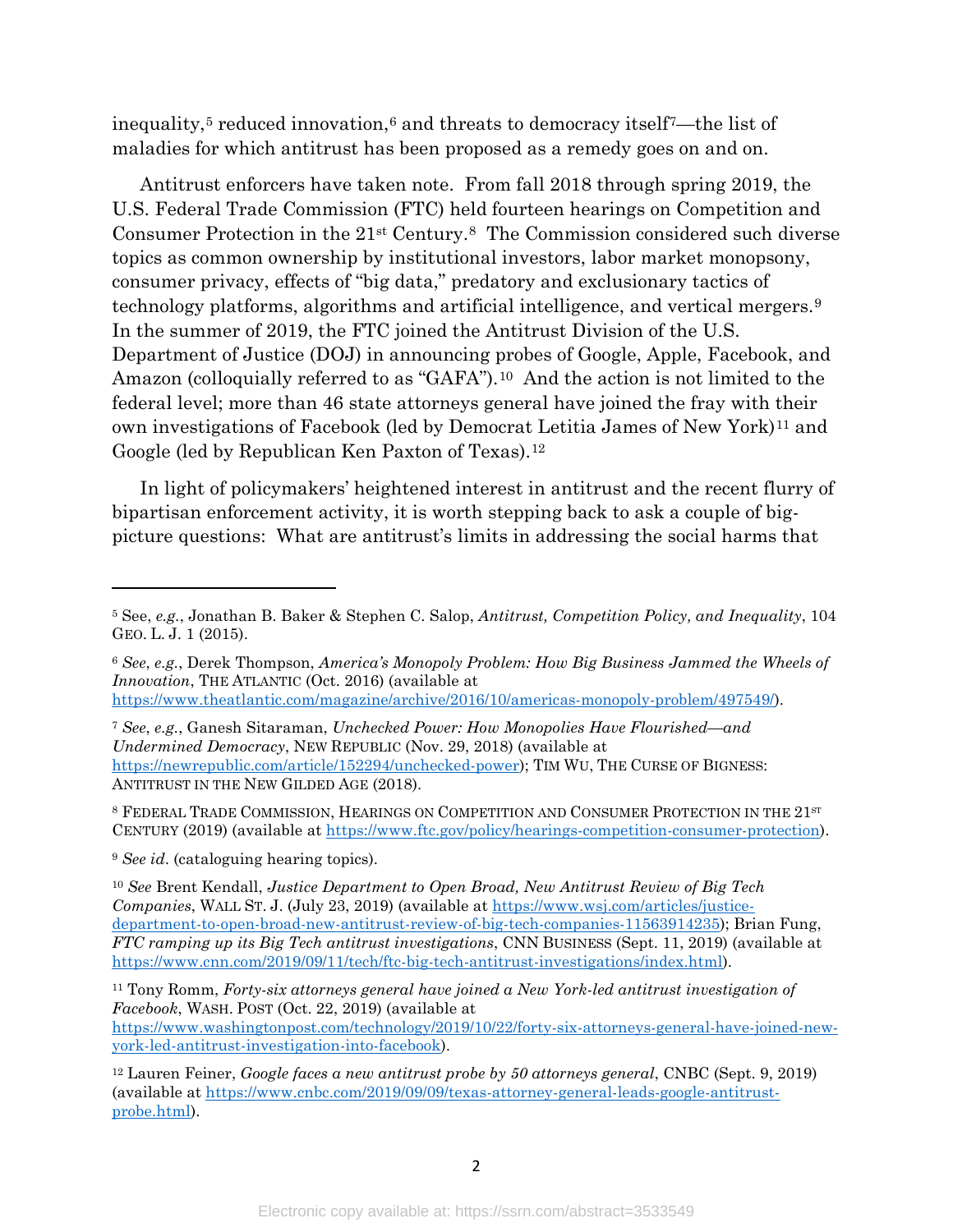are motivating calls for more aggressive enforcement? And how should enforcers and courts proceed in light of those limits?

<span id="page-3-3"></span>These questions are not new. In 1984, Judge (then-Professor) Frank Easterbrook addressed them in an article entitled *The Limits of Antitrust*.[13](#page-3-0) Few antitrust articles—or law review articles generally—have had the influence of that writing. Cited more than 600 times in law journals,<sup>[14](#page-3-1)</sup> its central idea appears to underlie most of the U.S. Supreme Court's recent antitrust decisions.[15](#page-3-2)

This Article revisits *The Limits of Antitrust* in light of the current antitrust moment. Part I describes the central components of Easterbrook's 1984 proposal and considers, for each, whether and how it should be revised in light of subsequent market developments and advances in economic learning. Part I concludes that Easterbrook's overarching prescription for maximizing antitrust's effectiveness remains fundamentally sound but that his view about the relative harms from overand under-enforcement, as well as some of the specific screening mechanisms he proposed for optimizing antitrust's effectiveness, require some adjustment.

Part II then builds upon Easterbrook's approach by proposing four new screening mechanisms that could assist  $21<sup>st</sup>$  Century courts and enforcers in ensuring that antitrust secures as much social welfare as possible, given its intrinsic limitations. The proposed screening mechanisms would limit antitrust intervention to situations in which the complained of conduct (1) causes or threatens harm to consumers, (2) extends market power, (3) is unlikely to be addressed by other bodies of law or privately ordered solutions, and (4) does not involve a remedy requiring a great deal of information or endowing government officials with substantial discretionary authority.

#### **I. Assessing** *The Limits of Antitrust*

 $\overline{\phantom{a}}$ 

We begin with a summary of *The Limits of Antitrust* and then turn to assess the merits of its prescriptions in light of 21st Century developments.

#### **a.** *Limits'* **Three Central Components**

<span id="page-3-0"></span><sup>13</sup> Frank H. Easterbrook, *The Limits of Antitrust*, 63 TEX. L. REV. 1 (1984).

<span id="page-3-1"></span><sup>14</sup> A Westlaw search of "Law Reviews and Journals" lists 635 journal articles citing Easterbrook's article as of June 2019.

<span id="page-3-2"></span><sup>15</sup> *See* Thomas A. Lambert & Alden Abbott, *Revisiting the Limits of Antitrust: The Roberts Court Versus the Enforcement Agencies,* 11 J. COMPET'N. L. & ECON. 791 (2015); Thomas A. Lambert, *The Roberts Court and the Limits of Antitrust*, 52 B. C. L. REV. 871 (2011).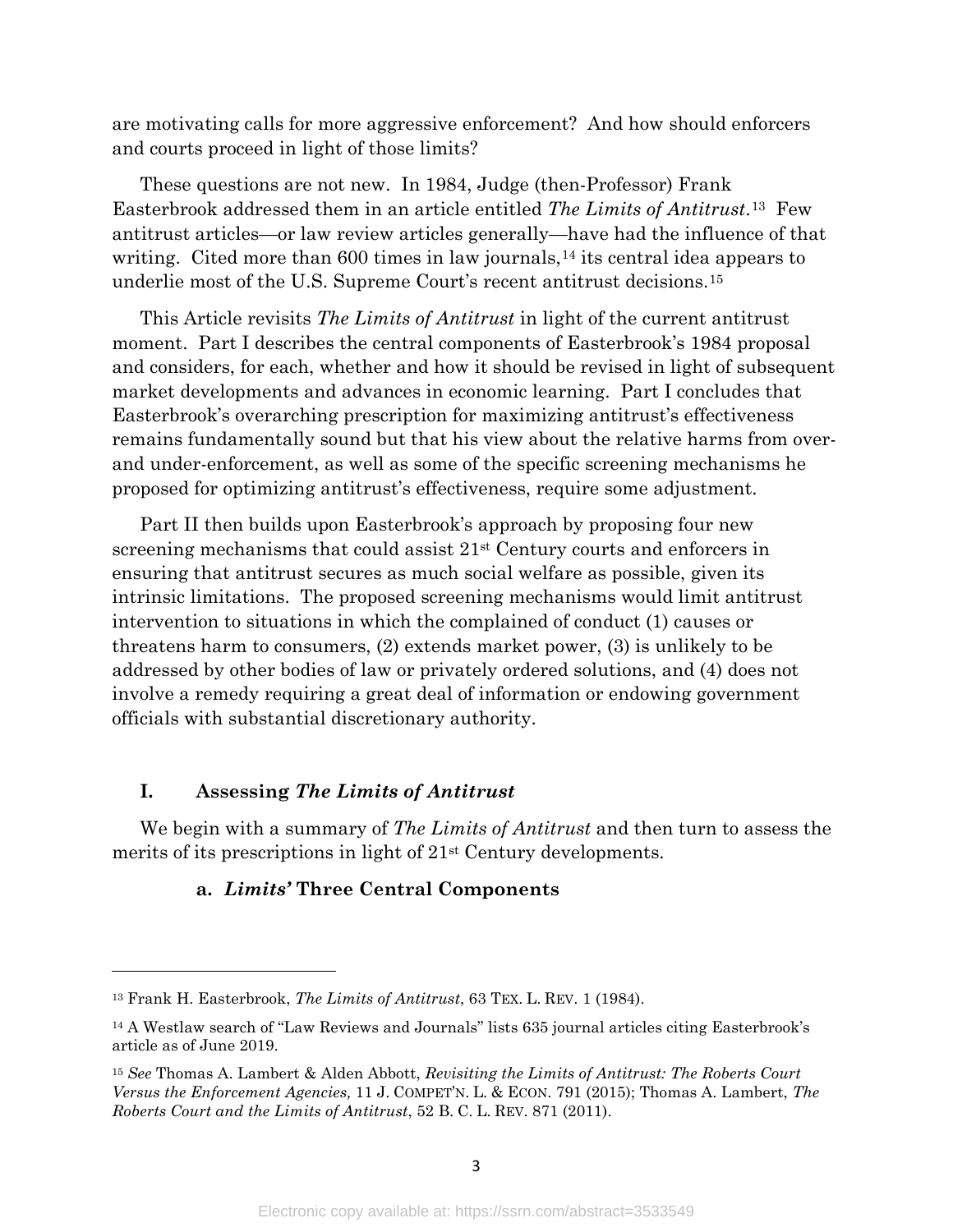The approach set forth in *The Limits of Antitrust* included three components. Judge Easterbrook set forth an overarching objective for antitrust courts and enforcers, offered advice on how to weigh different costs in making intervention decisions, and posited a set of specific screening mechanisms that would help achieve antitrust's overarching goal.

#### **1. The Overarching Objective**

To understand the objective Easterbrook posited for antitrust courts and enforcers, it may help to consider antitrust's "domain"—i.e., the type of activity it regulates. Antitrust is concerned with business behaviors that generate market power: *coordinated conduct* that leads to collusion<sup>[16](#page-4-0)</sup> and *exclusionary actions* that create monopoly power.[17](#page-4-1) The difficulty is that many acts of coordination between firms enhance market output, and many business practices that usurp business from the actor's rivals, and thus "exclude" them from the market, also generate benefits for consumers. For example, resale price maintenance may facilitate collusion but may also encourage dealer-provided services by preventing freeriding;[18](#page-4-2) manufacturers' exclusive dealing agreements may raise rivals' costs of distribution but may also spur manufacturer investment in distributors by reducing inter-brand free-riding;[19](#page-4-3) extremely low prices may drive rivals from the market, but they offer an obvious and immediate benefit to consumers.[20](#page-4-4) These are typical of the behaviors antitrust addresses: They involve both upsides and downsides and thus may be, on net, either output-enhancing (procompetitive) or output-reducing (anticompetitive). They are, in short, mixed bags.

<span id="page-4-0"></span><sup>16</sup> Such conduct is policed by Section 1 of the Sherman Act, 15 U.S.C. § 1 (forbidding agreements that unreasonably restrain trade), and Section 7 of the Clayton Act, 15 U.S.C. § 18 (forbidding anticompetitive mergers).

<span id="page-4-1"></span><sup>&</sup>lt;sup>17</sup> Such actions are policed by Section 2 of the Sherman Act, 156 U.S.C.  $\S$  2 (forbidding monopolization, attempts to monopolize, and conspiracies to monopolize), and Section 3 of the Clayton Act, 15 U.S.C. § 14 (forbidding exclusive dealing and tying arrangements that reduce market competition).

<span id="page-4-2"></span><sup>18</sup> *See*, *e.g.*, Leegin Creative Leather Prods., Inc. v. PSKS, Inc., 551 U.S. 877, 889-94 (2007) (cataloguing potential pro- and anticompetitive effects of minimum resale price maintenance).

<span id="page-4-3"></span><sup>19</sup> *See*, *e.g.,* Benjamin Klein & Andres V. Lerner, *Procompetitive Justifications for Exclusive Dealing: Preventing Free-Riding and Creating Incentives for Undivided Dealer Loyalty* (Nov. 12, 2006) (available at [https://www.justice.gov/atr/procompetitive-justifications-exclusive-dealing-preventing](https://www.justice.gov/atr/procompetitive-justifications-exclusive-dealing-preventing-free-riding-and-creating-undivided#2)[free-riding-and-creating-undivided#2\)](https://www.justice.gov/atr/procompetitive-justifications-exclusive-dealing-preventing-free-riding-and-creating-undivided#2).

<span id="page-4-4"></span><sup>20</sup> Brooke Group Ltd. v. Brown & Williamson Tobacco Corp., 509 U.S. 209, 222-26 (1993) (discussing benefits and potential competitive concerns from extremely low prices and setting liability rule to avoid squelching consumer benefits).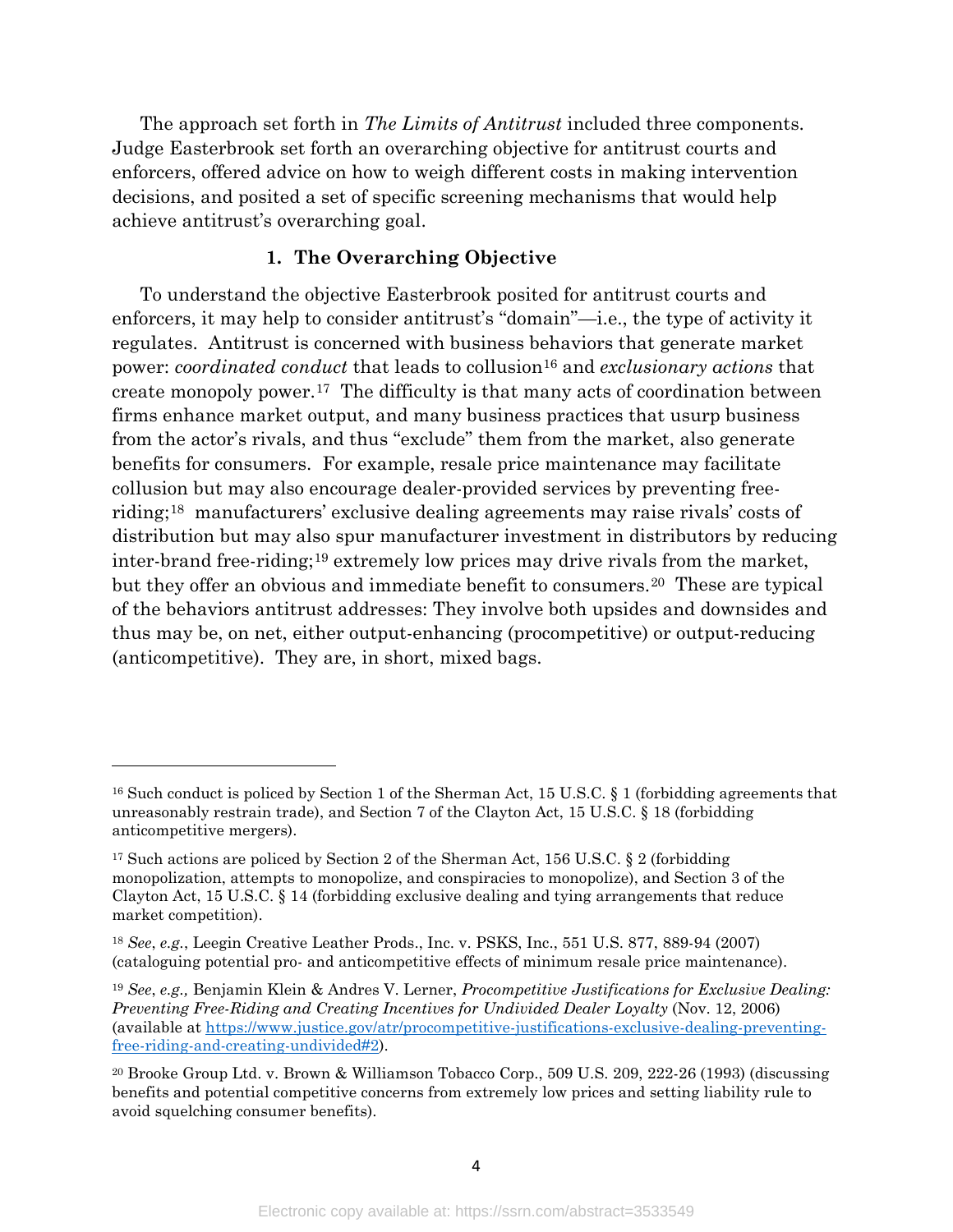<span id="page-5-0"></span>Regulating competitive mixed bags inevitably entails costs.[21](#page-5-1) First, there are the costs that result from mistaken judgments.[22](#page-5-2) If the regulator wrongly allows conduct that is, on net, anticompetitive, consumers will face higher prices and/or reduced quality, and a deadweight loss will occur. But if the regulator wrongly forbids conduct that is, on balance, procompetitive, market output will be lower than it otherwise would be and, again, consumers will suffer. Both false convictions (Type I errors) and false acquittals (Type II errors) generate losses.

In addition to these so-called "error costs," regulating competitive mixed bags entails significant costs of simply deciding whether contemplated or actual conduct is forbidden or permitted.[23](#page-5-3) Such "decision costs" must be borne by business planners (who are attempting to avoid liability), by litigating parties (who are trying to prove their case), and by adjudicators (who must decide whether the law has been broken).

Type I error costs, Type II error costs, and decision costs are intertwined.<sup>24</sup> If policymakers try to reduce the risk of false conviction (Type I error) by making it harder for a plaintiff to establish liability or easier for a defendant to make out a defense, they will increase the risk of false acquittal (Type II error). If they ease a plaintiff's burden or cut back on available defenses to reduce false acquittals, they will tend to enhance the social losses from false convictions. And if they make the rule more nuanced in an effort to condemn the bad without chilling the good, thereby reducing error costs overall, they enhance decision costs. As in a game of whack-a-mole, driving down costs in one area will cause them to rise elsewhere.

In light of antitrust's inevitable and intertwined costs of error and decision— what he called, collectively, the "limits of antitrust"<sup>[25](#page-5-5)</sup>—Easterbrook proposed an overarching goal for antitrust policies: They should be crafted so as to minimize the sum of error and decision costs.<sup>26</sup> Pursuing such an objective, policymakers would not try to prevent every anticompetitive act, allow every procompetitive one, or keep antitrust rules as simple as possible. In keeping with Voltaire's prudent maxim,

l

<span id="page-5-1"></span><sup>21</sup> Easterbrook, *supra* note [13,](#page-3-3) at 4 ("Antitrust is costly. The judges act with imperfect information about the effects of the practices at stake. The costs of action and information are the limits of antitrust.").

<span id="page-5-2"></span><sup>22</sup> These are Easterbrook's "costs of action." *See id*.

<span id="page-5-3"></span><sup>23</sup> These are Easterbrook's "costs of … information." *See supra* note [21.](#page-5-0)

<span id="page-5-4"></span><sup>24</sup> *See generally* THOMAS A. LAMBERT, HOW TO REGULATE: A GUIDE FOR POLICYMAKERS 10-12 (2017).

<span id="page-5-5"></span><sup>25</sup> *See supra* note [21.](#page-5-0)

<span id="page-5-6"></span><sup>26</sup> Easterbrook, *supra* note [13,](#page-3-3) at 16 ("The legal system should be designed to minimize the total costs of (1) anticompetitive practices that escape condemnation, (2) competitive practices that are condemned or deterred, and (3) the system itself.").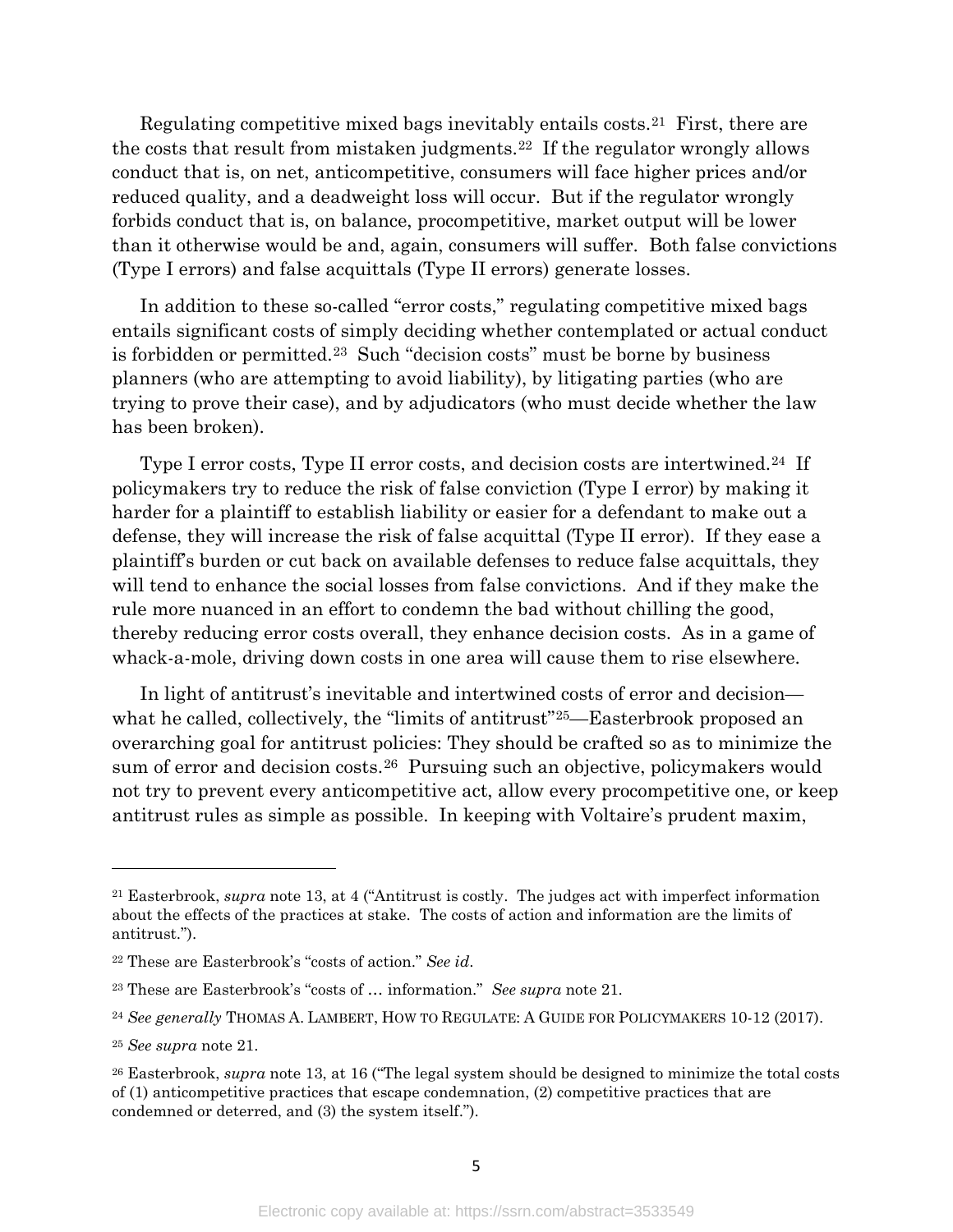"the perfect is the enemy of the good,"[27](#page-6-0) they would eschew perfection along any single dimension in favor of overall *optimization*. This would ensure that antitrust, despite its limits, accomplishes as much good as possible.

#### **2. The Notion of Incommensurate Harms**

The second key component of Easterbrook's *Limits of Antitrust* was his instruction about how to weigh Type I versus Type II errors. If a procompetitive behavior is wrongly condemned (Type I error), the adverse effect—squandered efficiencies—is not limited to the defendant's market but, because of the precedent created, extends to other markets in which the condemned practice is or would be utilized. Moreover, correcting the erroneous precedent and resulting welfare loss requires a judicial decision that overrules the mistaken condemnation. By contrast, if anticompetitive conduct is wrongly allowed to persist, the result will be the sort of monopoly pricing that invites entry and may thereby self-correct.<sup>28</sup> Accordingly, Easterbrook reasoned, false convictions are "worse" than false acquittals. And that suggests, he argued, that liability rules on questionable practices should be calibrated so as to err in the direction of allowing anticompetitive acts rather than banning or discouraging procompetitive ones.<sup>[29](#page-6-2)</sup>

The U.S. Department of Justice seemingly endorsed Easterbrook's incommensurate harms position in its now-abrogated Section 2 Report, which suggested that exclusionary unilateral conduct not subject to one of the more tailored liability rules in the Report should be condemned only if its likely

<span id="page-6-1"></span><sup>28</sup> Easterbrook explained:

 $\overline{a}$ 

Easterbrook, *supra* note [13,](#page-3-3) at 2-3.

<span id="page-6-2"></span><sup>29</sup> *Id.* at 15 ("In which direction should these rules err? For a number of reasons, errors on the side of excusing questionable practices are preferable."); *id*. (observing that "the economic system corrects monopoly more readily than it corrects judicial errors").

<span id="page-6-0"></span><sup>27</sup> Voltaire, *La Begueule*, 3 Recueil des Meilleurs Contes en vers 77, 77 (1778) ("*Le mieux est ennemi du bien.*").

A fundamental difficulty facing the court is the incommensurability of the stakes. If the court errs by condemning a beneficial practice, the benefits may be lost for good. Any other firm that uses the condemned practice faces sanctions in the name of stare decisis, no matter the benefits. If the court errs by permitting a deleterious practice, though, the welfare loss decreases over time. Monopoly is self-destructive. Monopoly prices eventually attract entry. True, this long run may be a long time coming, with loss to society in the interim. The central purpose of antitrust is to speed up the arrival of the long run. But this should not obscure the point: judicial errors that tolerate baleful practices are self-correcting, while erroneous condemnations are not.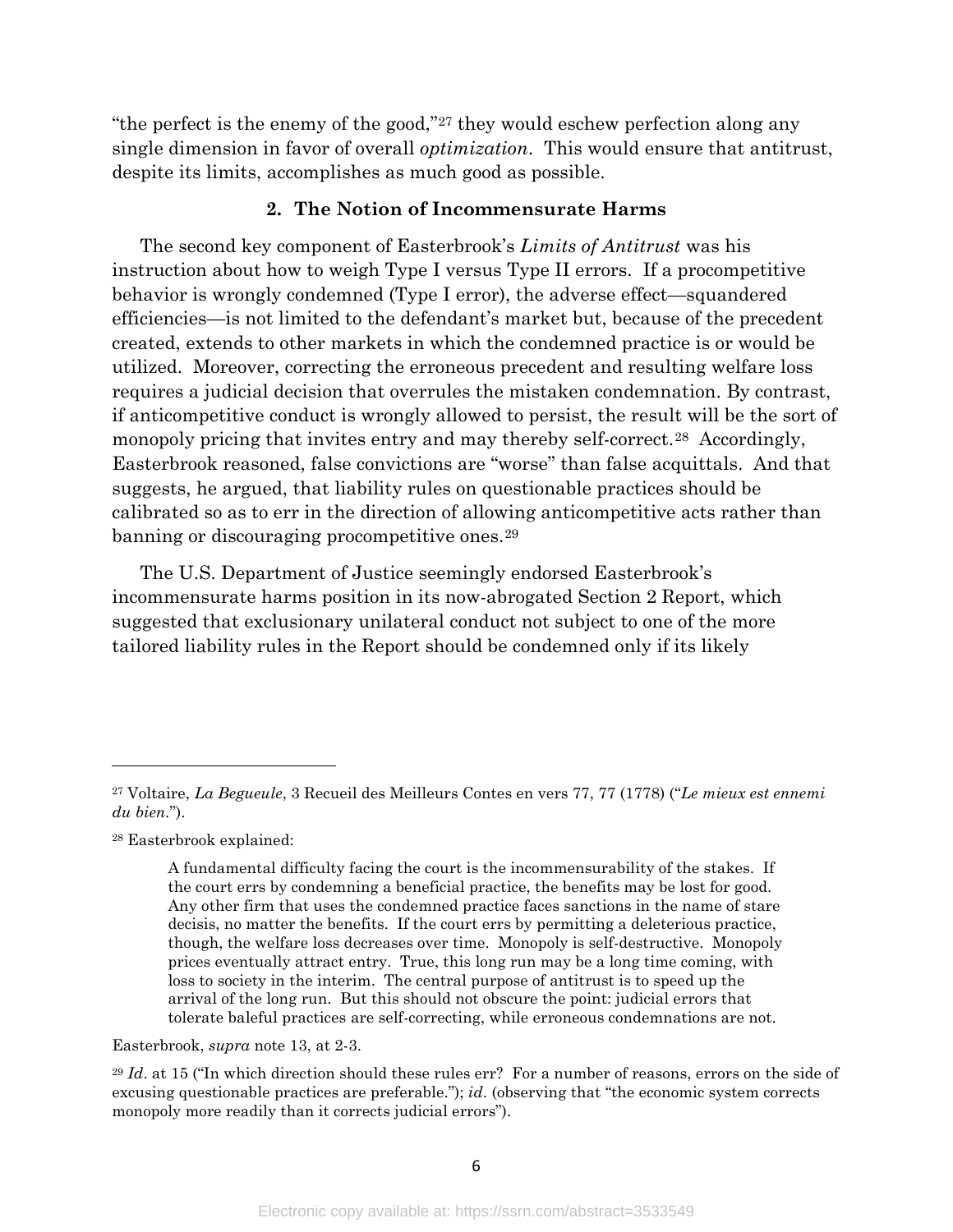anticompetitive harm would be "substantially disproportionate" to its likely procompetitive benefit.[30](#page-7-0) 

#### **3. The Screening Mechanisms**

If the overall goal is to implement antitrust so as to minimize the sum of error and decision costs, with an understanding that Type I errors typically impose greater costs than Type II errors, how should courts proceed? The third key component of Easterbrook's approach was a set of screening mechanisms designed to help antitrust courts achieve the overarching objective by filtering out challenges to practices that are likely to be procompetitive.

Specifically, Easterbrook proposed five filters:

- 1. *Market Power.* The court should ask whether the defendant (or group of defendants) has market power. If not, Easterbrook asserted, the challenged conduct is unlikely to create anticompetitive harm and should not be condemned.[31](#page-7-1)
- 2. *Logical Relation Between Profit and Reduced Competition.* The court should ask whether the challenged conduct would increase the defendant's profits by reducing competition. If the alleged reduction in competition would reduce the defendant's profits, there is no need for antitrust to deter the anticompetitive behavior; the market will do so.<sup>[32](#page-7-2)</sup> Moreover, if the challenged practice could enhance the defendant's profits even apart from a reduction in competition, condemnation of the practice could deter procompetitive conduct.[33](#page-7-3)
- 3. *Widespread Adoption of Identical Vertical Practices.* For vertical practices like resale price maintenance (RPM), exclusive dealing, and tying, the court should ask whether "almost all firms in [the defendant's] industry use the same vertical restraints."[34](#page-7-4) The reason for this filter, Easterbrook said, "is that every one of the potentially anticompetitive outcomes of

<span id="page-7-4"></span><sup>34</sup> *Id*. at 30.

<span id="page-7-0"></span> <sup>30</sup> *See* U.S. DEPARTMENT OF JUSTICE, COMPETITION AND MONOPOLY: SINGLE-FIRM CONDUCT UNDER SECTION 2 OF THE SHERMAN ACT 45-46 (2008) (subsequently abrogated; *see* Christine A. Varney, Assistant Attorney General, *Vigorous Antitrust Enforcement in This Challenging Era, Remarks Before the Center for American Progress* (May 12, 2009) (available at [https://www.justice.gov/atr/speech/vigorous-antitrust-enforcement-challenging-era\)](https://www.justice.gov/atr/speech/vigorous-antitrust-enforcement-challenging-era).

<span id="page-7-1"></span><sup>31</sup> Easterbrook, *supra* note [13,](#page-3-3) at 19-23.

<span id="page-7-2"></span><sup>&</sup>lt;sup>32</sup> *Id.* at 24 ("Unless there is a link between the antitrust injury and the defendant's profit, there is no need for judges to impose a sanction. The sanction imposed by the business losses will clear up the practice in due course.").

<span id="page-7-3"></span><sup>33</sup> *Id*. at 28-29 (explaining how a period of below-cost pricing could enhance the seller's profits even apart from a reduction in competition and asserting that "an antitrust court should handle cases such as this by asking whether profits depended on monopoly").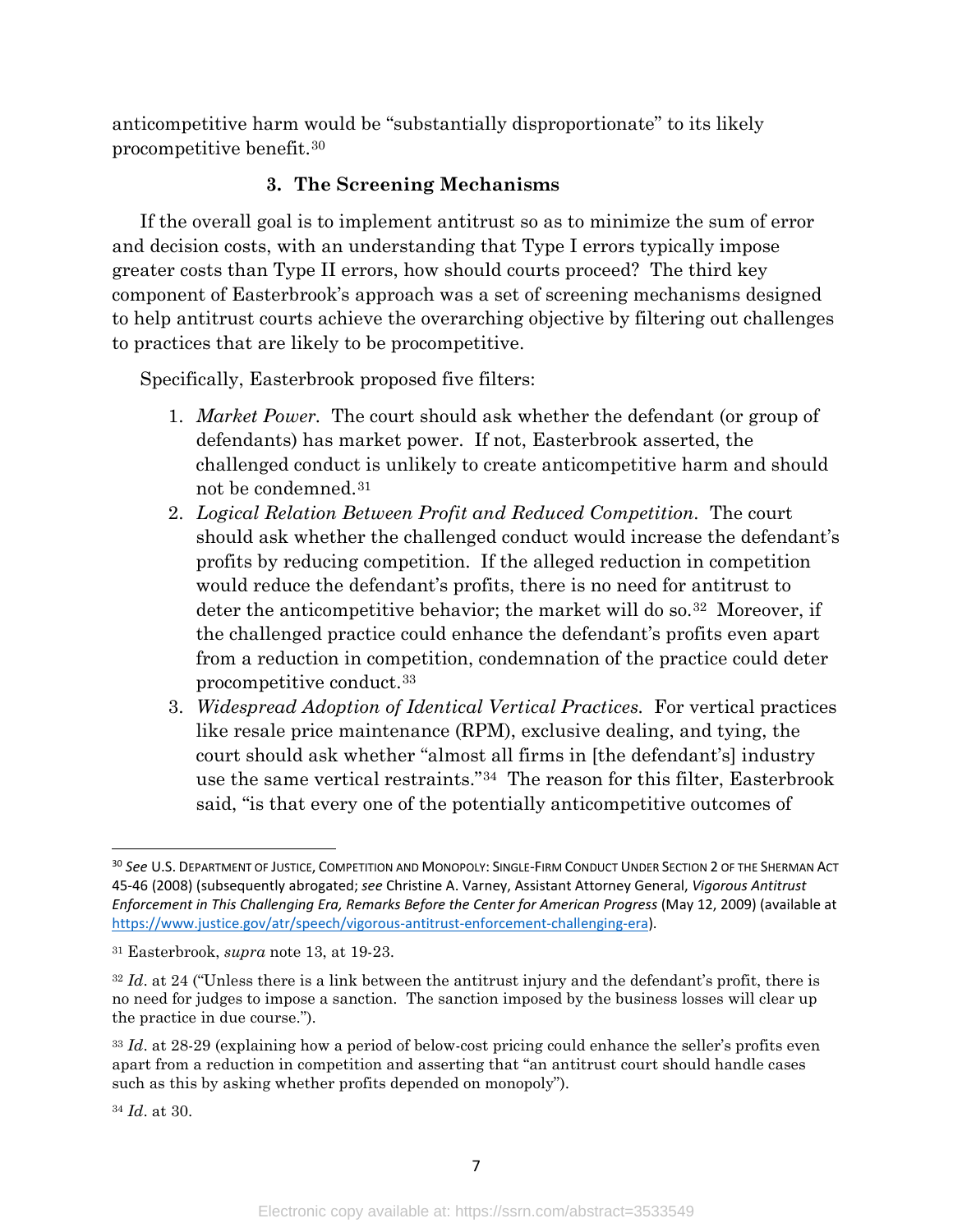vertical arrangements depends on the uniformity of the practice."[35](#page-8-0) Easterbrook offered RPM as an example, observing that the potential anticompetitive harms from the practice—facilitation of dealer or manufacturer cartels—can occur only if the practice is widely deployed.<sup>[36](#page-8-1)</sup> Where a vertical practice is used by just one or a few competitors in an industry, Easterbrook reasoned, it is likely employed for procompetitive ends.[37](#page-8-2)

- 4. *Effect on Output and Market Share.* The court should ask whether the defendant's output and market share are falling[.38](#page-8-3) If the challenged practice results in a better deal for consumers—perhaps by enhancing the quality of the defendant's offering by enough to offset any price increase then the defendant's output and market share will grow.[39](#page-8-4) By contrast, if the practice is enhancing the defendant's market power, its output will fall; the monopolist enhances its profits by reducing output so as to drive up price. Thus, Easterbrook reasoned, trends in the defendant's output and market share can signal whether its conduct is, on balance, pro- or anticompetitive.
- 5. *The Identity of the Plaintiff.* Finally, the court should ask whether the plaintiff is a customer or a competitor of the defendant.<sup>40</sup> Customers benefit from enhanced competition in the defendant's market, as when a defendant gains a cost- or quality-advantage over its rivals; customers are

 $\overline{\phantom{a}}$ 

#### *Id*.

<span id="page-8-5"></span><sup>40</sup> *Id*. at 33-39.

<span id="page-8-0"></span><sup>35</sup> *Id*.

<span id="page-8-1"></span><sup>36</sup> Easterbrook explained:

<sup>[</sup>R]esale price maintenance (RPM) or territorial restraints can facilitate or enforce a cartel only if all firms in the industry use identical practices. If Sylvania uses RPM while GE and Sony do not, the RPM cannot facilitate anyone's cartel. Dealers that want to cheat on a dealers' cartel will sell more GE sets at reduced prices. And if practices are not identical in the manufacturing industry, then RPM cannot facilitate a cartel there. The whole point of a "facilitating practice" is that when everyone does things the same way, this reduces the number of things the cartel must monitor to control cheating. When everyone does *not* do things the same way, nothing can be "facilitated."

<span id="page-8-2"></span><sup>&</sup>lt;sup>37</sup> *Id.* at 31 ("Whatever explains a solitary manufacturer's use of RPM, exclusive contracts, ties, or other practices, the practice cannot be anticompetitive.").

<span id="page-8-3"></span><sup>38</sup> *Id*. ("If arrangements are anticompetitive, the output and market share of those using them must fall.").

<span id="page-8-4"></span><sup>&</sup>lt;sup>39</sup> *Id.* ("If [the defendant firm] both increases the price and increases the quality, it may sell more or less, depending on whether consumers value the improvement at more than the cost. … If its sales increase despite the higher price, we know the change was worth the higher price, and then some, to consumers.").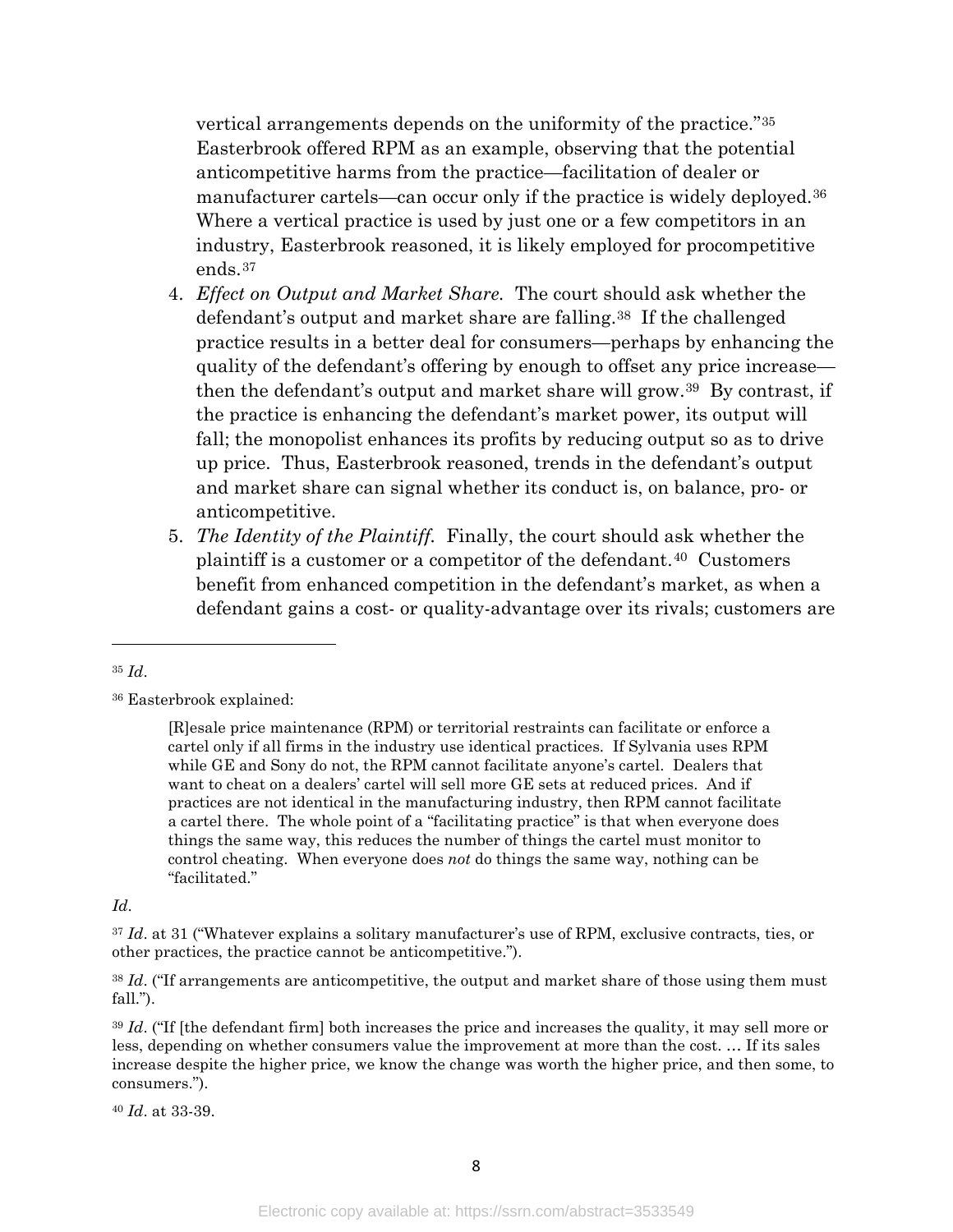harmed by reductions in competition. By contrast, competitors are injured when a defendant's conduct gives it a cost- or quality-advantage, and they benefit when market competition eases. A customer plaintiff, then, is likely complaining about reduced competition—antitrust's target—whereas a competitor plaintiff may be complaining of enhanced competition or may be seeking to raise the defendant's cost (and thereby secure its own cost-advantage) by forcing it to defend a lawsuit.<sup>41</sup> The identity of the complaining party, then, can assist courts in determining whether a challenged practice is likely pro- or anti-competitive.

#### **b. Evaluating the Approach Today**

More than thirty-five years have passed since Easterbook published *The Limits of Antitrust*. During that time, there have been some major developments in the business world, including, among many others, the advent of the Internet and mobile telephony, the rise of digital social networks and other digital platforms, and, in the world of finance, explosive growth in index investing. There have also been significant advances in economic learning, with scholars gaining a better understanding of how certain business practices can be anti- and/or pro-competitive. How does Easterbrook's late-20th Century approach look in light of 21st Century market developments and advances in economic learning?

Easterbrook's overarching objective for antitrust policy decisions remains fundamentally sound. Since 1984, no developments in market structures or economic learning have altered the mixed-bag nature of the behavior antitrust regulates, the consequent inevitability of error and decision costs, or the fact that efforts to reduce one set of costs will drive up another. Scholars have progressed in their understanding of the circumstances under which particular behaviors may occasion anticompetitive harm (or create procompetitive benefits), and that new knowledge may allow courts to restructure doctrines so as to reduce costs overall.[42](#page-9-1) But antitrust remains an inherently limited enterprise, and Easterbrook's overarching prescription for maximizing welfare in light of those limits—craft policies to minimize the sum of error and decision costs—remains as wise as ever.

Easterbrook's instruction on the incommensurate harms from Type I versus Type II errors has fared less well. The claim that false convictions are systematically worse than false acquittals is too categorical.[43](#page-9-2) It is true that many

<span id="page-9-3"></span>l

<span id="page-9-0"></span><sup>&</sup>lt;sup>41</sup> As Easterbook observed, the costs of antitrust litigation are usually significantly greater for defendants than for plaintiffs. *Id*. at 34.

<span id="page-9-2"></span><span id="page-9-1"></span><sup>42</sup> *See*, *e.g.*, Leegin Creative Leather Prods., Inc. v. PSKS, Inc., 551 U.S. 877, 889-94 (2007) (summarizing economic learning on competitive effects of minimum resale price maintenance). <sup>43</sup> *See generally* Alan Devlin & Michael Jacobs, *Antitrust Error*, 52 WM. & MARY L. REV. 75 (2010).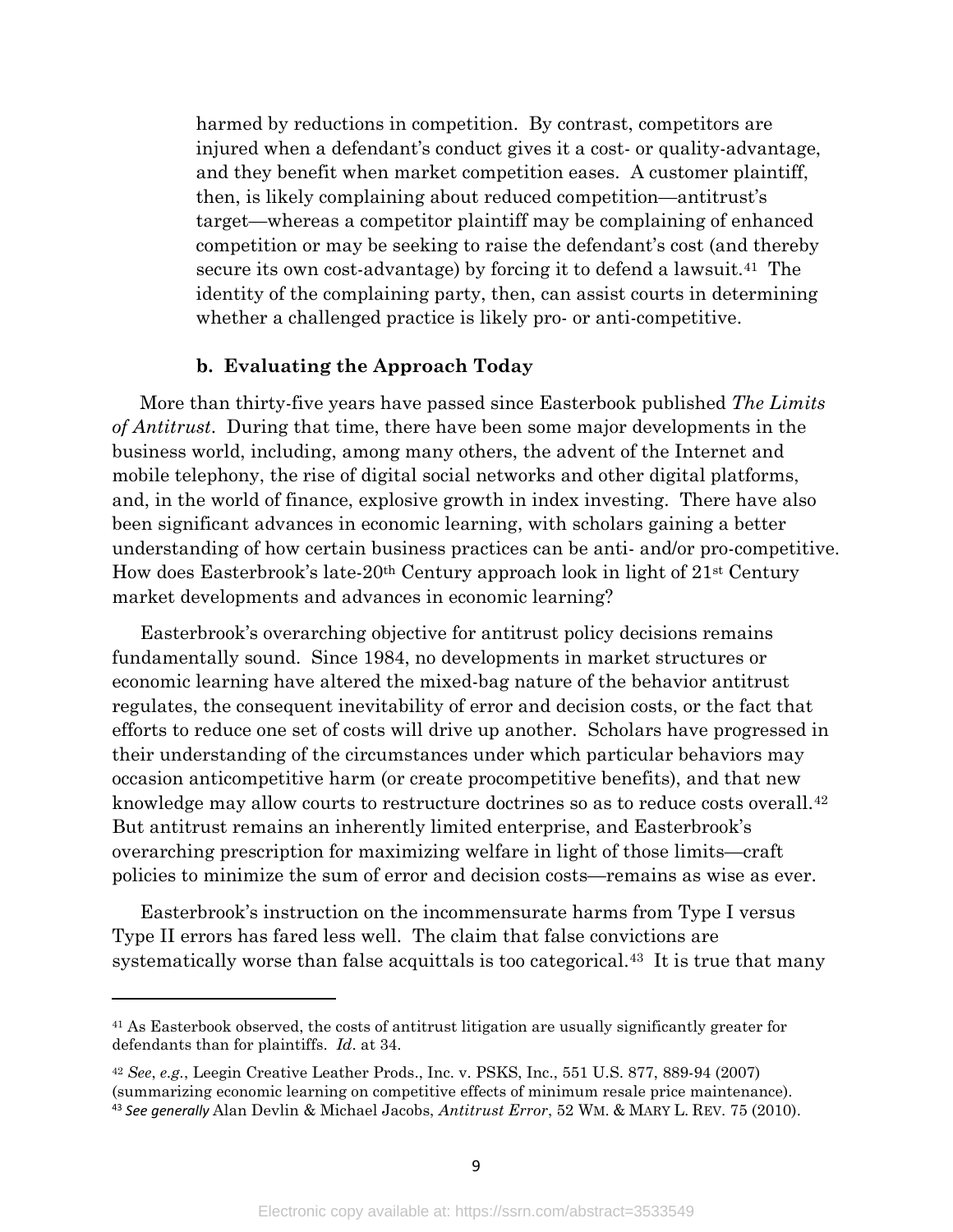<span id="page-10-4"></span>anticompetitive harms are self-correcting; collusion among competitors, for example, is difficult to maintain and invites entry. Economic learning has revealed, though, that some forms of exclusionary conduct do not automatically self-correct. For example, some actions by a dominant firm—e.g., exclusive dealing that forecloses a manufacturer's competitors from a substantial proportion of available distribution outlets—can prevent rivals from growing enough to attain the scale economies that would enable them to underprice the dominant firm.[44](#page-10-0) Indeed, in markets characterized by large economies of scale and network effects (e.g., digital social networking, computer operating systems), entry and underpricing may be particularly unlikely.[45](#page-10-1) Easterbrook's incommensurate harms point should thus be softened somewhat: In deciding whether to tilt the liability rule in favor of permitting questionable conduct, courts should ask whether any resulting market power would be transitory (as with collusion) or durable (as with some exclusionary practices in some types of markets). Sometimes a pro-defendant bias will be appropriate, but not always[.46](#page-10-2)

Like his instruction on incommensurate harms, Easterbrook's screening mechanisms for filtering out procompetitive behaviors require some adjustment. The first two screens—the requirement that defendants possess market power and that the challenged conduct enhance their profits by reducing competition—have fared well and continue to enjoy support in the case law.<sup>47</sup> The fifth—weeding out competitor complaints—remains useful in some contexts. In challenges to horizontal mergers, for example, complaints by rivals should raise yellow flags, since competitors benefit from reduced competition and are injured when their rivals become more efficient. Developments in economic learning, though, suggest

 $\overline{\phantom{a}}$ 

<span id="page-10-0"></span><sup>44</sup> *See* Joshua D. Wright, *Moving Beyond Naïve Foreclosure Analysis*, 19 GEO. MASON L. REV. 1163, 1166-71 (2012).

<span id="page-10-1"></span><sup>45</sup> *See* Devlin & Jacobs, *supra* note [43,](#page-9-3) at 80 ("Recent experience suggests that monopolistic behavior may not always be eliminated by the market in a timely fashion, especially where powerful network effects are present.").

<span id="page-10-2"></span><sup>46</sup> *Id*. at 104-26 (arguing that Type I errors are not always worse than Type II errors and that whether liability rules should be calibrated to favor Type II errors depends on, *inter alia*, the likely durability of the resulting harms).

<span id="page-10-3"></span><sup>47</sup> With respect to the first (market power) filter, monopolization claims under Sherman Act Section 2 still require that the defendant possess monopoly power, *see* Diaz Aviation Corp. v. Airport Aviation Servs., Inc., 716 F.3d 256, 265 (1st Cir. 2013) (citing United States v. Grinnell Corp., 384 U.S. 563, 570-71 (1966)), and the existence of market power is typically required for liability based on concerted conduct that is not per se illegal. *See*, *e.g.*, Leegin Creative Leather Prods., Inc. v. PSKS, Inc., 551 U.S. 877, 897 (2007) (observing that market power is necessary for anticompetitive harm, and thus liability, from RPM); Todd v. Exxon, 275 F.3d 191, 199 (2d Cir. 2001) (assessing defendants' market power in considering whether information exchange was illegal under the rule of reason). The antitrust injury requirement helps implement the second filter, for it results in the dismissal of actions in which the complained of harm does not stem from a reduction in competition. *See*  Brunswick v. Pueblo Bowl-O-Mat, Inc., 429 U.S. 477 (1977).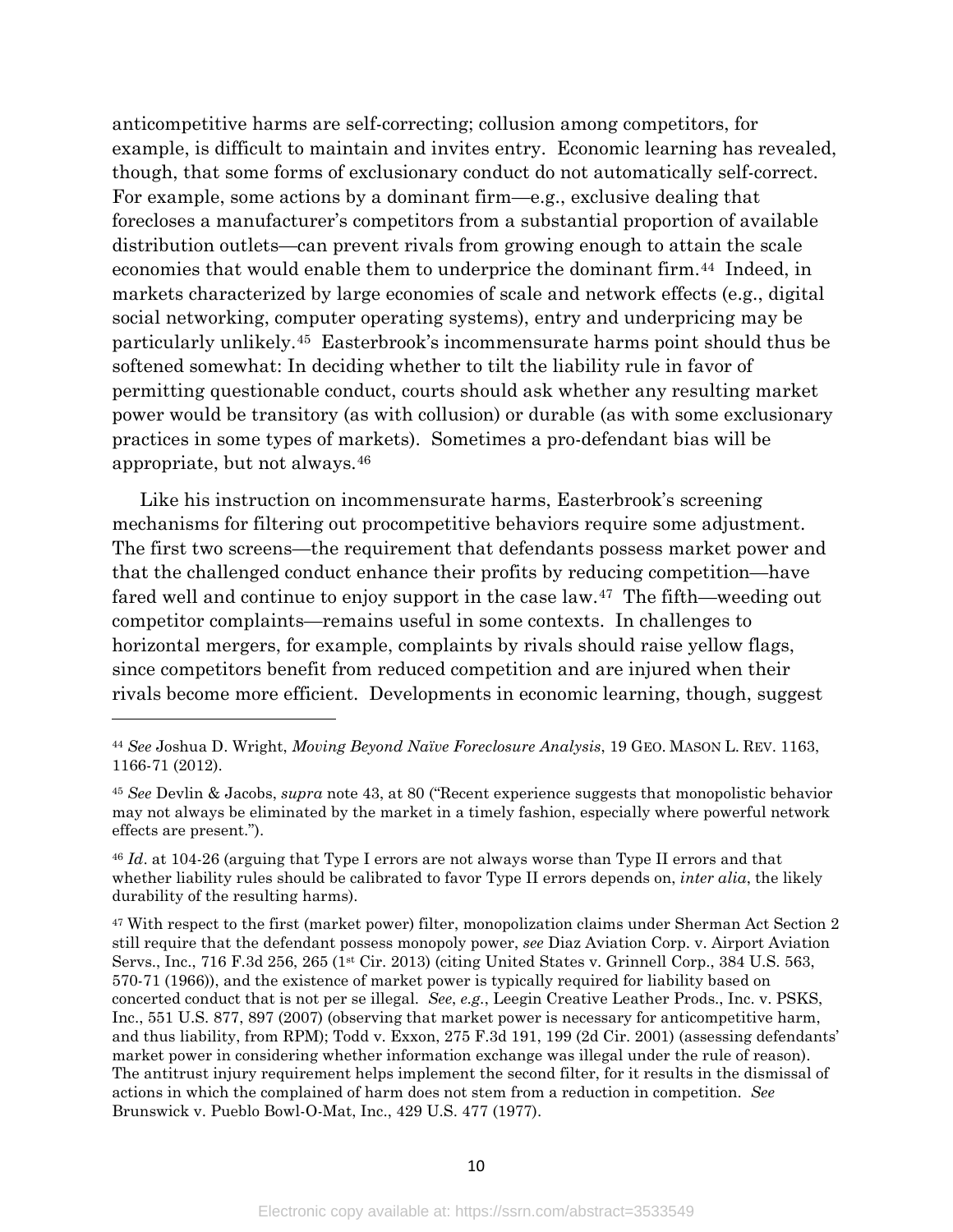that the mere fact that the complainant is a competitor does not always signal that the challenged practice is procompetitive. We now understand that many exclusionary practices (e.g., exclusive dealing arrangements involving substantial market foreclosure) may injure competition by raising rivals' costs.[48](#page-11-0) Because such practices hurt both consumers and competitors, the fact that a competitor is complaining, standing alone, does not indicate that the challenged practice is procompetitive. The fifth filter is thus useful in some situations but not others. A useful revision would be to say that behaviors drawing competitor *but no consumer* complaints is likely procompetitive.

Easterbrook's third and fourth filters have not stood the test of time. The third, which eliminates challenges to vertical restraints that are not in widespread use throughout the market at issue, rests on a premise that we now understand to be faulty. According to Easterbrook, "[t]he rationale for this [widespread use] filter is that every one of the potentially anticompetitive outcomes of vertical arrangements depends on the uniformity of the practice."[49](#page-11-1) We now know, though, that this is not true. A dominant producer's exclusive dealing contract that forecloses its rivals from a substantial proportion of sales opportunities and thereby holds them below minimum efficient scale can injure competition even if no other producers in the market engage in similar arrangements.<sup>[50](#page-11-2)</sup> A single firm's tie-in that results in substantial foreclosure in the tied product market can similarly impair competition in that market.[51](#page-11-3) Even RPM, the vertical restraint Easterbrook referenced, can impair competition despite not being widely utilized. As the Supreme Court observed in *Leegin*, a dominant manufacturer can use RPM (with its guaranteed retail mark-up) to induce distributors to exclude rival brands, raising rivals' distribution costs and potentially driving them below minimum efficient scale.<sup>[52](#page-11-4)</sup> And a dominant retailer can protect itself from being undersold by more efficient retailers by insisting that the producers whose brands it carries impose RPM.[53](#page-11-5)  Neither of these types of anticompetitive harm from RPM requires that the practice be employed by all or most of the producers in a market.

l

<span id="page-11-0"></span><sup>48</sup> *See* Thomas G. Krattenmaker & Stephen C. Salop, *Anticompetitive Exclusion: Raising Rivals' Costs to Achieve Power Over Price*, 96 YALE L. J. 209 (1986)

<span id="page-11-1"></span><sup>49</sup> Easterbrook, *supra* note [13,](#page-3-3) at 30.

<span id="page-11-2"></span><sup>50</sup> *See generally* Wright, *supra* note [44,](#page-10-4) at 1166-71 (discussing economics of market foreclosure).

<span id="page-11-3"></span><sup>51</sup> *See* Thomas A. Lambert, *Appropriate Liability Rules for Tying and Bundled Discounting*, 72 OHIO ST. L. J. 909, 922-23 (2011); Einer Elhauge, *Tying, Bundled Discounts, and the Death of the Single Monopoly Profit Theory*, 123 HARV. L. REV. 397, 413-14 (2009).

<span id="page-11-4"></span><sup>52</sup> *Leegin*, 551 U.S. at 893-94.

<span id="page-11-5"></span><sup>53</sup> *Id*.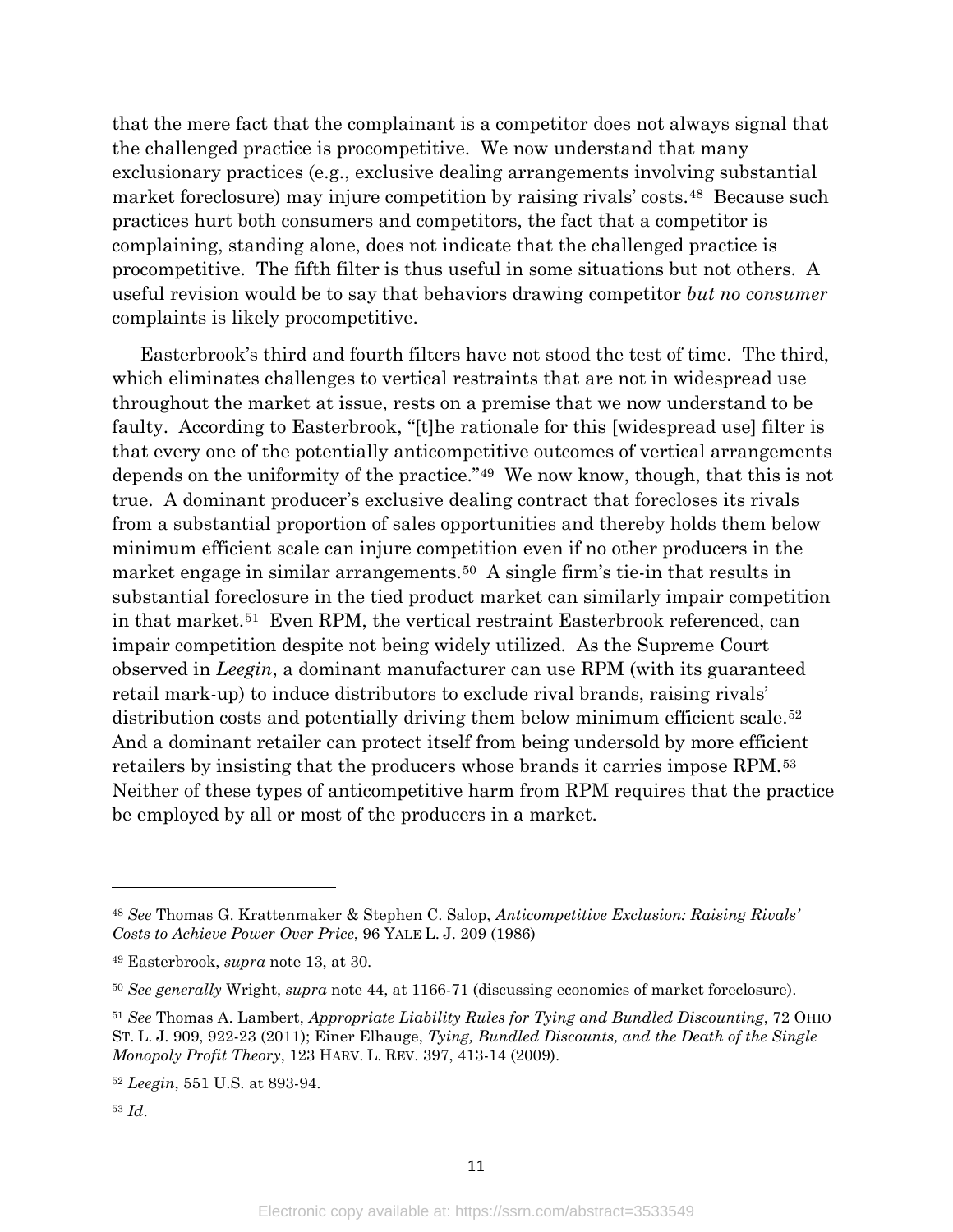Easterbrook's fourth filter, which screens out actions against defendants whose output and market share are not dropping, is similarly problematic. This screen may be appropriate when the alleged anticompetitive harm is collusion—some kind of agreement to restrain output so as to increase price and enhance profits. But if the defendant has engaged in unreasonably exclusionary conduct to drive rivals from the market or raise their costs, it will grow its market share and may well see its output rise as well, particularly if market demand is increasing. Thus, in actions alleging unreasonably exclusionary conduct, courts should not dismiss claims solely because the defendant's market share and output are rising.

#### **II. Four Additional Screens for the Current Era**

In addition to softening Easterbrook's incommensurate harms principle and revising or eliminating some of his particular screening mechanisms, courts attempting to optimize antitrust's effectiveness in the current antitrust moment should adopt four additional screens. Although the first of these was implicit in Easterbrook's analysis, he did not spell it out explicitly, likely for reasons discussed below. The remaining screens differ somewhat from Easterbrook's original filters in that they are not aimed at discerning whether challenged conduct is procompetitive or anticompetitive but are instead designed to ensure that antitrust *intervention* is likely to be welfare-enhancing. They thus reflect Easterbrook's well-founded concern about Type I error costs.

#### <span id="page-12-3"></span><span id="page-12-2"></span>**a. Does the challenged practice entail consumer harm?**

An initial 21st Century filter—no imposition of antitrust liability absent consumer harm—would not have seemed worth mentioning when Easterbrook authored his 1984 article.In his influential 1978 book *The Antitrust Paradox: A Policy at War with Itself*, Robert Bork had purported to show that the purpose of the Sherman Act, as revealed in its legislative history, was to enhance consumer welfare, which Bork equated with maximizing efficiency (or, more specifically, minimizing the sum of allocative and productive inefficiencies).[54](#page-12-0) While Bork's reading of legislative history has been severely questioned, if not discredited,<sup>[55](#page-12-1)</sup> his

l

<span id="page-12-0"></span><sup>54</sup> ROBERT H. BORK, THE ANTITRUST PARADOX: A POLICY AT WAR WITH ITSELF 50-89, 116-29 (2d ed. 1993) (1st ed. published in 1978).

<span id="page-12-1"></span><sup>55</sup> *See*, *e.g.*, Herbert Hovenkamp, *Antitrust's Protected Classes*, 88 MICH. L. REV. 1, 22 (1989) (observing that "Bork's analysis of the legislative history was strained [and] heavily governed by his own ideological agenda" and that "[n]ot a single statement in the legislative history comes close to stating the conclusions that Bork drew"); Robert Lande, *Wealth Transfers as the Original and Primary Concern of Antitrust: The Efficiency Interpretation Challenged*, 34 HASTINGS L. J. 67, 150 (1982) (examining same legislative history as Bork and concluding that Congress' primary concern was not allocative efficiency but rather wealth transfers away from consumers and to monopolists); Tim Wu, *After Consumer Welfare, Now What? The 'Protection of Competition' Standard in Practice*,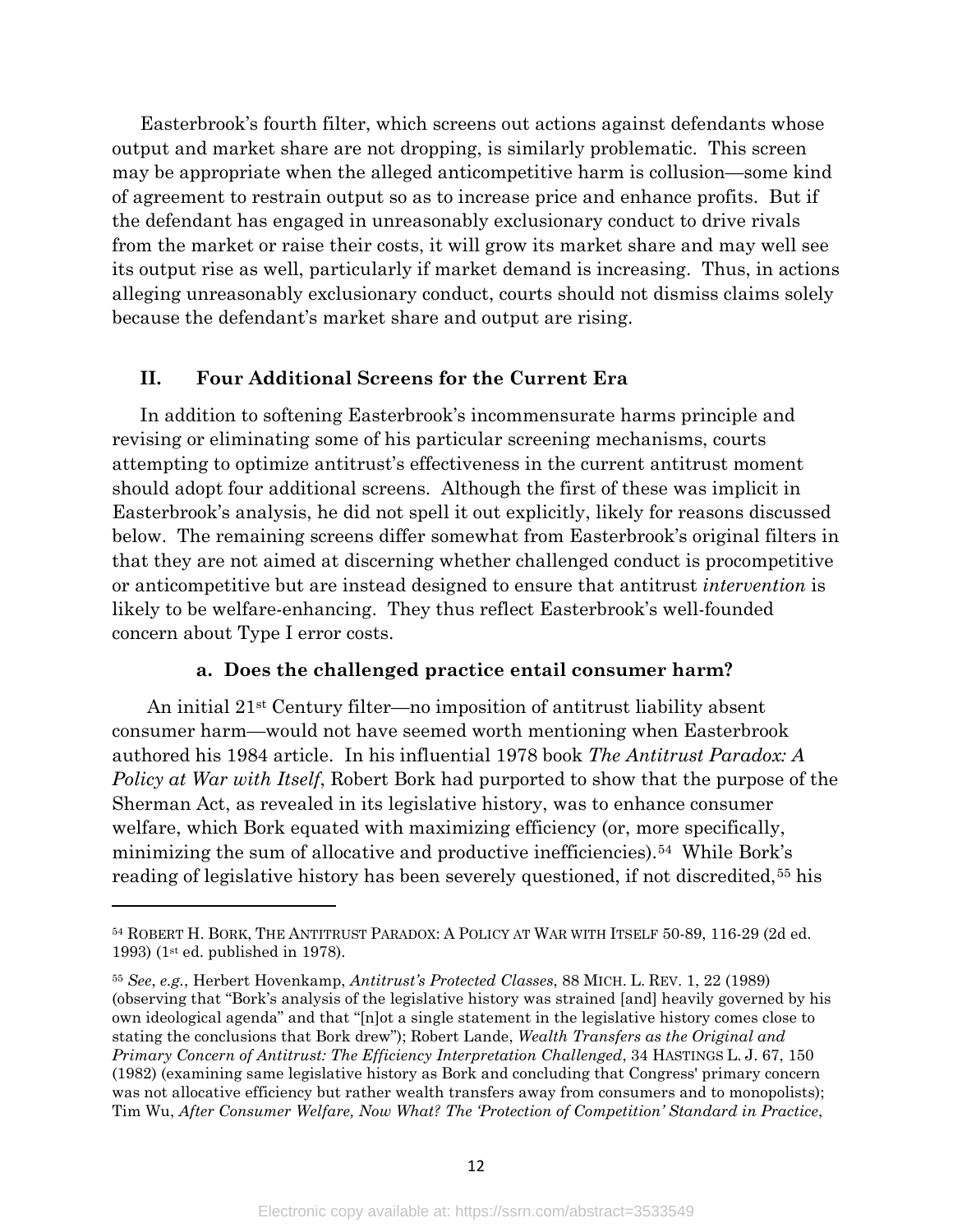effort to focus the antitrust laws on consumer welfare met with success. In 1979, the U.S. Supreme Court proclaimed the antitrust laws to be a "consumer welfare prescription,"[56](#page-13-0) and ever since, the prevailing view among courts has been that antitrust's sole end is consumer welfare, a view known as the "consumer welfare standard" (CWS).[57](#page-13-1) It is thus no surprise that Easterbrook did not, in 1984, propose a screening mechanism to weed out antitrust actions aimed at some other objective.

<span id="page-13-6"></span>Times have changed. Today, numerous commentators contend that the CWS prevents antitrust from remedying significant social harms that it could, and historically did, address.<sup>58</sup> One such harm, these commentators say, is buyer market power.[59](#page-13-3) When purchasers of labor or inputs face little competition from other potential buyers, they can drive wages and input prices below competitive levels, which not only harms laborers and input sellers but also results in allocative inefficiencies as high-quality laborers and input providers, denied competitive prices, cut back on their offerings or divert them to less valuable uses. These social harms do not register under the CWS, critics of the standard say, because driving prices of labor and other inputs below competitive levels does tend to lower output prices, providing an immediate benefit to consumers.

CWS critics also assert that the standard is incapable of addressing innovation harms that, unlike higher prices, are difficult to quantify and prove.<sup>60</sup> They say

<span id="page-13-5"></span> $\overline{\phantom{a}}$ 

<span id="page-13-2"></span><sup>58</sup> *See generally* Wu, *supra* note [7;](#page-2-8) Wu, *supra* note [55;](#page-12-2) Lina M. Kahn, *Amazon's Antitrust Paradox*, 126 YALE L. J. 710, 737 (2017) ("The undue focus on consumer welfare is misguided. It betrays legislative history, which reveals that Congress passed antitrust laws to promote a host of political economic ends—including our interests as workers, producers, entrepreneurs, and citizens."); MARSHALL STEINBAUM & MAURICE E. STUCKE, THE EFFECTIVE COMPETITION STANDARD: A NEW STANDARD FOR ANTITRUST 1 (2018) (Roosevelt Inst. Report available at [https://rooseveltinstitute.org/wp-content/uploads/2018/09/The-Effective-Competition-Standard-](https://rooseveltinstitute.org/wp-content/uploads/2018/09/The-Effective-Competition-Standard-FINAL.pdf)[FINAL.pdf\)](https://rooseveltinstitute.org/wp-content/uploads/2018/09/The-Effective-Competition-Standard-FINAL.pdf) ("The consumer welfare standard fails to define 'welfare' and ignores adverse effects on workers, suppliers, quality, and innovation. It is not only ambiguous, but it is also inadequate to the

COMPETITION POL'Y INT'L ANTITRUST CHRON. 4 (Apr. 2018) (available at [https://scholarship.law.columbia.edu/cgi/viewcontent.cgi?article=3294&context=faculty\\_scholarship\)](https://scholarship.law.columbia.edu/cgi/viewcontent.cgi?article=3294&context=faculty_scholarship).

<span id="page-13-0"></span><sup>56</sup> Reiter v. Sonotone Corp., 442 U.S. 330, 343 (1979).

<span id="page-13-1"></span><sup>57</sup> Kenneth Heyer, *Consumer Welfare and the Legacy of Robert Bork*, 57 J. L. & ECON. S19, S32 (2014) ("On the question of welfare standards for antitrust, however, it is harder to dispute the fact that Bork not only won the battle, he also won the war.").

task of preserving competition throughout the supply chain, in the labor market, and in the economy as a whole."). <sup>59</sup> *See, e.g.,* Jose Azar, Ioana Marinescu & Marshall I. Steinbaum, *Labor Market Concentration*, National Bureau of Economic Research Working Paper 24147 (December 2017) (available at

<span id="page-13-3"></span>[http://www.nber.org/papers/w24147\)](http://www.nber.org/papers/w24147); Carl T. Bogus, *The New Road to Serfdom: The Curse of Bigness and the Failure of Antitrust*, 49 U. MICH. J. L. REFORM 1, 10 (2015).

<span id="page-13-4"></span><sup>60</sup> *See*, *e.g.*, MARSHALL STEINBAUM, ERIC HARRIS BURMSTEIN & JOSH STURM, POWERLESS: HOW LAX ANTITRUST AND CONCENTRATED MARKET POWER RIG THE ECONOMY AGAINST AMERICAN WORKERS,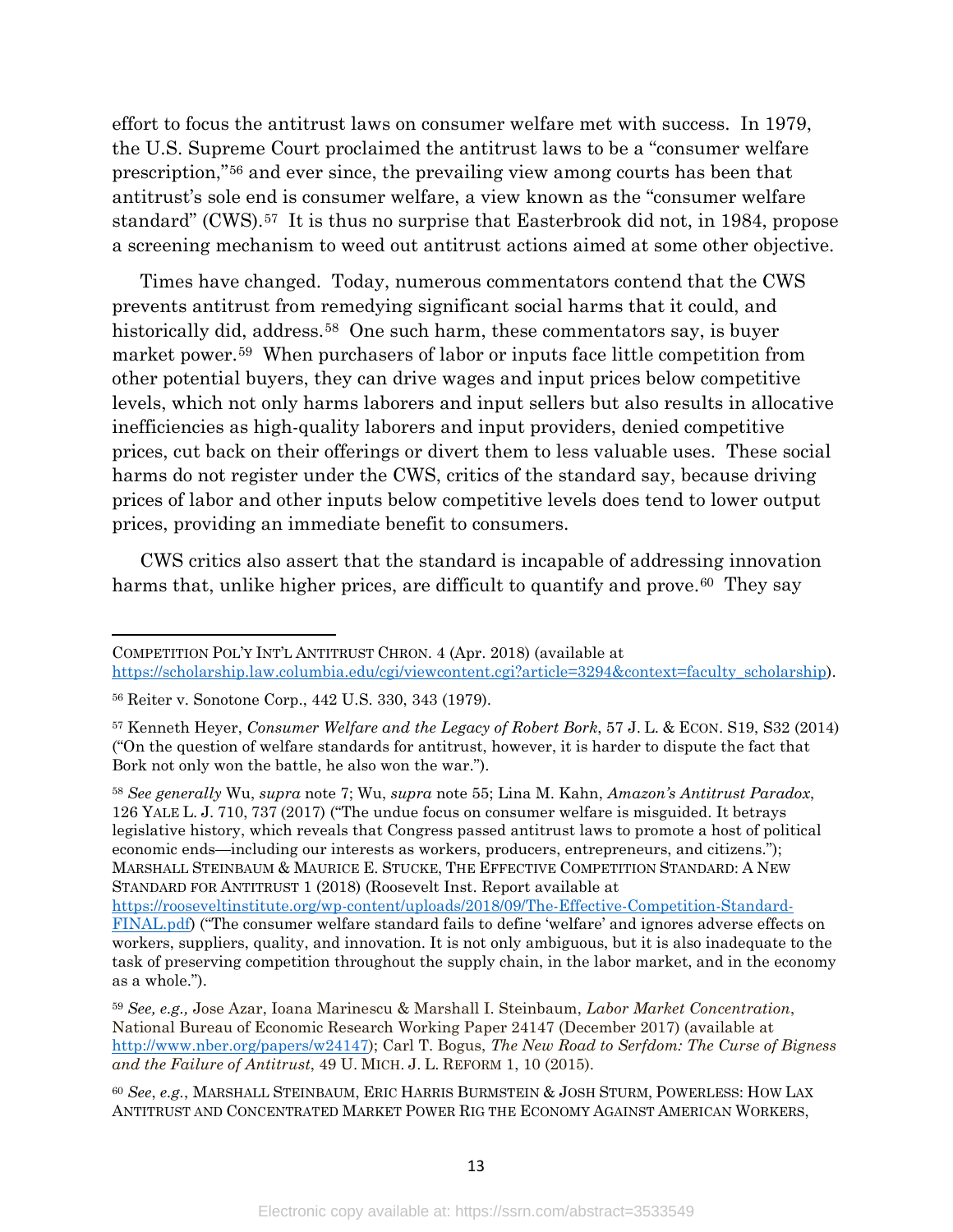<span id="page-14-6"></span><span id="page-14-5"></span>that dominant technology platforms like Google, Amazon, Facebook, and Apple threaten innovation for a number of reasons. Their efficiencies have driven out small businesses, which tend to be particularly inventive.<sup>[61](#page-14-0)</sup> Operating in highly concentrated markets, they face little pressure to innovate so as to avoid losing business to rivals. And they are well-positioned to cut back on their own inventive efforts and either usurp others' innovations or buy out the innovators at paltry prices.[62](#page-14-1) Because they collect extensive data on their users' Internet activity, both on and off their platforms, they can see what innovations are most valuable and pursue only those opportunities.[63](#page-14-2) If the valuable innovations are not subject to intellectual property protections, they can simply copy them.[64](#page-14-3) If copying is illegal or infeasible, they can purchase the innovator. Many times, they can gain bargaining leverage over a buyout target by threatening to disadvantage the innovator's offering on their own platforms (e.g., by making it less visible to platform users, hiding favorable reviews, etc.).[65](#page-14-4) These factors, CWS critics say, have collectively created a "kill zone" in which venture capitalists will not invest out

<span id="page-14-1"></span><sup>62</sup> *See*, *e.g.*, Steinbaum et al., *supra* note [60,](#page-13-5) at 7-8 ("Rather than investing in research and development (R&D) to generate innovative products, corporations have relied on lax merger regulation to buy out competitors, or they have employed a litany of anticompetitive practices to prevent them from entering the market in the first place.").

<span id="page-14-2"></span><sup>63</sup> *See*, *e.g.*, Hal Singer, *Inside Tech's "Kill Zone": How to Deal With the Threat to Edge Innovation Posed by Multi-Sided Platforms*, PRO-MARKET (Nov. 21, 2018) (available at [https://promarket.org/inside-tech-kill-zone/\)](https://promarket.org/inside-tech-kill-zone/) ("Dominant tech platforms can also exploit the vast amount of user data made available only to them by monitoring what their users do both on and off their platforms, and then appropriating the best-performing ideas, functionality, and non-patentable products pioneered by independent providers.")

l

[https://www.forbes.com/sites/washingtonbytes/2019/01/28/how-to-stop-amazon-from-swallowing-the](https://www.forbes.com/sites/washingtonbytes/2019/01/28/how-to-stop-amazon-from-swallowing-the-internet/#6b611fcc3664)[internet/#6b611fcc3664\)](https://www.forbes.com/sites/washingtonbytes/2019/01/28/how-to-stop-amazon-from-swallowing-the-internet/#6b611fcc3664).

CONSUMERS, AND COMMUNITIES 26-29 (2018) (Roosevelt Inst. Report available at [https://rooseveltinstitute.org/wp-content/uploads/2018/03/Powerless.pdf\)](https://rooseveltinstitute.org/wp-content/uploads/2018/03/Powerless.pdf).

<span id="page-14-0"></span><sup>61</sup> *See*, *e.g.*, Barry C. Lynn & Phillip Longman, *Who Broke America's Jobs Machine? Why Creeping Consolidation is Crushing American Livelihoods*, WASH. MONTHLY (Mar. 4, 2010) (available at [http://www.washingtonmonthly.com/features/2010/1003.lynn-longman.html\)](http://www.washingtonmonthly.com/features/2010/1003.lynn-longman.html) ("It is … widely agreed that small businesses tend to be more inventive, producing more patents per employee, for example, than do larger firms.").

<span id="page-14-3"></span><sup>64</sup> *See id.*

<span id="page-14-4"></span><sup>65</sup> *See*, *e.g.*, Lina M. Kahn, *The Separation of Platforms and Commerce*, 119 COLUM. L. REV. 973, 992 (2019) ("There are numerous means by which Amazon can disfavor any particular merchant: It can suspend or shut down accounts overnight, withhold merchant funds, change page displays, and throttle or block favorable reviews."); Hal Singer, *How to Stop Amazon from Swallowing the Internet*, WASHINGTON BYTES (Jan. 28. 2019) (available at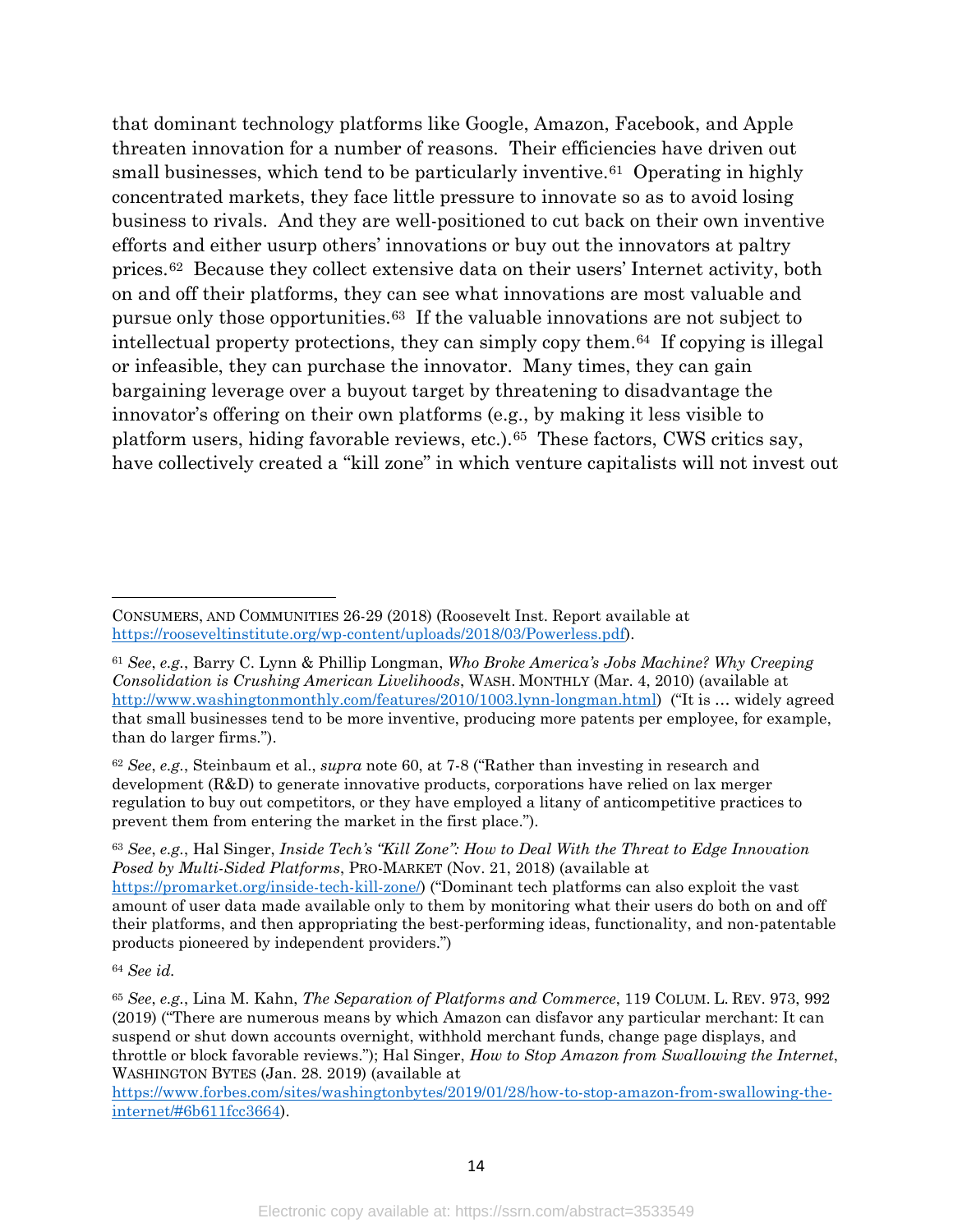of fear that any valuable innovations will be appropriated or purchased on the cheap.[66](#page-15-0)

The concern that the CWS cannot address innovation harms is a subset of the broader concern that it is incapable of policing anticompetitive harm in zero-price markets.[67](#page-15-1) Because antitrust enforcement occurs in courts, not expert regulatory agencies, evidence of consumer welfare effects must be accessible to and easily processed by juries and generalist, non-expert judges. As a practical matter, evidence concerning short-term price effects tends to be most salient to these factfinders.[68](#page-15-2) With firms, like Facebook and Google, that allow consumers to access their services for free, showing consumer harm poses a challenge. Even if a court takes the view that consumers effectively pay for free services by providing the firms with valuable data, proving and quantifying an "overcharge" can be difficult.[69](#page-15-3)

CWS critics also assert that the standard's focus on short-term price effects can immunize structural developments (high market concentration, etc.) that cause long-run consumer harm. Criticizing the CWS as applied to Amazon's low pricing, for example, Lina Kahn writes:

Focusing primarily on price and output undermines effective antitrust enforcement by delaying intervention until market power is being actively exercised, and largely ignoring whether and how it is being acquired. In other words, pegging anticompetitive harm to high prices and/or low output—while disregarding the market structures and competitive process that give rise to this market power—restricts intervention to the moment when a company has already acquired sufficient dominance to distort competition.[70](#page-15-4)

<span id="page-15-0"></span><sup>66</sup> *See* Singer, *supra* note [63;](#page-14-5) *American tech giants are making life tough for startups*, THE ECONOMIST (June 2, 2018) (available at [https://www.economist.com/business/2018/06/02/american-tech-giants](https://www.economist.com/business/2018/06/02/american-tech-giants-are-making-life-tough-for-startups)[are-making-life-tough-for-startups\)](https://www.economist.com/business/2018/06/02/american-tech-giants-are-making-life-tough-for-startups).

<span id="page-15-1"></span><sup>67</sup> *See*, *e.g.*, John M. Newman, *Antitrust in Zero-Price Markets: Foundations*, 164 U. PA. L. REV. 149, 198 (2015) ("The narrow-minded focus on price competition exhibited throughout much of antitrust law's developmental history has yielded analytical frameworks suited only for use in positive-price product markets.").

<span id="page-15-2"></span><sup>68</sup> *See generally* Kevin Caves & Hal Singer, *When the Econometrician Shrugged: Identifying and Plugging Gaps in the Consumer-Welfare Standard*, 26 GEO. MASON L. REV. 395 (2018) (discussing difficulty of proving and measuring non-price harms).

<span id="page-15-3"></span><sup>69</sup> *See* John M. Newman, *Antitrust in Zero-Price Markets: Applications*, 94 WASH. U. L. REV. 49, 83-84 (2016) (discussing difficulty of assessing damages in zero-price markets).

<span id="page-15-4"></span><sup>70</sup> Kahn, *supra* note [58,](#page-13-6) at 738.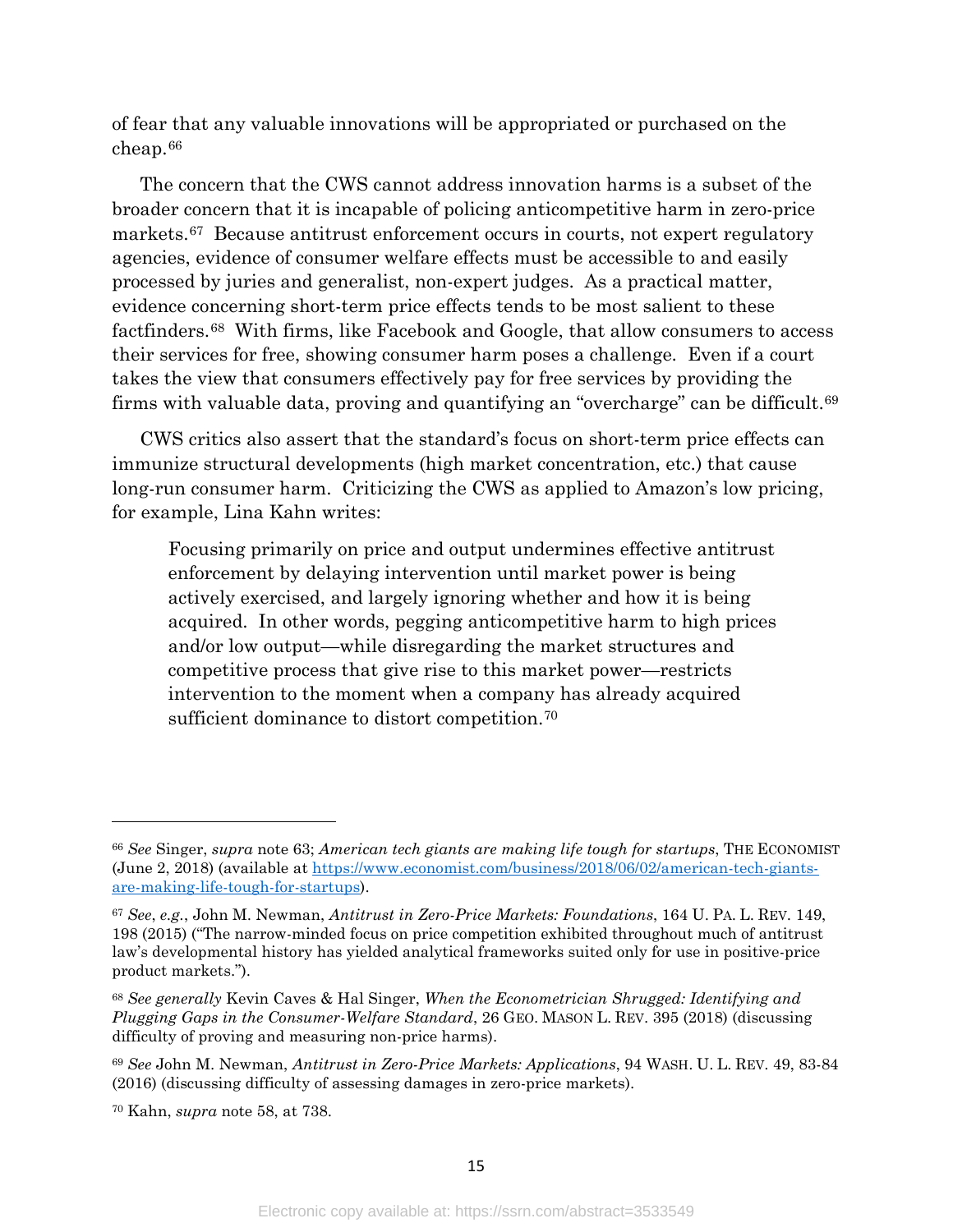Finally, a number of commentators, dubbed "Neo-Brandeisians" after Justice Louis Brandeis's essay, *A Curse of Bigness*<sup>[71](#page-16-0)</sup> contend that the CWS prevents antitrust from addressing non-buyer/seller harms that result from having firms that are just too big. For example, highly efficient, giant businesses can eliminate less efficient, smaller rivals that provide employment opportunities and are the lifeblood of many communities.[72](#page-16-1) By generating massive profits for their managers and largest stockholders, giant businesses exacerbate wealth inequality.[73](#page-16-2) And because their economic might gives them excessive influence over government officials, their existence tends to undermine democratic values.[74](#page-16-3) 

In light of the harms purportedly left unaddressed by the CWS—buyer market power, reduced innovation, harms in zero-price markets, long-term consumer harm from increased concentration, job losses, community impairment, wealth inequality, harm to democracy—many contemporary commentators contend that the CWS is myopic.[75](#page-16-4) They would not make consumer harm a necessary condition to antitrust intervention and would replace the CWS with some sort of public interest approach that would permit antitrust intervention in the pursuit of other values.[76](#page-16-5)

<span id="page-16-9"></span><span id="page-16-8"></span><span id="page-16-7"></span>Such a move would be misguided. As an initial matter, jettisoning the CWS is unnecessary, as each of the aforementioned harms is either cognizable under the CWS or better addressed, if at all, by a body of law other than antitrust.[77](#page-16-6) 

<span id="page-16-3"></span><sup>74</sup> *See* Wu, *supra* note [7.](#page-2-8)

l

<span id="page-16-4"></span><sup>75</sup> *See*, *e.g.*, Barry Lynn, *The Consumer Welfare Standard in Antitrust: Outdated or a Harbor in a Sea of Doubt?: Hearing Before the Sen. Jud. Comm.* (2017) (available at: [https://www.judiciary.senate.gov/imo/media/doc/12-13-17%20Lynn%20Testimony.pdf\)](https://www.judiciary.senate.gov/imo/media/doc/12-13-17%20Lynn%20Testimony.pdf); Lina Khan, *The New Brandeis Movement: America's Antimonopoly Debate*, 9 J. EUR. COMP. L. & PRACTICE 131, 131-32 (2018).

<span id="page-16-5"></span><sup>76</sup> K. Sabeel Rahman & Lina Kahn, *Restoring Competition in the U.S. Economy* in UNTAMED: HOW TO CHECK CORPORATE, FINANCIAL, AND MONOPOLY POWER 23 (Nell Abernathy, Mike Konczal & Kathryn Milani, eds.) (2016) (available at [https://rooseveltinstitute.org/wp-content/uploads/2016/06/Untamed-](https://rooseveltinstitute.org/wp-content/uploads/2016/06/Untamed-Final-Single-Pages.pdf)[Final-Single-Pages.pdf\)](https://rooseveltinstitute.org/wp-content/uploads/2016/06/Untamed-Final-Single-Pages.pdf); Elizabeth Warren, *Reigniting Competition in the American Economy*, Keynote Remarks at New America's Open Markets Program Event (June 29, 2016) (available at [https://awpc.cattcenter.iastate.edu/2017/03/09/reigniting-competition-in-the-american-economy-june-](https://awpc.cattcenter.iastate.edu/2017/03/09/reigniting-competition-in-the-american-economy-june-29-2016/)[29-2016/\)](https://awpc.cattcenter.iastate.edu/2017/03/09/reigniting-competition-in-the-american-economy-june-29-2016/) (expressing support for proposal to "adopt a public interest standard for [antitrust] enforcement actions").

<span id="page-16-6"></span><sup>77</sup> *See generally* JOE KENNEDY, WHY THE CONSUMER WELFARE STANDARD SHOULD REMAIN THE BEDROCK OF ANTITRUST POLICY (2018) (available at [https://docs.house.gov/meetings/JU/JU05/20181212/108774/HHRG-115-JU05-20181212-SD004.pdf\)](https://docs.house.gov/meetings/JU/JU05/20181212/108774/HHRG-115-JU05-20181212-SD004.pdf).

<span id="page-16-0"></span><sup>71</sup> Louis D. Brandeis, *A Curse of Bigness*, HARPER'S WKLY., Jan. 10, 1914, at 18.

<span id="page-16-1"></span><sup>72</sup> *See*, *e.g.*, Lynn, *supra* note [61.](#page-14-6)

<span id="page-16-2"></span><sup>73</sup> *See*, *e.g.*, Shi-Ling Hsu, *Antitrust and Inequality: The Problem of Super-Firms*, 63 ANTITRUST BULL. 104 (2018) (available at [http://myweb.fsu.edu/shsu/publications/63AntitustBull104.pdf\)](http://myweb.fsu.edu/shsu/publications/63AntitustBull104.pdf).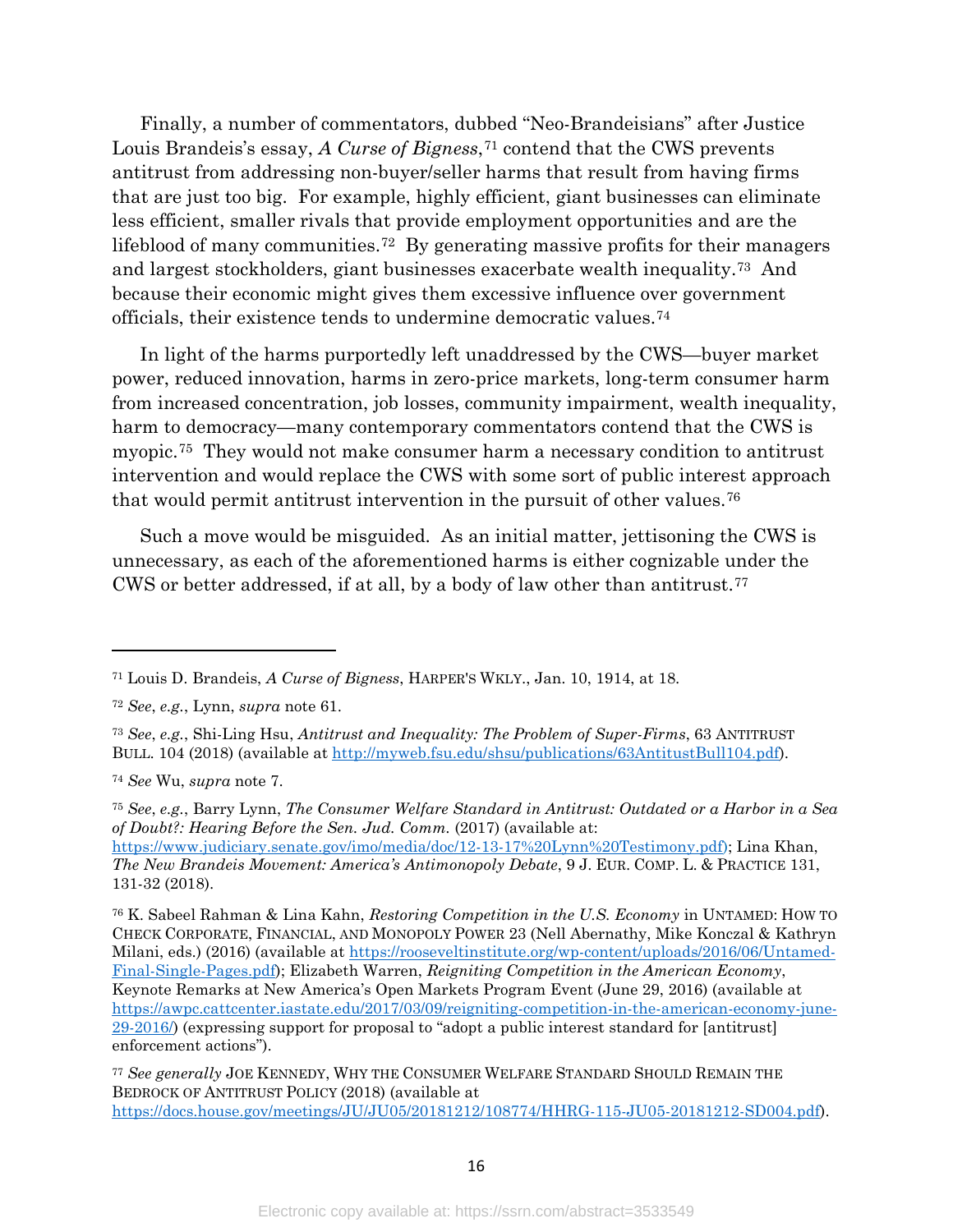<span id="page-17-0"></span>It is well-established, for example, that the CWS reaches harms stemming from buyer market power.[78](#page-17-1) Properly understood, the standard focuses on harms not just to consumers but to trading parties on the other side of the market from the defendant.[79](#page-17-2) The term "consumer" is used because most antitrust defendants are sellers accused of exercising market power to cause their buyers to pay an excessive price or accept inferior quality. A diminution in prices paid to sellers because of a buyer's market power, however, is "consumer" harm for purposes of the CWS.[80](#page-17-3) Moreover, even if antitrust required harm to actual end-user consumers, exercises of buyer market power would still create cognizable harms: By artificially lowering input or labor prices, buyers exercising market power drive high-quality inputs and laborers from the market, reducing the quality of their output to the detriment of ultimate consumers. Accordingly, a number of recent court decisions and enforcement actions, all purporting to implement the CWS, have invoked antitrust to prevent buyer market power.<sup>[81](#page-17-4)</sup>

Reduced innovation, non-price harms in zero-price markets, and adverse longterm effects on consumers are also cognizable under the CWS. The consumer welfare-focused Horizontal Merger Guidelines, for example, explicitly direct the antitrust enforcement agencies to consider potential innovation harms when evaluating proposed mergers,<sup>[82](#page-17-5)</sup> and the agencies regularly pursue cases on the basis

l

<span id="page-17-5"></span><sup>82</sup> U.S. DEP'T OF JUSTICE & FED. TR. COMM'N, HORIZONTAL MERGER GUIDELINES § 6.4 (2010) (agencies may consider whether a proposed merger is "likely to diminish innovation competition by

<span id="page-17-1"></span><sup>78</sup> *See* Herbert Hovenkamp, *Whatever* Did *Happen to the Antitrust Movement?*, 94 NOTRE DAME L. REV. 583, 628-36 (2018) (explaining how CWS addresses buyer market power and labor market monopsony).

<span id="page-17-2"></span><sup>79</sup> Herbert Hovenkamp & Carl Shapiro, *Horizontal Mergers, Market Structure, and Burdens of Proof*, 127 YALE L. J. 1996, 2000-01 (2018) ("[A]pplying the 'consumer welfare' standard means that a merger is judged to be anticompetitive if it disrupts the competitive process and harms trading parties on the other side of the market."); *id.* at 2001, n. 14 (observing that trading partners "may be suppliers such as workers or farmers who are harmed by the loss of competition when two large buyers merge").

<span id="page-17-3"></span><sup>80</sup> *See* Hovenkamp, *supra* note [78,](#page-17-0) at 634-35 ("For the purpose of analyzing wage suppression agreements, the worker stands in the same position on the sell side as the consumer does on the buy side.")

<span id="page-17-4"></span><sup>81</sup> See, e.g., Todd v. Exxon, 275 F.3d 191 (2d Cir. 2001) (reversing dismissal of antitrust claim based on employer information exchange that could have involved exercise of market power to suppress wages); U.S. DEP'T OF JUSTICE, JUSTICE DEPARTMENT REQUIRES SIX HIGH TECH COMPANIES TO STOP ENTERING INTO ANTICOMPETITIVE EMPLOYEE SOLICITATION AGREEMENTS (Sept. 24, 2010 press release) (available at [https://www.justice.gov/opa/pr/justice-department-requires-six-high-tech](https://www.justice.gov/opa/pr/justice-department-requires-six-high-tech-companies-stop-entering-anticompetitive-employee)[companies-stop-entering-anticompetitive-employee\)](https://www.justice.gov/opa/pr/justice-department-requires-six-high-tech-companies-stop-entering-anticompetitive-employee); Jeff John Roberts, *Tech Workers Will Get Average of \$5,770 Under Final Anti-Poaching Settlement*, FORTUNE (September 3, 2015) (available at [http://fortune.com/2015/09/03/koh-anti-poach-order/\)](http://fortune.com/2015/09/03/koh-anti-poach-order/); U.S. DEP'T OF JUSTICE, JUSTICE DEPARTMENT REQUIRES KNORR AND WABTEC TO TERMINATE UNLAWFUL AGREEMENTS NOT TO COMPETE FOR EMPLOYEES (Apr. 3, 2018 press release) (available at [https://www.justice.gov/opa/pr/justice](https://www.justice.gov/opa/pr/justice-department-requires-knorr-and-wabtec-terminate-unlawful-agreements-not-compete)[department-requires-knorr-and-wabtec-terminate-unlawful-agreements-not-compete\)](https://www.justice.gov/opa/pr/justice-department-requires-knorr-and-wabtec-terminate-unlawful-agreements-not-compete).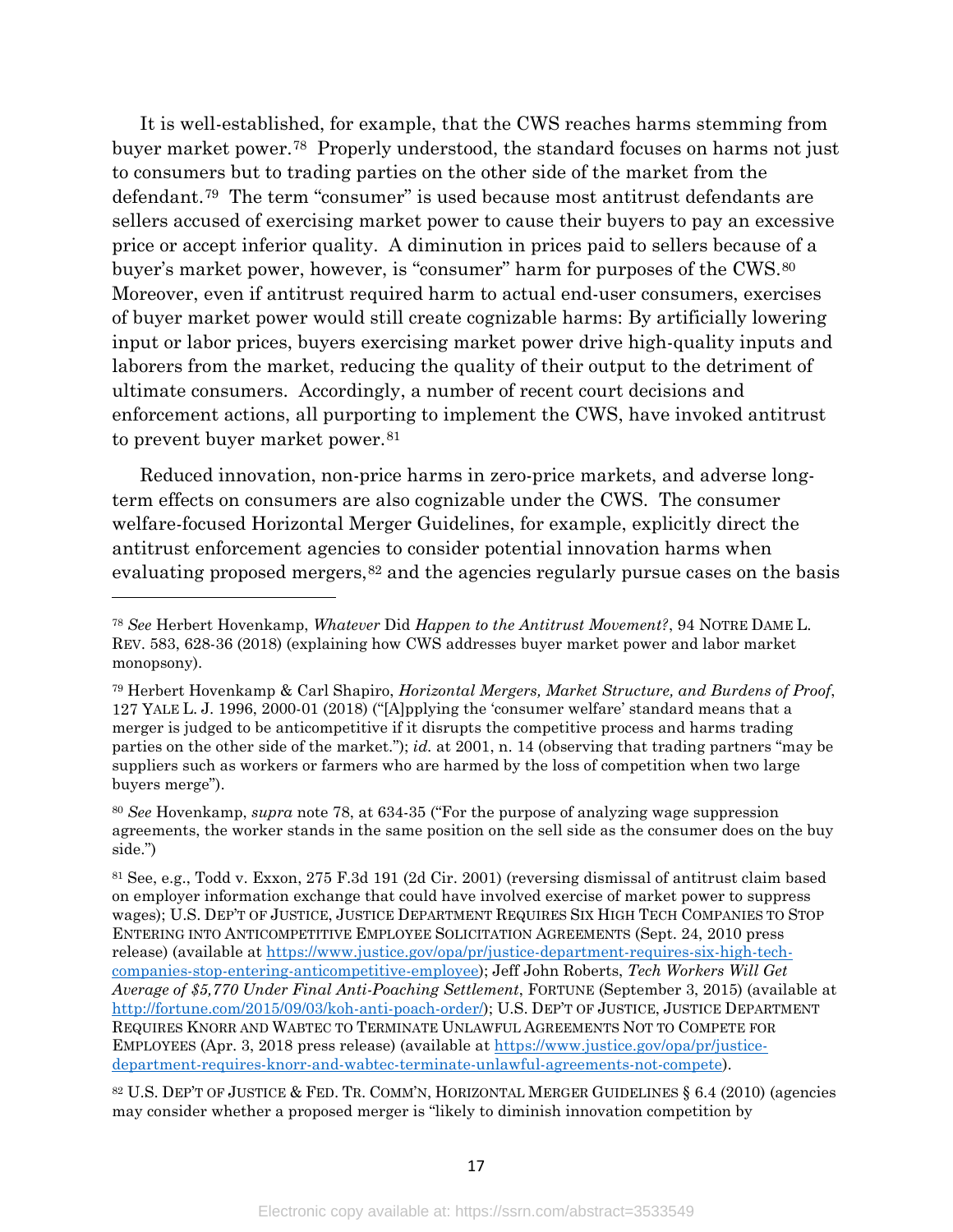of harms to innovation.[83](#page-18-0) Non-price harms associated with free services are reachable under the CWS because *all* aspects of the transaction—price, quality, accompanying services, etc.—are relevant to the overall surplus consumers enjoy.[84](#page-18-1) For this reason, antitrust enforcers have recently affirmed that market powerinduced harms to consumer privacy, a matter of service quality, are cognizable under the CWS.[85](#page-18-2) And, of course, long-term adverse price effects should always be part of the inquiry under the CWS; to the extent they have not been, the standard has been misapplied.<sup>86</sup>

The non-buyer/seller harms emphasized by the Neo-Brandeisians—job losses, community impairment, wealth inequality, harms to democracy—are better addressed by bodies of law other than antitrust, or perhaps left unremedied.<sup>[87](#page-18-4)</sup> Wealth inequality, for example, is better handled through tax and redistribution schemes; harms to democracy, by campaign finance rules and restrictions on

<span id="page-18-2"></span><sup>85</sup> The U.S. Assistant Attorney General for Antitrust recently explained:

The goal of antitrust law is to ensure that firms compete through superior pricing, innovation, or quality. Price is therefore only one dimension of competition, and nonprice factors like innovation and quality are especially important in zero-price markets.

Like other features that make a service appealing to a particular consumer, privacy is an important dimension of quality. For example, robust competition can spur companies to offer more or better privacy protections. Without competition, a dominant firm can more easily reduce quality—such as by decreasing privacy protections—without losing a significant number of users.

Makan Delrahim, *"Blind[ing] Me With Science": Antitrust, Data, and Digital Markets*, Remarks at Harvard Law School & Competition Policy International Conference on "Challenges to Antitrust in a Changing Economy" (Nov. 8, 2019) (available at [https://www.justice.gov/opa/speech/assistant](https://www.justice.gov/opa/speech/assistant-attorney-general-makan-delrahim-delivers-remarks-harvard-law-school-competition)[attorney-general-makan-delrahim-delivers-remarks-harvard-law-school-competition\)](https://www.justice.gov/opa/speech/assistant-attorney-general-makan-delrahim-delivers-remarks-harvard-law-school-competition).

<span id="page-18-3"></span><sup>86</sup> *See* Kennedy, *supra* note [77,](#page-16-7) at 9 ("[T]he consumer welfare standard allows regulators and courts to focus on long-term changes. It just requires a sound economic analysis that shows the probability of market power at some later date.").

<span id="page-18-4"></span><sup>87</sup> *Id*. at 14-19.

encouraging the merged firm to curtail its innovative efforts below the level that would prevail in the absence of the merger").

<span id="page-18-0"></span><sup>83</sup> Between 2004 and 2014, the FTC challenged 164 mergers and alleged harm to innovation in 54 of them. *See* Joshua D. Wright*, Antitrust Provides a More Reasonable Regulatory Framework than Net Neutrality,* George Mason Law & Economics Research Paper No. 17-35, at 11 (August 15, 2017) (available at [https://papers.ssrn.com/sol3/abstractid=3020068\)](https://papers.ssrn.com/sol3/abstractid=3020068)*.*

<span id="page-18-1"></span><sup>&</sup>lt;sup>84</sup> In applying the CWS to abrogate the rule of per se illegality for minimum resale price maintenance (RPM), the Supreme Court made clear that the standard is not exclusively pricefocused. *See* Leegin Creative Leather Prods., Inc. v. PSKS, Inc., 551 U.S. 877 (2007). While minimum RPM typically raises consumer prices, *id*. at 895, the Court observed that the practice is nevertheless frequently procompetitive because it induces services that consumers value by more than the incremental price increase. *Id*. at 890-92, 895. In other words, quality effects may trump price effects under the CWS.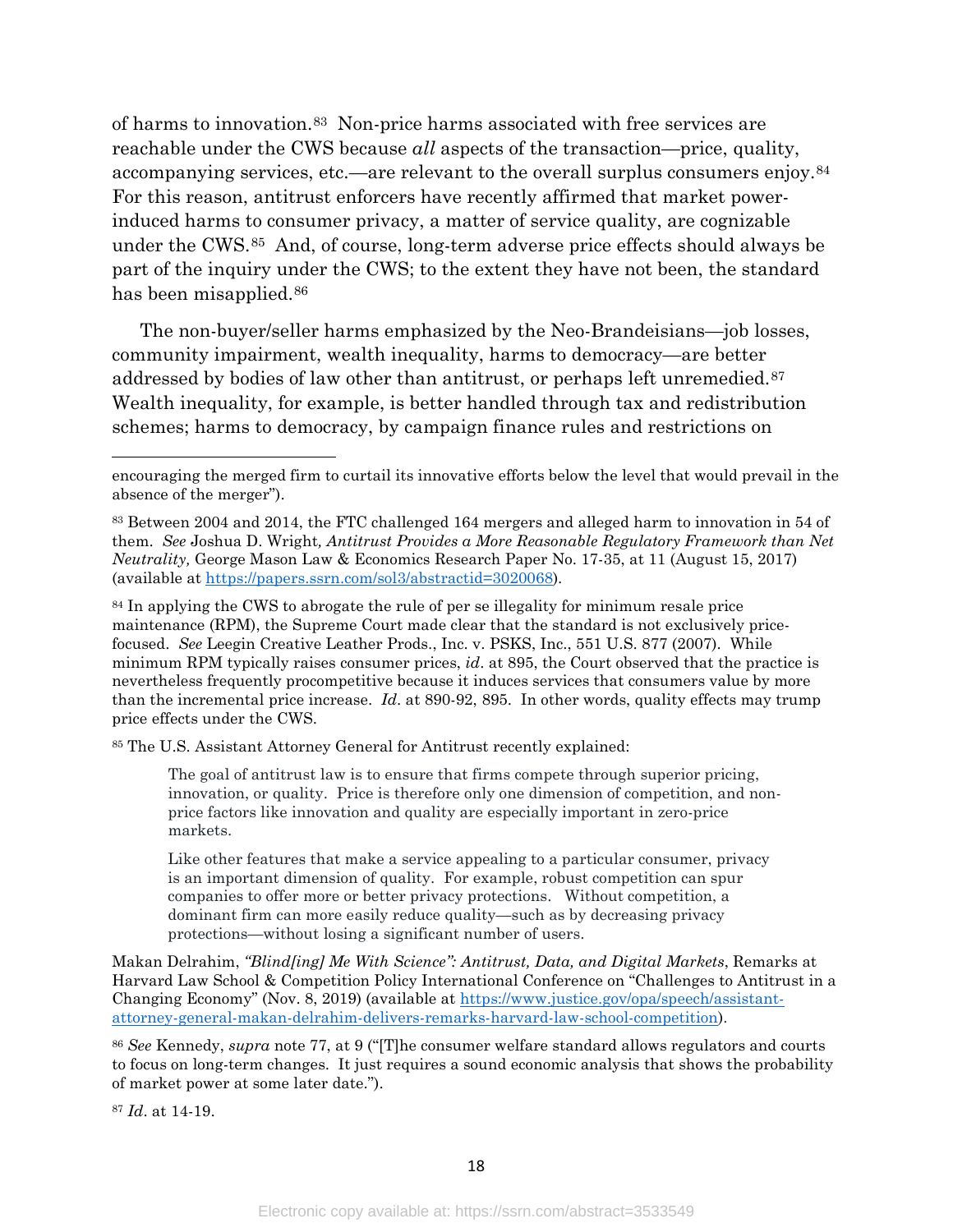lobbying (and, most fundamentally, by limiting government so that it cannot be used to procure private advantages for politically connected firms). Job losses and harms to communities from the failure of smaller, less efficient businesses may be somewhat mitigated by job-training programs, community investments, and the relocation of government agencies to economically depressed areas. At the end of the day, though, obsolescence is a consequence of economic development; there will always be some losses when new and better displaces old and less good. Using antitrust to protect economic laggards is sure to reduce welfare in the long run.[88](#page-19-0) In the end, then, none of the harms emphasized by CWS critics justifies abandoning the standard in favor of an approach that would pursue multiple goals.

Not only is it unnecessary to abandon the CWS in favor of some sort of public interest standard, doing so would have adverse consequences for consumers and for the rule of law. We know this from experience. During the mid-Twentieth Century, courts did embrace multiple goals for antitrust.[89](#page-19-1) They would often interpret the law to be aimed at promoting consumer welfare by encouraging competition so as to lower prices, enhance quality, etc. But they would sometimes impose liability in the absence of consumer harm—in the face of obvious consumer benefit, even—simply to protect smaller competitors from larger, more efficient rivals.<sup>[90](#page-19-2)</sup>

In *Utah Pie*, for example, the Supreme Court upheld a finding of harm to competition when a large, efficient firm entered a market and underpriced a smaller but locally dominant rival.[91](#page-19-3) The Court did so *even though* the complaining rival was able to cut its own prices, grow its output, and continue earning profits (albeit at lower margins) on each sale.[92](#page-19-4) Reinstating a jury verdict in favor of the rival that was forced to cut its prices, the Court concluded that the jury could have found the requisite harm to competition because "a competitor who is forced to reduce his price to a new all-time low in a market of declining prices will, in time, feel the financial pinch, and will be a less effective competitive force."[93](#page-19-5) Thus, consumer concerns *could* be paramount in antitrust cases—unless the court decided to eschew consumer benefit to protect a less efficient rival.

<span id="page-19-0"></span><sup>88</sup> *Id*. at 18-19.

<span id="page-19-1"></span><sup>89</sup> *See* Joshua D. Wright, Elyse Dorsey, Jonathan Klick, & Jan M. Rybnicek, *Requiem for a Paradox: The Dubious Rise and Inevitable Fall of Hipster Antitrust*, 51 ARIZ. ST. L. J. 293, 301 (2018) (discussing multi-goaled approach of mid-20th Century antitrust).

<span id="page-19-2"></span><sup>90</sup> *Id.* at 300 (observing that "courts viewed the role of antitrust as serving various—often conflicting and even anticompetitive—socio-political goals").

<span id="page-19-3"></span><sup>91</sup> Utah Pie Co. v. Continental Baking Co., 386 U.S. 685 (1967).

<span id="page-19-4"></span><sup>92</sup> *Id*. at 689.

<span id="page-19-5"></span><sup>93</sup> *Id*. at 699-700.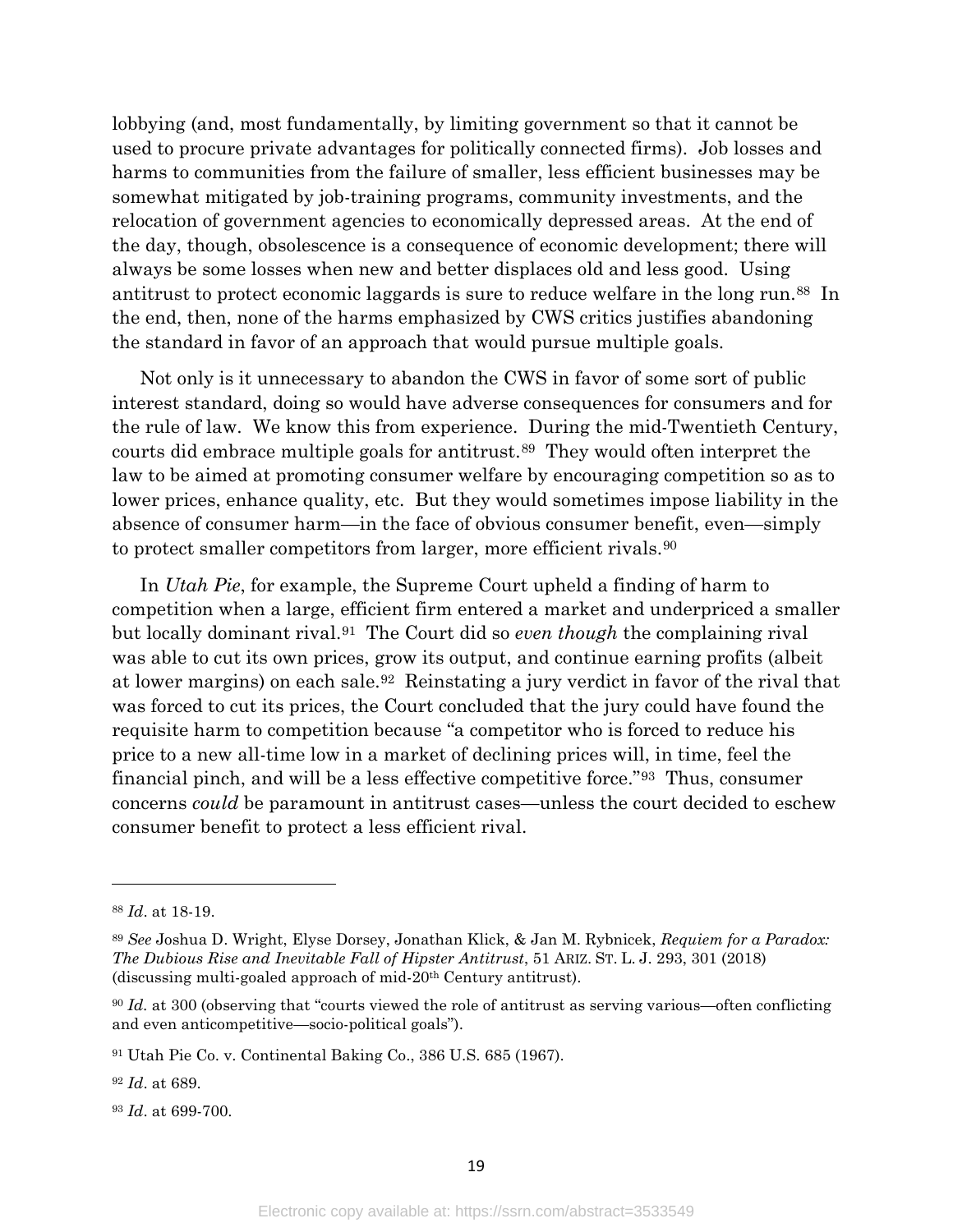In *Brown Shoe*,<sup>[94](#page-20-0)</sup> the Court all but admitted that it could pick and choose whether to put consumers or competitors first. Having conceded that the merger under review could enhance the merged firm's productive efficiency, the Court wrote:

Of course, some of the results of large integrated or chain operations are beneficial to consumers. Their expansion is not rendered unlawful by the mere fact that small independent stores may be adversely affected. It is competition, not competitors, which the Act protects. But we cannot fail to recognize Congress' desire to promote competition through the protection of viable, small, locally owned businesses. Congress appreciated that occasional higher costs and prices might result from the maintenance of fragmented industries and markets. It resolved these competing considerations in favor of decentralization. We must give effect to that decision.<sup>[95](#page-20-1)</sup>

As Robert Bork aptly observed, "No matter how many times you read it, that passage states: although mergers are not rendered unlawful by the mere fact that small independent stores may be adversely affected, we must recognize that mergers are unlawful when small independent stores may be adversely affected."[96](#page-20-2) Under such an approach, a court could allow a merger that would benefit consumers by enhancing productive efficiency (if the court followed the second and third sentences in the passage above), or it could choose to block the merger (if it followed sentences four through seven). Such leeway naturally trickled down to the enforcement agencies, which could articulate grounds for challenging just about any businesses conduct by emphasizing its adverse effects on either consumers or competitors.

With enforcers and courts free to pick and choose among antitrust's multiple goals in order to condemn or acquit virtually any business behavior, antitrust became less a body of law and more an exercise of raw political power. Bork compared it to the sheriff of a frontier town: "[H]e did not sift the evidence, distinguish between suspects, and solve crimes, but merely walked the main street and every so often pistol-whipped a few people."[97](#page-20-3) Even a Supreme Court justice admitted that antitrust had become arbitrary and unprincipled. Dissenting in *Von's Grocery*, a decision that condemned a grocery store merger that generated obvious efficiencies and resulted in a merged firm with a paltry 7.5% market

 $\overline{\phantom{a}}$ 

<span id="page-20-3"></span><sup>97</sup> *Id*. at 6.

<span id="page-20-0"></span><sup>94</sup> Brown Shoe Co. v. United States, 370 U.S. 294 (1962).

<span id="page-20-1"></span><sup>95</sup> *Id*. at 344.

<span id="page-20-2"></span><sup>96</sup> Bork, *supra* note [54,](#page-12-3) at 216.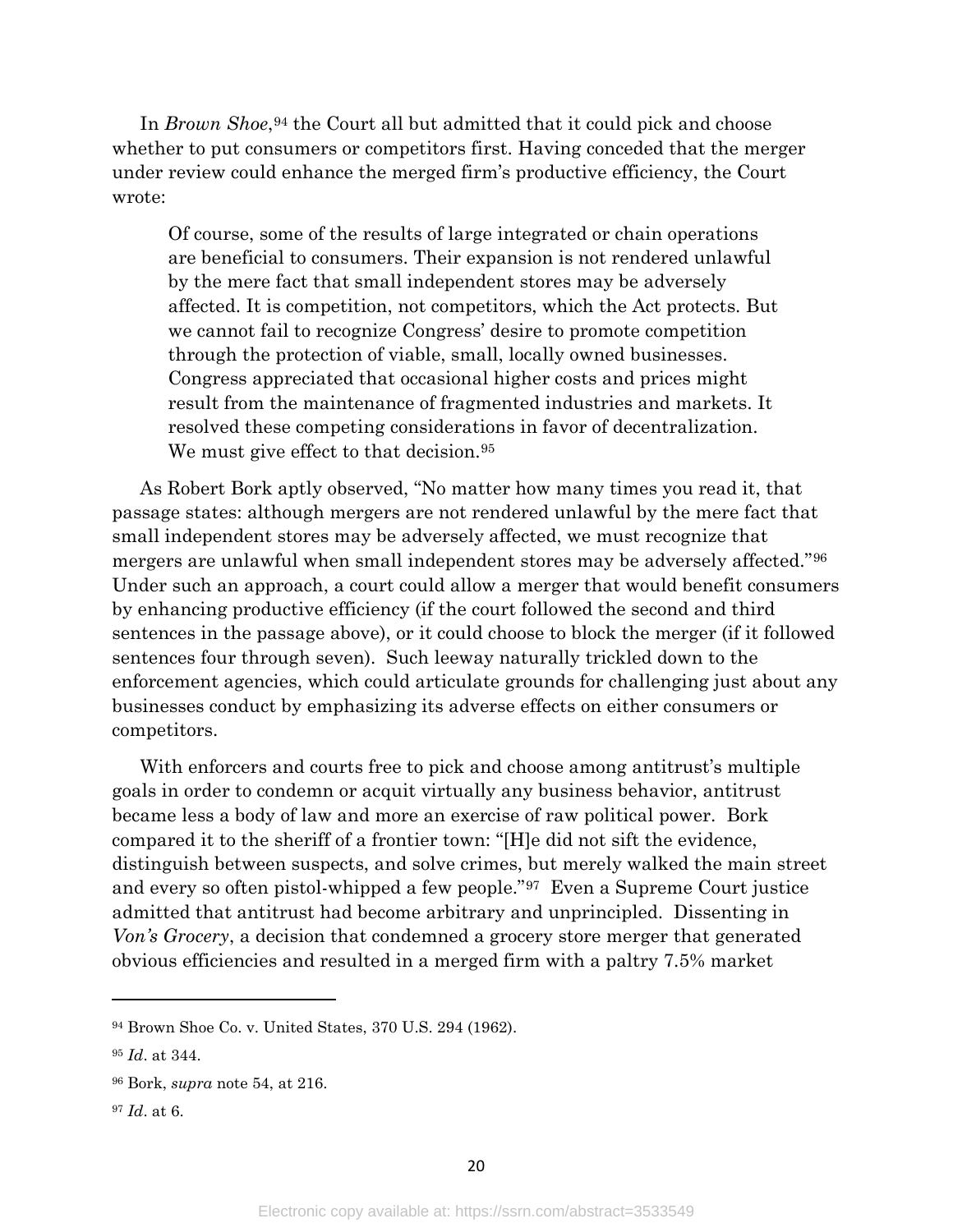share,[98](#page-21-0) Justice Potter Stewart confessed, "The sole consistency that I can find is that, in litigation under [Clayton Act] § 7, the Government always wins."[99](#page-21-1)

When government always wins, winning the favor of government officials becomes paramount. For that reason, abandonment of the CWS in favor of a multigoaled public interest standard would promote politicization of the antitrust enforcement agencies.[100](#page-21-2) It would also ensure that consumers, widely dispersed and difficult to organize, regularly lose out to firms and organized interest groups, even when the total harms to consumers from an enforcement decision exceed the benefits to the organized interests promoting it. When the benefits of a government action are concentrated on a well-organized few while the costs are spread over a widely dispersed group, government officials tend to defer to the few over the many, even when the total benefits to the few are less than the total costs to the many[.101](#page-21-3) 

A multi-goaled antitrust is not needed to address harms emphasized by CWS critics. Adopting such an approach would politicize antitrust enforcement decisions and would likely reduce overall social welfare. Courts should thus resist calls to jettison the CWS, and a demonstration of actual or likely consumer harm should remain a pre-requisite to antitrust intervention.

#### <span id="page-21-5"></span>**b. Has the defendant extended market power, or just exercised it to extract greater surplus?**

Consumer harm from market power is a necessary, but insufficient, condition for antitrust intervention. A second pre-requisite to intervention should be an extension of market power by the defendant.

Two types of antitrust-related business behavior can harm consumers.[102](#page-21-4) The first is an exercise of market power, which is the ability of a firm lacking competitive constraints to enhance its profits by raising its price above its

<span id="page-21-0"></span><sup>98</sup> United States v. Von's Grocery Co., 384 U.S. 270, 272-79 (1966)

<span id="page-21-1"></span><sup>99</sup> *Id*. at 301 (Stewart, J., dissenting).

<span id="page-21-2"></span><sup>100</sup> *See* Joshua Wright, Elyse Dorsey & Jan Rybnicek, *Hipster Antitrust Meets Public Choice Economics: The Consumer Welfare Standard, Rule of Law, and Rent-Seeking*, CPI ANTITRUST CHRON. (April 2018), at 3-7.

<span id="page-21-3"></span><sup>&</sup>lt;sup>101</sup> *Id.* at 4 ("Although such decisions result in net losses to society, private interests can successfully extract these rents because the benefits are concentrated among a small number of organized individuals while the costs are diffused across numerous consumers who individually lack the incentive to organize and protect themselves.")

<span id="page-21-4"></span><sup>102</sup> *See* Dennis W. Carlton & Ken Heyer, *Extraction vs. Extension: The Basis for Formulating Antitrust Policy Towards Single-Firm Conduct*, 4 COMPETITION POL'Y INT'L 285, 285 (issue no. 2, Aug. 2008) (available at [http://economics.mit.edu/files/4058\)](http://economics.mit.edu/files/4058).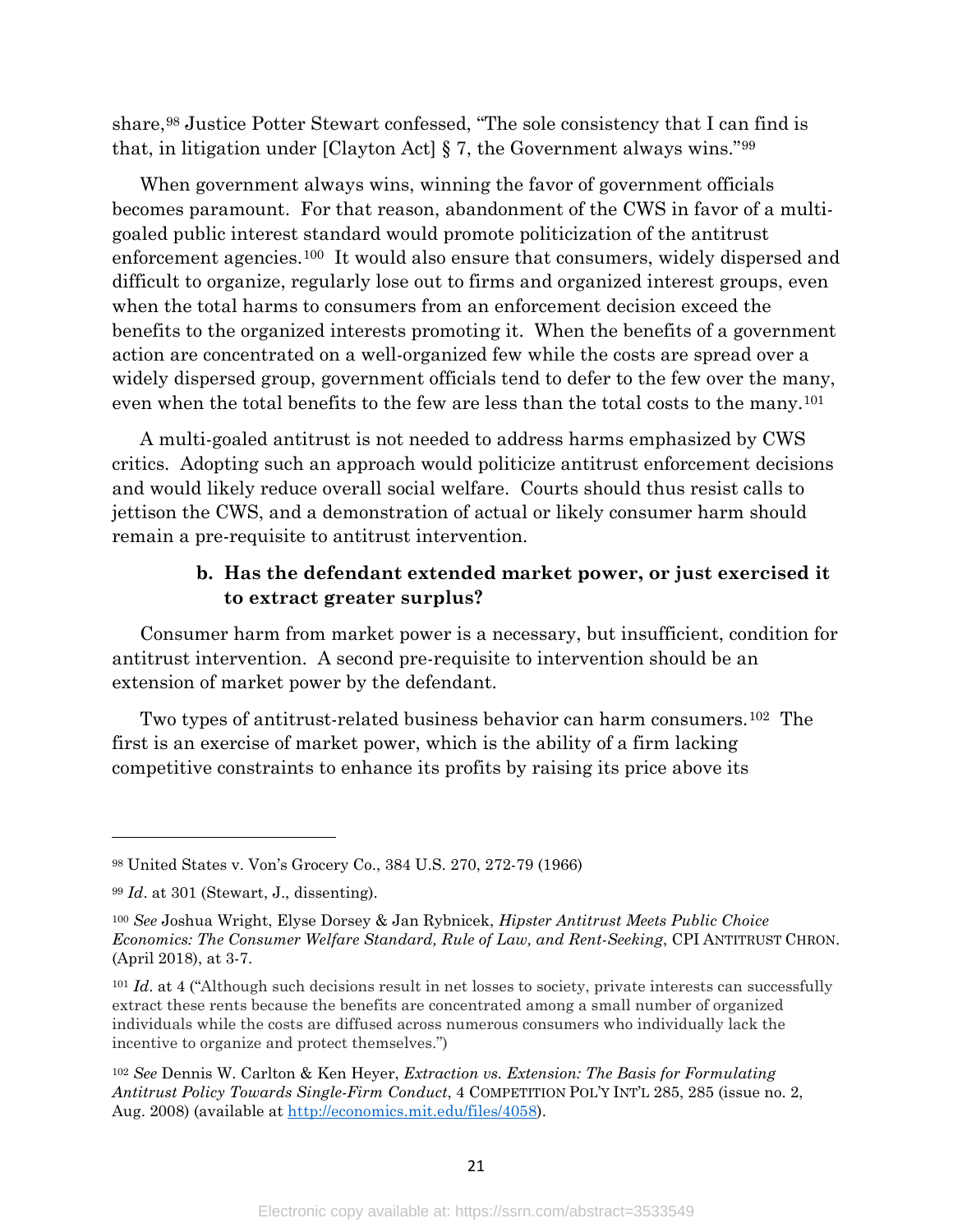<span id="page-22-4"></span>incremental cost.[103](#page-22-0) When a firm exercises market power to charge supracompetitive prices, it extracts for itself more of the surplus, or wealth, created by its transactions with its customers.[104](#page-22-1) Firms may also cause consumer harm by extending their market power.<sup>[105](#page-22-2)</sup> When nominal competitors agree to act in concert to raise prices—e.g., in a naked price-fixing conspiracy—their collusive agreement creates market power that would not otherwise exist. When two firms merge to monopoly or in a manner that substantially increases the likelihood of future oligopolistic coordination, they similarly extend market power. When a firm engages in unreasonably exclusionary conduct that drives its rivals from the market or somehow raises their costs so as to render them less formidable competitors, its market power grows.

While both surplus extraction and market power extension can occasion consumer harm, there should be no antitrust liability absent the latter.[106](#page-22-3) One reason for this is practical. If surplus extraction involving no extension of market power were illegal, adjudicators and business planners would confront an

 $\overline{a}$ 

<span id="page-22-2"></span><sup>105</sup> Carlton & Heyer, *supra* note [102,](#page-21-5) at 298 (describing market power extension). Note that Carlton & Heyer are concerned solely with single-firm conduct that extends market power. But collusion does so as well: competitors as a group gain market power when they agree not to compete.

<span id="page-22-0"></span><sup>103</sup> *See* HERBERT HOVENKAMP, FEDERAL ANTITRUST POLICY: THE LAW OF COMPETITION AND ITS PRACTICE 80 (3d ed. 2005) ("Market power is a firm's ability to deviate profitably from marginal cost pricing."). A firm competing in a market in which there are many good substitutes for the firm's product will possess little market power; if it tries to raise price substantially above its incremental cost, it will lose sales to competitors who charge prices closer to their costs. Competition will thus drive prices down near the level of cost. *Id.* at 81. An absence of suitable substitutes for a firm's product, however, may enable the firm to enhance its profits by raising its price above its incremental cost. Marginal consumers—those that attach the lowest value to the firm's offering may stop buying the product in response to the price increase. But consumers who attach a greater value to the product (infra-marginal consumers) will continue to buy it as long as the inflated price is less than the value they attach to the product and there is no competing product that offers them greater net value. If the increased profits from consumers who continue to buy at the inflated price exceed the lost profits on foregone sales to marginal consumers, the price increase will be profitable. The loss of value from transactions that would have occurred but for the price increase (i.e., from sales to marginal consumers) is an inefficiency—a "deadweight loss" in social welfare—occasioned by supracompetitive pricing. *See id*. at 12-14, 19-20 (explaining monopoly pricing and deadweight loss).

<span id="page-22-1"></span><sup>104</sup> Every voluntary transaction between a buyer and seller involves the creation of surplus (wealth), which is split between the buyer and seller. The total surplus is the difference between the subjective value the buyer attaches to the thing being sold and the seller's cost of producing and selling the item. The seller's surplus is the difference between the price the seller collects and the cost of making and selling the unit sold; the buyer's is the amount by which she subjectively values the unit, less the price she must pay to obtain it. *See id*. at 4-5. Surplus "extraction" occurs when one party usurps for itself a greater proportion of the wealth created by the transaction with its counterparty. *See* Carlton & Heyer, *supra* note [102,](#page-21-5) at 293.

<span id="page-22-3"></span><sup>106</sup> *Id*. at 293. ("[A]ntitrust policy could be simplified and, in our view, improved if conduct falling squarely into the extraction category was immune from antitrust attack ").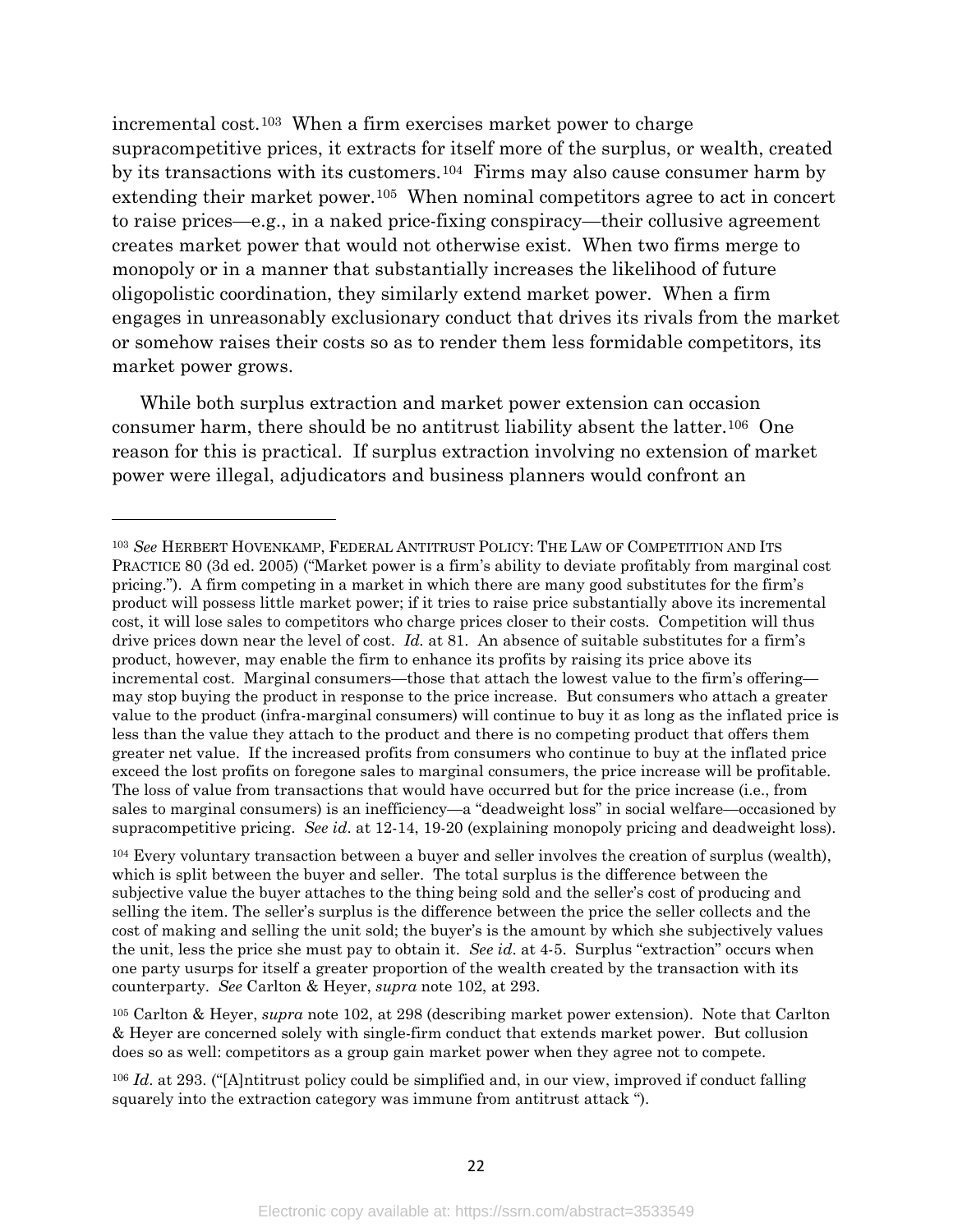intractable question: How much extraction is permitted? Every instance of supracompetitive pricing by any firm with any quantum of market power transfers some surplus from consumers to the producer. It would be impracticable for antitrust to forbid all such surplus extraction, so courts would have to draw some sort of line. Given the difficulty of doing so in any non-arbitrary fashion, courts have wisely ruled that the mere charging of monopoly prices is not an antitrust violation, despite the consumer harm from surplus extraction.[107](#page-23-0)

A more important reason for immunizing mere surplus extraction from antitrust liability is that doing so promotes dynamic efficiency.<sup>108</sup> First, the prospect of earning supernormal profits due to a lack of competition motivates entrepreneurs to develop unique products and services. As the Supreme Court has acknowledged, "[t]he opportunity to charge monopoly prices—at least for a short period—is what attracts 'business acumen' in the first place; it induces risk taking that produces innovation and economic growth."[109](#page-23-2) 

In addition to motivating innovation, the supracompetitive profits gained through surplus extraction often enable it by funding research and development efforts.<sup>110</sup> A glance at the top global spenders on research and development  $(R&D)$ reveals that most (11 of 15) are either technology firms derided by many as monopolistic (#1 Amazon, #2 Alphabet/Google, #5 Intel, #6 Microsoft, #7 Apple, and #14 Facebook) or pharmaceutical companies whose patent protections insulate them from competition and allow them to charge supracompetitive prices for their products (#8 Roche, #9 Johnson & Johnson, #10 Merck, #12 Novartis, and #15 Pfizer).[111](#page-23-4) This should come as no surprise. Firms that cannot extract surplus those forced by competition to charge prices near incremental cost—have no money

<span id="page-23-0"></span><sup>107</sup> Verizon Commun'cns Inc. v. Law Offices of Curtis V. Trinko, 540 U.S. 398, 407 (2004) (observing that "[t]he mere possession of monopoly power, and the concomitant charging of monopoly prices, is … not unlawful"); Pac. Bell Tel. Co. v. LinkLine Commun'cns, Inc., 555 438 447-48 (2009) (observing that "simply possessing monopoly power and charging monopoly prices does not violate [Sherman Act]  $\S 2$ ").

<span id="page-23-1"></span><sup>108</sup> *See* Carlton & Heyer, *supra* note [102,](#page-21-5) at 287.

<span id="page-23-2"></span><sup>109</sup> Trinko, 540 U.S. at 407.

<span id="page-23-3"></span><sup>110</sup> *See* PETER THIEL, ZERO TO ONE: NOTES ON STARTUPS, OR HOW TO BUILD THE FUTURE (2014) ("Monopolies drive progress because the promise of years or even decades of monopoly profits provides a powerful incentive to innovate. Then monopolies can keep innovating because profits enable them to make the long-term plans and to finance the ambitious research projects that firms locked in competition can't dream of.").

<span id="page-23-4"></span><sup>111</sup> *See* STATISTA, RANKING OF THE 20 COMPANIES WITH THE HIGHEST SPENDING ON RESEARCH AND DEVELOPMENT IN 2018 (available at [https://www.statista.com/statistics/265645/ranking-of-the-20](https://www.statista.com/statistics/265645/ranking-of-the-20-companies-with-the-highest-spending-on-research-and-development/) [companies-with-the-highest-spending-on-research-and-development/\)](https://www.statista.com/statistics/265645/ranking-of-the-20-companies-with-the-highest-spending-on-research-and-development/).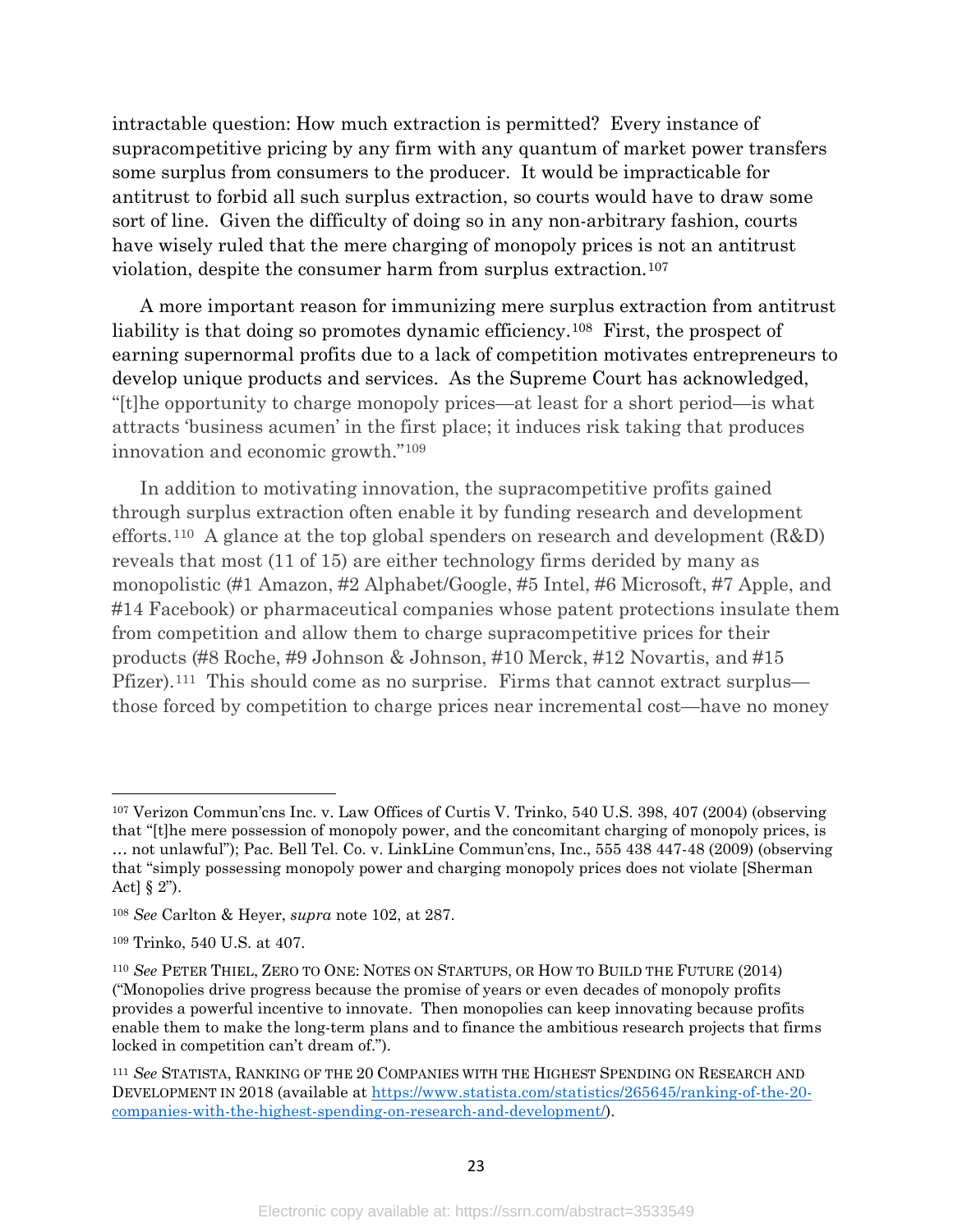to spend on R&D.[112](#page-24-0) Because the static inefficiencies (deadweight losses) occasioned by mere surplus extraction<sup>[113](#page-24-1)</sup> may be dwarfed by the dynamic efficiencies that result from rewarding and financing innovation, antitrust should not forbid practices that extract surplus without also extending market power.[114](#page-24-2)

This runs counter to a number of recent proposals to condemn mere surplus extraction under the antitrust laws. Harry First, for example, has argued that simple monopoly pricing may constitute an antitrust violation[.115](#page-24-3) Maintaining that "excessive pricing could satisfy the monopolistic conduct requirement" of Sherman Act Section 2,[116](#page-24-4) he contends that courts should impose antitrust liability on pharmaceutical companies solely on the basis of their excessive drug pricing.[117](#page-24-5)

<span id="page-24-7"></span>Other commentators have raised antitrust concerns about algorithmic pricing systems in which digital platforms harness user data to estimate online purchasers' willingness-to-pay and craft personalized prices.<sup>118</sup> Such price discrimination schemes extract additional surplus from consumers, but they do not extend sellers' market power. Compared to the situation in which a seller with market power charges a single supracompetitive price, personalized pricing may enhance total market output and reduce deadweight loss, as buyers who value the product by

<span id="page-24-4"></span><sup>116</sup> *Id*. at 711. First asserts that "courts should reconsider the ready assumption that Section 2 does not reach excessive pricing . . . because we do actually condemn high prices in many areas of antitrust law." *Id*. at 716. In support of that claim, he points to authorities condemning price increases occasioned by cartels, anticompetitive mergers, and unreasonably exclusionary conduct. *Id*. Of course, in each of those situations the price increase accompanied conduct that *extended* market power (via combination, collusion, or exclusion). First cites no case in which a court has condemned monopoly pricing absent some conduct extending market power.

<span id="page-24-5"></span><sup>117</sup> Id. at 726-40.

l

<span id="page-24-0"></span><sup>112</sup> Kennedy, *supra* note [77,](#page-16-7) at 12 ("Firms need to be able to obtain 'Schumpertarian' profits to reinvest in innovation that is both expensive and uncertain.").

<span id="page-24-1"></span><sup>113</sup> See supra note [103](#page-22-4) (describing deadweight loss from supracompetitive pricing).

<span id="page-24-2"></span><sup>114</sup> Carlton & Heyer, supra note [102,](#page-21-5) at 287 (observing that "[r]igorous measurements by economic scholars have demonstrated that investment and innovation are the dominant forces behind an economy's advances in productivity and growth").

<span id="page-24-3"></span><sup>115</sup> Harry First, *Excessive Drug Pricing as an Antitrust Violation*, 82 ANTITRUST L. J. 701 (2019).

<span id="page-24-6"></span><sup>118</sup> *See*, *e.g.*, UNLOCKING DIGITAL COMPETITION: REPORT OF THE DIGITAL COMPETITION EXPERT PANEL 111 (2019) (United Kingdom report on competition in digital platform markets) ("Concerns have been raised that the increasing availability of data and use of algorithms by businesses will enable them to personalise their product and service offerings. At the extreme, personalised pricing could lead to each customer being offered an individual price based on what the business infers they are willing to pay."); CITIZENS ADVICE, A PRICE OF ONE'S OWN: AN INVESTIGATION INTO PERSONALISED PRICING IN ESSENTIAL MARKETS (August 2018) (available at [https://www.citizensadvice.org.uk/about](https://www.citizensadvice.org.uk/about-us/policy/policy-research-topics/consumer-policy-research/consumer-policy-research/a-price-of-ones-own-an-investigation-into-personalised-pricing-in-essential-markets/)[us/policy/policy-research-topics/consumer-policy-research/consumer-policy-research/a-price-of-ones](https://www.citizensadvice.org.uk/about-us/policy/policy-research-topics/consumer-policy-research/consumer-policy-research/a-price-of-ones-own-an-investigation-into-personalised-pricing-in-essential-markets/)[own-an-investigation-into-personalised-pricing-in-essential-markets/\)](https://www.citizensadvice.org.uk/about-us/policy/policy-research-topics/consumer-policy-research/consumer-policy-research/a-price-of-ones-own-an-investigation-into-personalised-pricing-in-essential-markets/).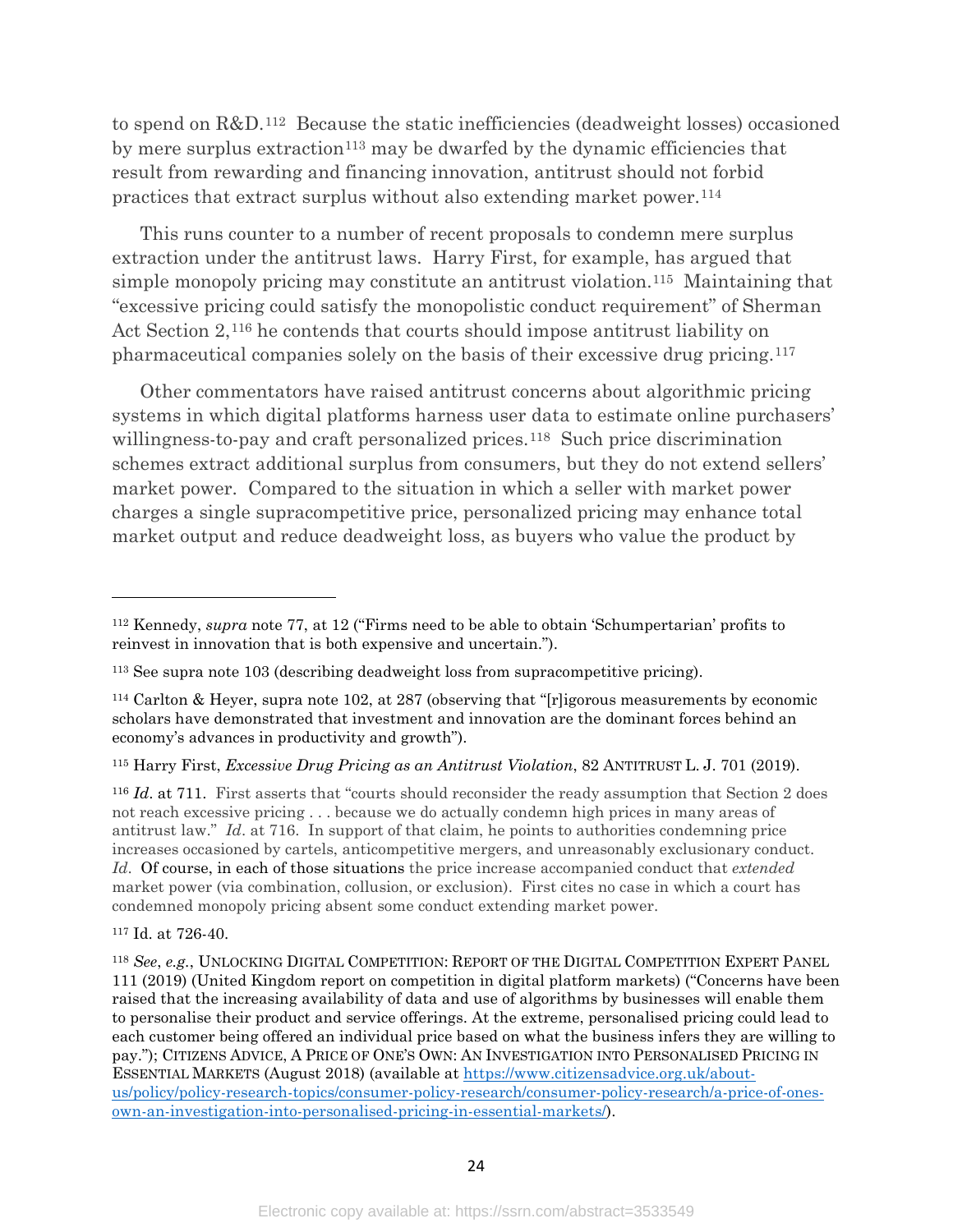more than its incremental cost but less than the single supracompetitive price are brought into the market.<sup>[119](#page-25-0)</sup>

Commentators have also raised antitrust concerns about sharp business practices that, while perhaps unsavory (or even tortious), do not extend market power. John Newman, for example, points to what he calls "digital blackmail."[120](#page-25-1)  That practice occurs when a digital platform manipulates the publication of information in order to extract value from some group of users. The platform may implicitly threaten either to publish "bad" or to suppress "good" information.<sup>121</sup> Real estate comparison site Zillow allegedly engages in the former sort of digital blackmail; it publishes market value estimates of listed properties, but it will remove those that are below a listed property's sale price (and thus have a depressive effect) in exchange for payments from the listing agent.[122](#page-25-3) Restaurant review site Yelp allegedly engages in the "suppress-the-good" version of digital blackmail; it has purportedly threatened to remove or demote favorable reviews of restaurants that decline to purchase advertisements on its site.[123](#page-25-4) Both forms of digital blackmail would appear to involve significant business risk for the perpetrator. By manipulating the information presented on their purportedly neutral sites, firms like Zillow and Yelp risk turning off users. Rather than extending their market power, they threaten it by inviting competition from truly neutral rivals.

 In the short term, each of the aforementioned behaviors may reduce consumer surplus and enhance the profits of the perpetrator. Some instances might violate other provisions of law (e.g., prohibitions on deceptive trade practices) and could well merit condemnation on non-antitrust grounds. But none of the practices extends market power. Given the impracticability of forbidding, and the dynamic efficiencies that result from allowing, mere surplus extraction, antitrust courts should follow Judge Learned Hand in embracing the maxim *finis opus coronat—*i.e.,

<span id="page-25-4"></span><sup>123</sup> *Id*. at 1537.

<span id="page-25-0"></span><sup>119</sup> *See* Carlton & Heyer, *supra* note [102,](#page-21-5) at 291 ("Antitrust hostility to [surplus-extractive price discrimination] is in some respects quite surprising from the perspective of an economist, given that simple monopoly pricing produces a clear and well-recognized static deadweight loss to the economy, while these other forms of unilateral conduct are believed frequently (though not always) to increase output, provide incentives for more effectively marketing a firm's products, or otherwise enhance[e] welfare.").

<span id="page-25-1"></span><sup>120</sup> John M. Newman, *Antitrust in Digital Markets*, 72 VAND. L. REV. 1497, 1535 (2019).

<span id="page-25-2"></span><sup>121</sup> *Id*. ("Digital blackmail can occur when a dominant platform extracts rents by displaying (or threatening to display) unwanted information, then charging victims for its removal or concealment. Digital blackmail may also involve the inverse strategy: threatening to remove desirable information, then charging victims for the 'privilege' of continuing to make it available.").

<span id="page-25-3"></span><sup>122</sup> *Id*. at 1536-37.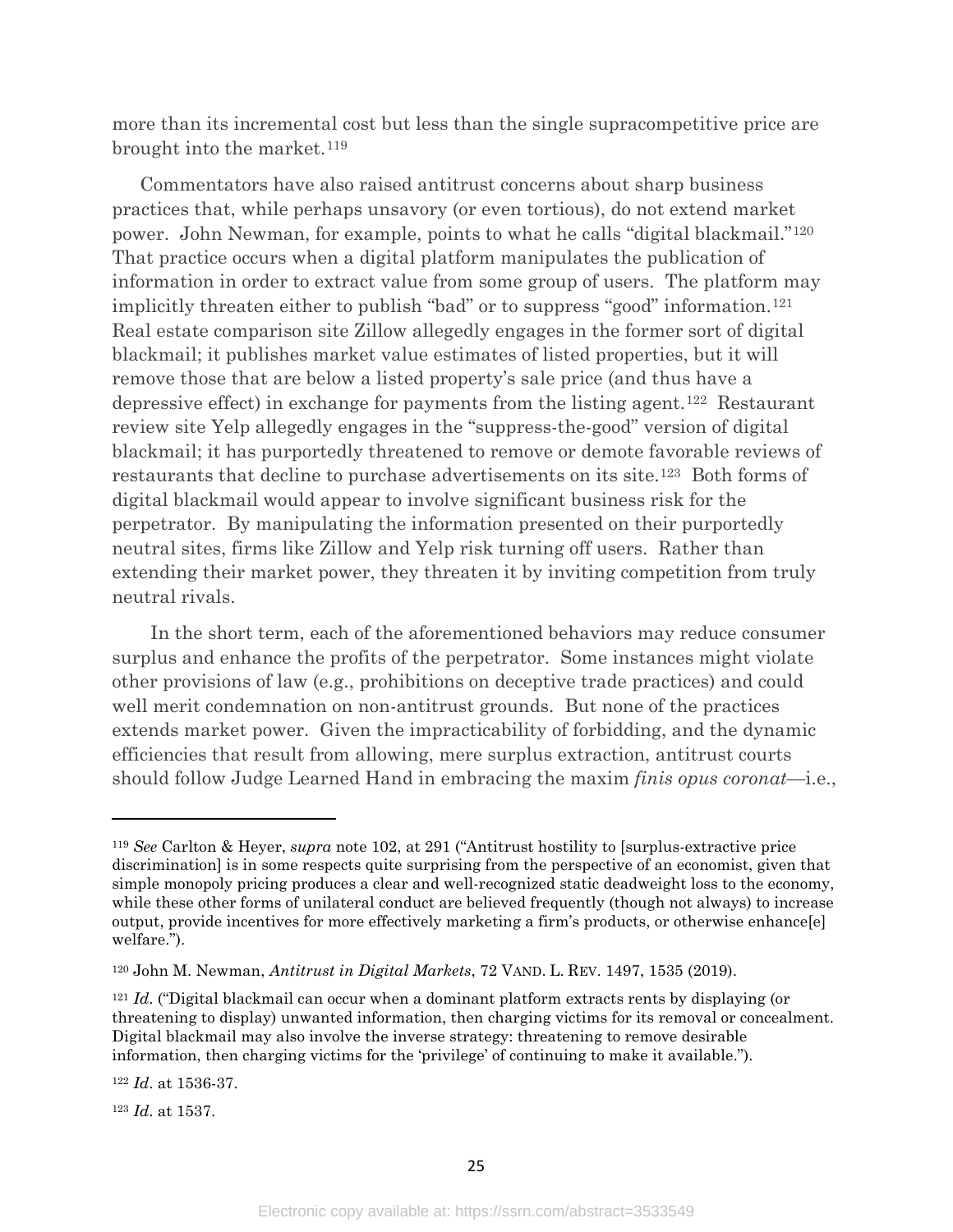the end of the work is the crown.[124](#page-26-0) They should tolerate mere exercises of market power, reserving antitrust liability for behaviors that extend it.

#### **c. Does another body of law or some sort of private ordering adequately address the potential anticompetitive problem?**

A third screening mechanism for 21st Century antitrust attempts to account for the law's unique enforcement structure. Enforceable by private parties, the federal antitrust statutes entitle successful plaintiffs to treble damages.[125](#page-26-1) The rationale for damage-trebling is that many antitrust violations—price-fixing conspiracies, etc.—occur in secret and often are not detected and proven: If there is a one-third chance of getting caught, requiring the defendant to pay three times the damage caused will ensure optimal deterrence.

But damage-trebling may lead to overdeterrence when the challenged behavior is (1) "mixed bag" (i.e., sometimes efficient and sometimes inefficient), so that it should not be universally deterred; and (2) not hidden, so that the likelihood that the conduct will be detected and proven is greater than one-in-three.[126](#page-26-2) Given the difficulty of parsing pro- from anti-competitive business conduct, mixed bag behavior is often wrongly condemned. If the behavior is open and notorious, it is certain to be detected. Consider, then, a firm contemplating some pro-competitive, non-clandestine conduct that might create difficulties for its competitors and could therefore be wrongly condemned as anticompetitive. The firm will engage in the contemplated conduct only if it would provide the firm with private benefits greater than three times the harm to its rivals, discounted by the likelihood of erroneous conviction. The upshot is that many procompetitive instances of non-clandestine, mixed bag behavior will be wrongly deterred.[127](#page-26-3)

<span id="page-26-0"></span><sup>124</sup> United States v. Aluminum Co. of America, 148 F.2d 416 (2d Cir. 1945) ("[A] strong argument can be made that, although the result may expose the public to the evils of monopoly, the Act does not mean to condemn the resultant of those very forces which it is its prime object to foster: *finis opus coronat*. The successful competitor, having been urged to compete, must not be turned upon when he wins.").

<span id="page-26-1"></span><sup>125</sup> 15 U.S.C. § 15(a).

<span id="page-26-2"></span><sup>126</sup> *See* HERBERT HOVENKAMP, THE ANTITRUST ENTERPRISE: PRINCIPLE AND EXECUTION 67 (2005) ("Treble damages make no sense at all when they are assessed for public acts and reasonable minds can differ about substantive illegality."); RICHARD A. POSNER, ANTITRUST LAW 271-73 (2d ed. 2000) (acknowledging that mandatory trebling may over-deter and advocating that damages multiplier be adjusted to account for likelihood of concealment).

<span id="page-26-3"></span><sup>&</sup>lt;sup>127</sup> Suppose, for example, that the non-clandestine, procompetitive conduct under consideration by a firm would benefit it by \$500,000 and consumers by \$1.5 million but would cause rival harm of \$1 million. If there were a 25% chance of wrongful condemnation, the firm would not engage in the welfare-enhancing conduct. Its expected liability of \$750,000 (\$3 million \* 0.25) would exceed its expected gain. Absent damage-trebling, which is unnecessary here to account for a lack of detection,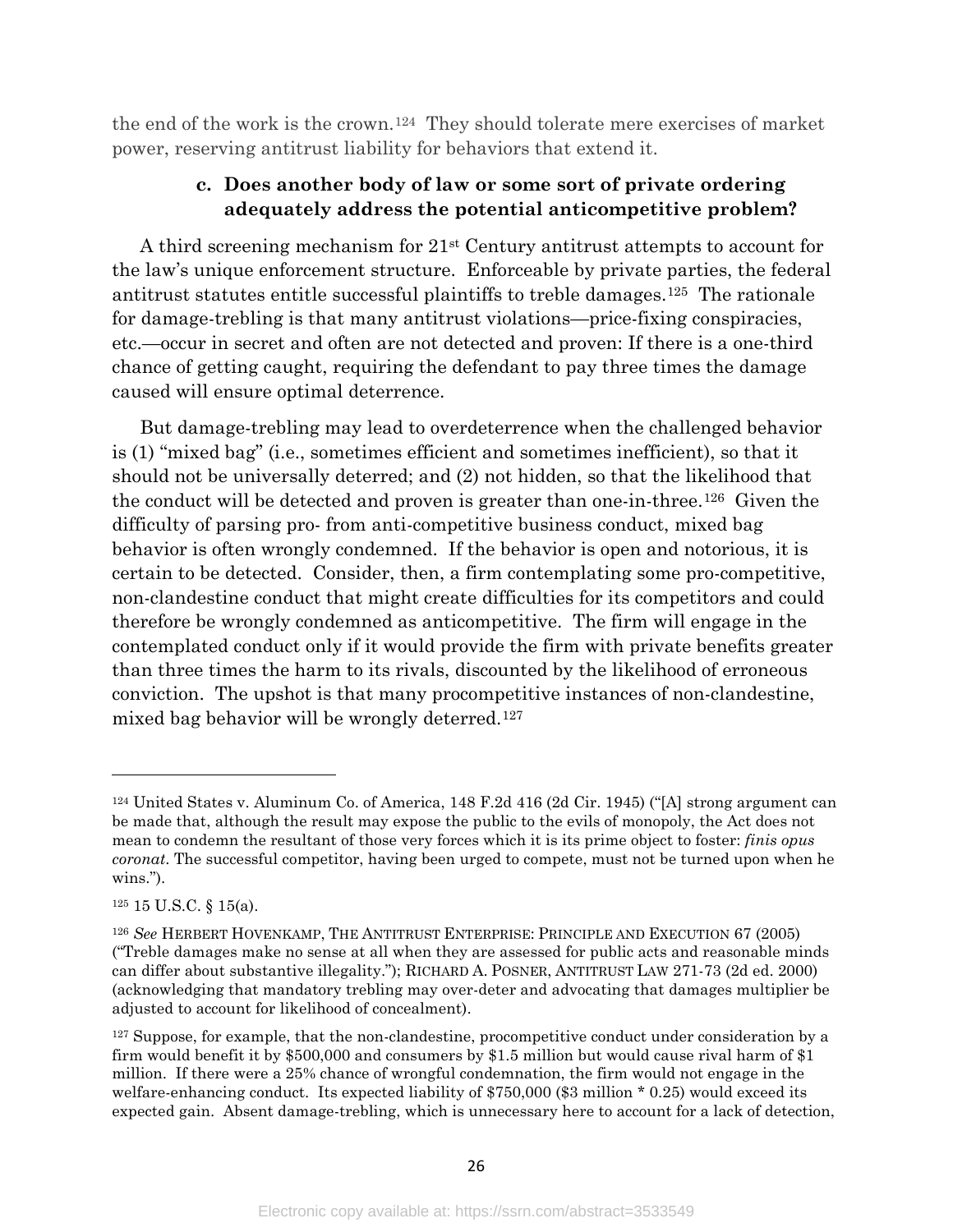To account for potential overdeterrence resulting from trebling the damages occasioned by non-clandestine competitive conduct, antitrust should stay its hand when a potentially anticompetitive behavior occurs in the open and another body of law or some sort of contract is likely to prevent any anticompetitive harm the behavior may produce. The U.S. Supreme Court appears to have endorsed this screening mechanism when some *regulation* would avert anticompetitive concerns.[128](#page-27-0) Courts should similarly limit antitrust's reach when common law doctrines and privately ordered solutions are likely to prevent anticompetitive concerns without the distortive effects that may result from damage-trebling.

Application of this filter would likely have prevented several recent enforcement actions against holders of standard essential patents (SEPs). When a patented technology is incorporated into a technology standard (so that the patent becomes "standard essential"), there is a risk that producers utilizing the standard (implementers) will invest extensively and then face unreasonable royalty demands from SEP-holders, who will know that the implementers cannot utilize a different technology without incurring exorbitant switching costs.[129](#page-27-1) To avert the risk of such "patent holdup," standard setting organizations (SSOs) typically procure upfront commitments from potential SEP-holders that if their technology is included in the standard they will license it on fair, reasonable, and non-discriminatory (FRAND) terms.[130](#page-27-2)

In recent years, the federal enforcement agencies have concluded that antitrust should be used to police patent holdup, despite these privately ordered solutions. For example, in separate actions against Bosch and Motorola (along with its acquirer, Google), the FTC took the position that a SEP-holder's pursuit of injunctive relief amounts to an unfair method of competition.[131](#page-27-3) In *In re Negotiated* 

 $\overline{a}$ 

<span id="page-27-1"></span><sup>129</sup> *See*, *e.g.*, Mark Lemley & Carl Shapiro, *Patent Holdup and Royalty Stacking*, 85 TEX. L. REV. 1991, 1992-93 (2007); Joseph Farrell, John Hayes, Carl Shapiro & Theresa Sullivan, *Standard Setting, Patents, and Hold-Up*, 74 ANTITRUST L. J. 603 (2007).

<span id="page-27-2"></span><sup>130</sup> *See* U.S. DEPARTMENT OF JUSTICE & U.S. FEDERAL TRADE COMMISSION, ANTITRUST ENFORCEMENT AND INTELLECTUAL PROPERTY RIGHTS: PROMOTING INNOVATION AND COMPETITION 46-47 (2007).

the firm would engage in the conduct. Its expected gain of \$500,000 would exceed its expected liability of \$250,000 (\$1 million \* 0.25).

<span id="page-27-0"></span><sup>128</sup> *See*, *e.g.*, Credit Suisse Secs. (USA) LLC v. Billing, 551 U.S. 264, 279-84 (2007) (declining to impose antitrust liability on the basis of initial public offering marketing practices that were arguably unreasonable restraints of trade because practices were regulated by federal securities laws and subject to active monitoring by Securities and Exchange Commission); Verizon Commc'ns, Inc. v. Law Offices of Curtis V. Trinko, 540 U.S. 398, 412 (2004) (refusing to impose antitrust duty to deal with rivals when telecommunications statute imposed analogous regulatory duties).

<span id="page-27-3"></span><sup>131</sup> *See* Complaint, *In re* Robert Bosch GmbH, ¶ 20, Dkt. No. C-4377, 2012 WL 5944820 (Nov. 21, 2012); Complaint, *In re* Motorola Mobility LLC, ¶¶ 25-26, Dkt. No. C-4410, 2013 WL 3944149 (July 23, 2013). *See also* Joshua D. Wright & Douglas H. Ginsburg, *Whither Symmetry? Antitrust Analysis of Intellectual Property Rights at the FTC and DOJ*, 9 COMPETITION POL'Y INT'L 41 (2013) (observing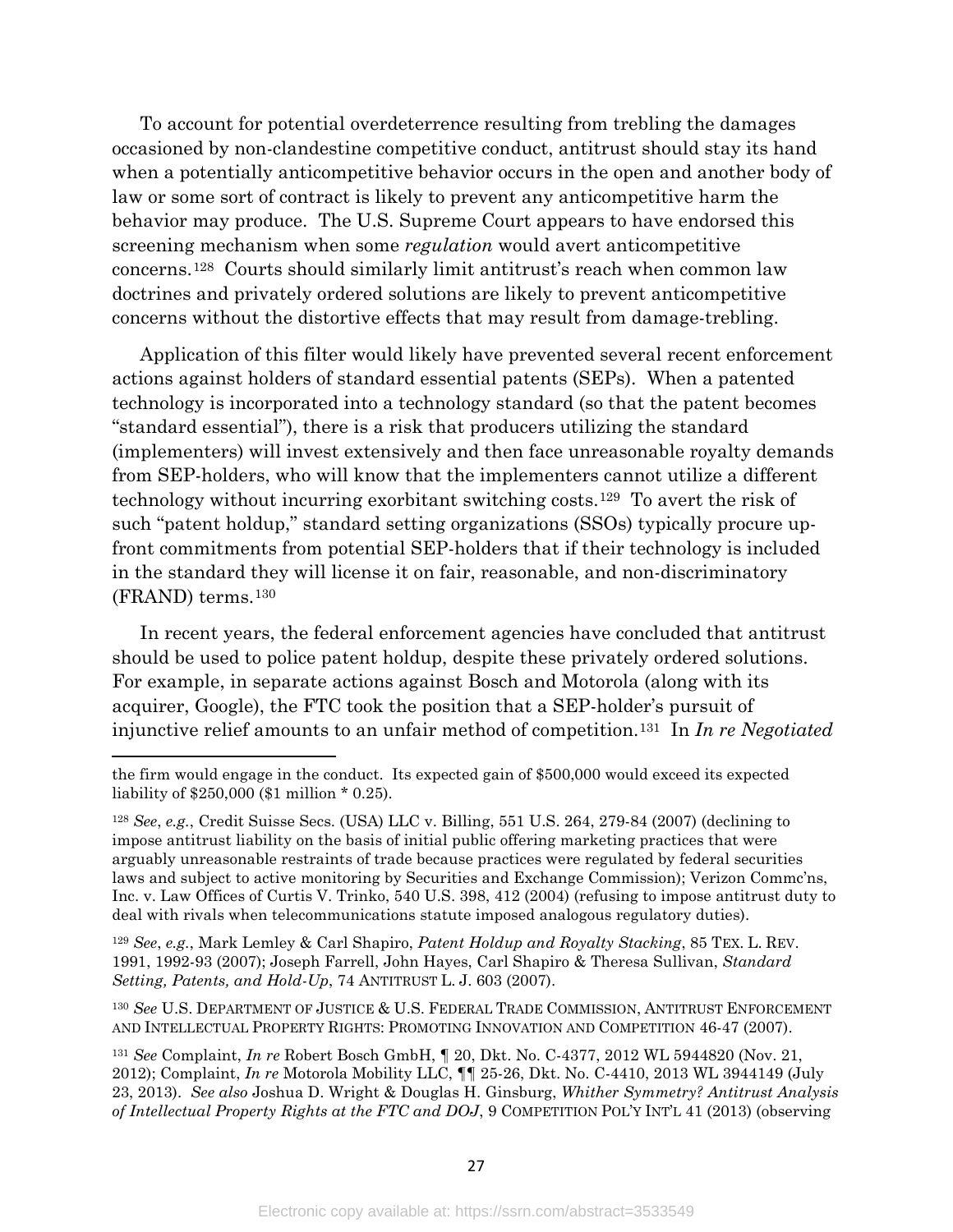*Data Solutions, LLC*, the Commission reasoned that antitrust precludes a SEPholder from seeking to renegotiate implementers' royalty agreements.<sup>132</sup> In the pending *Qualcomm* case, which is currently on appeal, the Commission procured a district court ruling that a SEP-holder has an antitrust duty—apart from any FRAND commitment—to license its SEP to all its rivals if, at some point in the past, it has profitably licensed the patent to any rival.[133](#page-28-1)

In each of these cases, the allegedly anticompetitive behavior—pursuit of injunctive relief, attempted renegotiation of royalties, refusal to license to a rival was not conducted in secret. Each challenged behavior can be efficient: a holder of a FRAND-encumbered SEP might seek injunctive relief because the infringer is judgment-proof or has rejected (or expressed the intent to reject) a FRAND royalty; a SEP-holder might legitimately renegotiate royalties in light of some market shift that undermines the original royalty rate; a SEP-holder could refuse to license to its direct rivals to prevent the sort of free-riding that diminishes incentives to innovate. Finally, in each case, the alleged anticompetitive harm could have been addressed with less distortion from potential treble damages actions—by another body of law:

• *Pursuit of Injunctions and Exclusion Orders:* Anticompetitive hold-up from SEP-holders' pursuit of injunctive relief or exclusion orders would be prevented by patent and tariff laws, both of which require the patent holder to establish that the requested relief is in the public interest.[134](#page-28-2) A SEPholder that was just seeking to gain bargaining leverage to enhance its royalties—rather than seeking the injunction for a legitimate reason, such as the fact that the implementer was judgment-proof or had expressed an intention to reject a FRAND royalty—could not make such a showing.

that the complaints and consent orders in *Bosch* and *Motorola*, "taken together, logically and necessarily depend upon the presumption that protecting a valid SEP against infringement by obtaining injunctive relief is itself anticompetitive"). The U.S. Department of Justice expressed a similar view about SEP-holders' pursuit of exclusion orders. *See* UNITED STATES DEPARTMENT OF JUSTICE & UNITED STATES PATENT & TRADEMARK OFFICE, POLICY STATEMENT ON REMEDIES FOR STANDARD-ESSENTIAL PATENTS SUBJECT TO VOLUNTARY F/RAND COMMITMENTS 6 (2013) (endorsing the view that an exclusion order based on a SEP generally should not be granted because "[a] decision maker could conclude that the holder of a F/RAND encumbered SEP had attempted to use an exclusion order to pressure an implementer of a standard to accept more onerous licensing terms than the patent holder would be entitled to receive consistent with the F/RAND commitment.").

<span id="page-28-0"></span><sup>132</sup> *See* Complaint, *In re* Negotiated Data Solutions LLC, No. C-4234 (Sept. 22, 2008), available at [https://www.ftc.gov/sites/default/files/documents/cases/2008/09/080923ndscomplaint.pdf.](https://www.ftc.gov/sites/default/files/documents/cases/2008/09/080923ndscomplaint.pdf)

<span id="page-28-1"></span><sup>133</sup> Federal Trade Comm'n v. Qualcomm Inc., 2019 WL 2206013, \*81-\*85 (N.D. Cal. May 21, 2019).

<span id="page-28-2"></span><sup>134</sup> *See* eBay v. MercExchange, LLC, 547 U.S. 388, 391 (2006) (positing requirements for injunctive relief under patent act); J. Gregory Sidak, *International Trade Commission Exclusion Orders for the Infringement of Standard Essential Patents*, available at

<https://www.criterioneconomics.com/docs/itc-exclusion-orders-for-standard-essential-patents.pdf> (discussing public interest limitations on exclusion orders).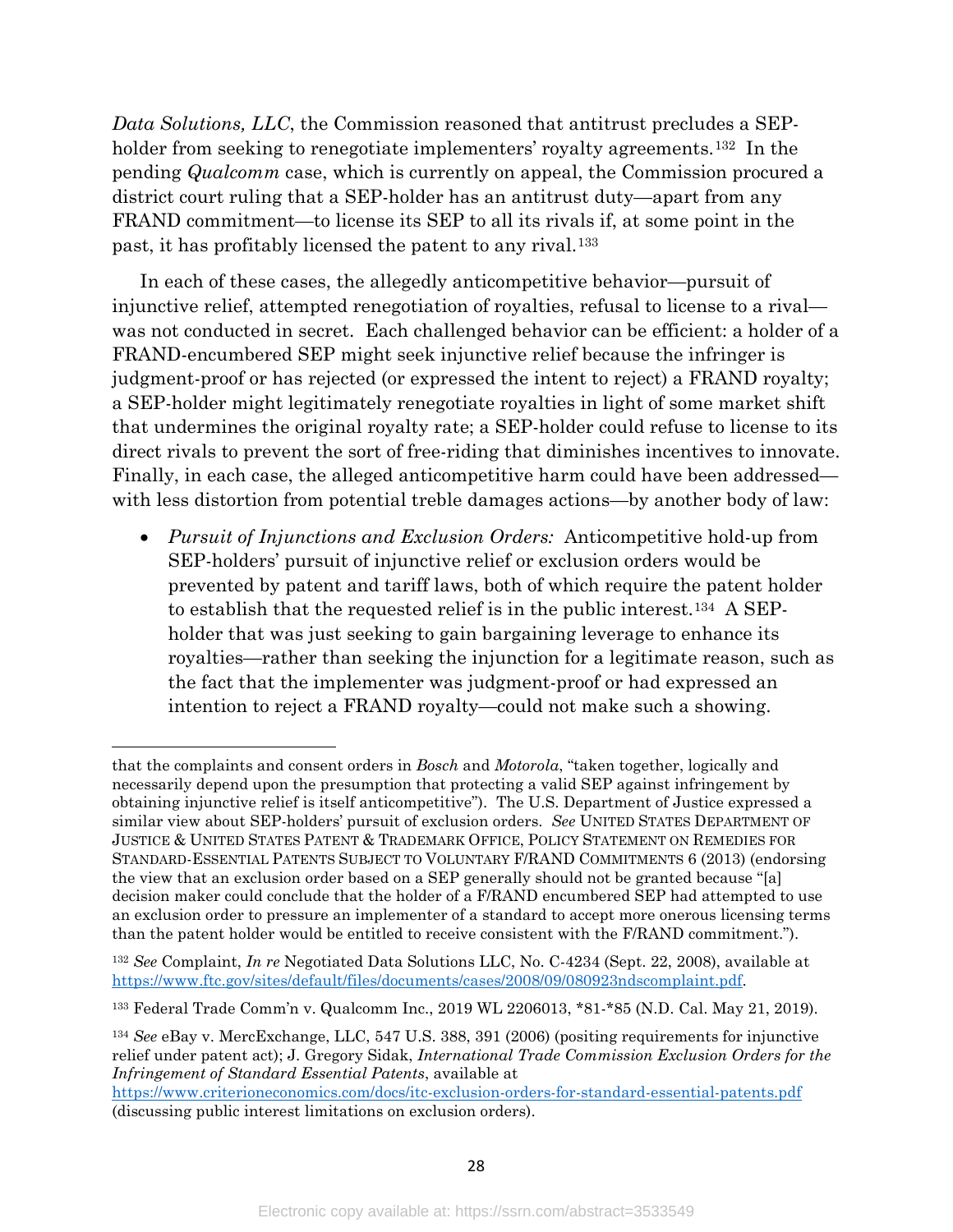- *Renegotiation Attempts:* The duress defense under contract law polices (by denying the enforceability of) renegotiations induced by the sort of economic pressure involved in a patent holdup situation.[135](#page-29-0) Yet, contract law permits good faith renegotiations—the sort of renegotiation a SEP-holder might legitimately seek in light of a market shift that undermines the original royalty rate.[136](#page-29-1) Contract law is thus fully capable of preventing anticompetitive, while permitting reasonable, renegotiations of SEP royalties.
- *Refusals to License to Rivals:* A SEP-holder's obligation to license to its rivals can be—and routinely is—imposed by the FRAND commitment it makes to the SSO responsible for the technology standard.[137](#page-29-2) (Indeed, the *Qualcomm*  court held that Qualcomm had a contractual duty to license its technology to rival chipmakers.[138](#page-29-3)) As intended third-party beneficiaries of FRAND agreements, rivals may enforce them.[139](#page-29-4) Imposition of an antitrust duty to deal is thus unnecessary, is likely to impair the quality of contracts between SSOs and SEP holders (why contract for a duty if a court is going to impose it under positive law?), and denies SEP-holders and SSOs the freedom to strike other bargains (e.g., limiting the duty to license in appropriate circumstances).

When either another body of law or private ordering via contract is likely to avert competitive harm, the marginal benefit afforded by antitrust intervention will be low. If the behavior at issue is not hidden, so that the likelihood of successful challenge is greater than one-in-three, antitrust will tend to over-deter by chilling borderline procompetitive conduct, which implies that the marginal cost of using antitrust to address the competitive harm will be relatively high. In light of these low marginal benefits and high marginal costs, antitrust should stay its hand when another body of law would likely prevent competitive harms stemming from open and notorious behavior.

l

<span id="page-29-4"></span><sup>139</sup> *See* RESTATEMENT (SECOND) OF CONTRACTS § 304 (1981).

<span id="page-29-0"></span><sup>135</sup> *See*, *e.g.*, RESTATEMENT (SECOND) OF CONTRACTS §§ 175, 176 (1981); Austin Instrument, Inc. v. Loral Corp., 272 N.E.2d 533 (1971) (recognizing defense of economic duress). *Cf.* Alaska Packers Ass'n v. Domenico, 117 F. 99 (1902) (invoking consideration doctrine to police economic duress resulting from holdup).

<span id="page-29-1"></span><sup>136</sup> *See* RESTATEMENT (SECOND) OF CONTRACTS § 89 (1981).

<span id="page-29-2"></span><sup>137</sup> *See generally* Gregory J. Werden & Luke M. Froeb*, Why Patent Hold-Up Does Not Violate Antitrust Law,* 27 TEX. J. INTELL. PROP. L. 1, 2 (2019) (observing that "most major SSOs require or urge all participants to disclose intellectual property rights and commit to license on fair, reasonable, and non-discriminatory (FRAND) terms").

<span id="page-29-3"></span><sup>138</sup> Federal Trade Comm'n v. Qualcomm Inc., 2019 WL 2206013, \*75-\*81 (N.D. Cal. May 21, 2019)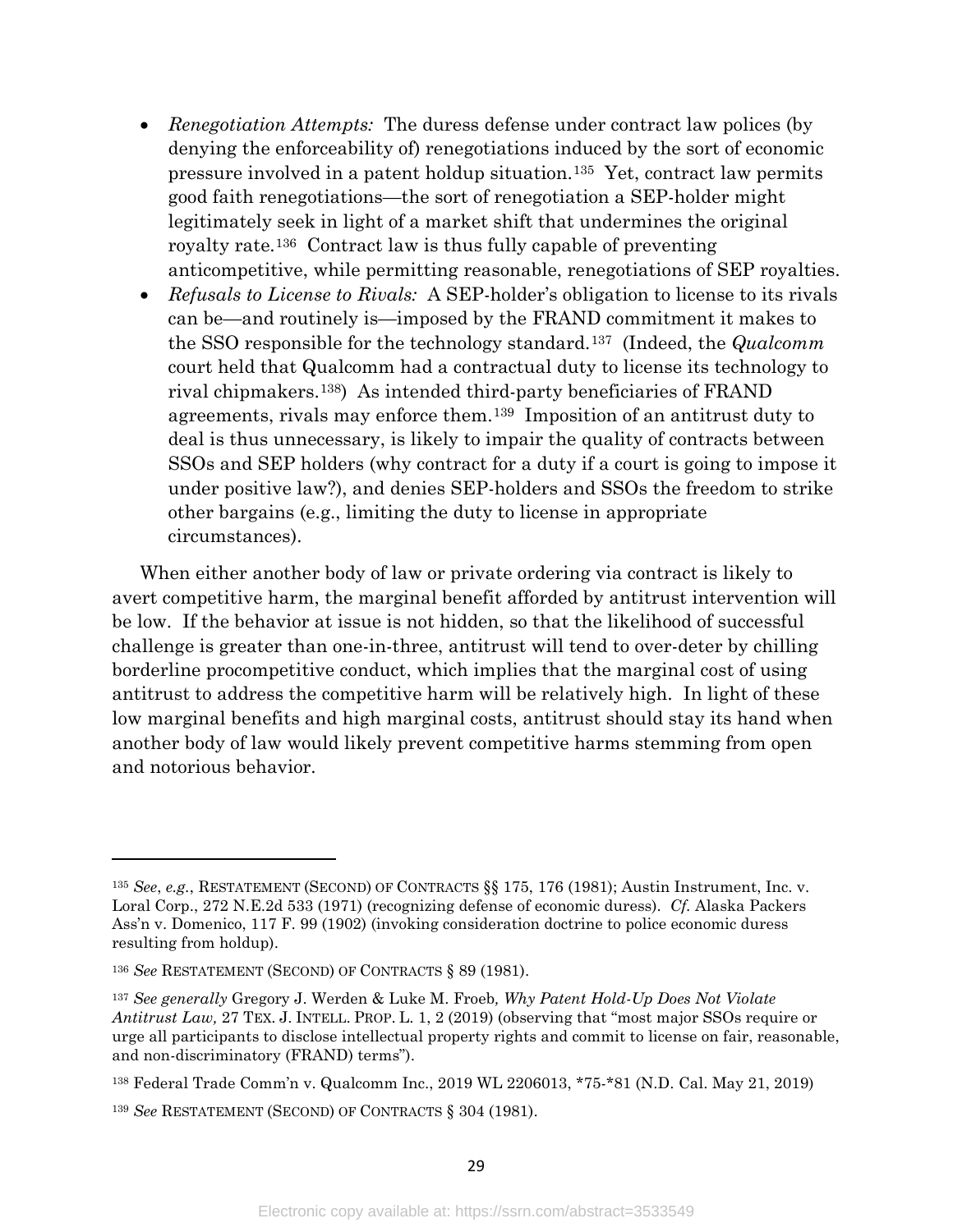#### **d. Does the contemplated remedy require an excess of particularized knowledge or endow government officials with a great deal of discretionary authority?**

A market failure, by itself, does not justify governmental intervention; policymakers should also have confidence that a contemplated intervention will not itself impose losses greater than those stemming from the market failure. This point is implicit in Easterbrook's directive to craft antitrust policies that minimize the sum of error and decision costs: Losses from improvident interventions are Type I (false conviction) error costs that must be balanced against the losses from allowing market power to persist (Type II error costs). A final screening mechanism, which should operate more as a guiding principle than a strict filter, highlights considerations that are particularly important in striking this balance.

Just as markets may systematically fail under certain conditions (e.g., externalities, public goods, market power), so may government interventions.<sup>[140](#page-30-1)</sup> Government failure is particularly likely in two circumstances. First, as F.A. Hayek famously observed, when the contemplated intervention requires central planners to acquire and process troves of information that is widely dispersed among economic actors, losses are likely to occur as the planners, who cannot gather and process such information, misallocate productive resources away from their highest and best ends.<sup>141</sup>

<span id="page-30-0"></span>Second, losses are particularly likely when interventions endow government officials with great discretion over the allocation of productive resources. As scholars associated with the "public choice" economic tradition have demonstrated, discretionary authority invites special interest manipulation of governmental power for private ends.<sup>142</sup> Rather than using their authority to maximize social welfare, government officials—who retain their rational, self-interested natures when acting in their official capacities—will frequently exercise state power in a manner that benefits them personally.[143](#page-30-4) Organized groups, often incumbent firms, will find

l

<span id="page-30-3"></span><sup>142</sup> *See generally* JAMES M. BUCHANAN & GORDON TULLOCK, THE CALCULUS OF CONSENT: LOGICAL FOUNDATIONS OF CONSTITUTIONAL DEMOCRACY (1962) (available at [http://www.econlib.org/library/Buchanan/buchCv3.html\)](http://www.econlib.org/library/Buchanan/buchCv3.html). For a succinct summary of the key insights of public choice, *see* William F. Shugart, II, *Public Choice* in DAVID R. HENDERSON, THE CONCISE ENCYCLOPEDIA OF ECONOMICS 427-30 (2007).

<span id="page-30-1"></span><sup>140</sup> *See generally* THOMAS A. LAMBERT, HOW TO REGULATE: A GUIDE FOR POLICYMAKERS (2017) (examining systematic market and government failures).

<span id="page-30-2"></span><sup>141</sup> *See* F.A. Hayek, *The Use of Knowledge in Society*, 35 AM. ECON. REV. 519 (1945).

<span id="page-30-4"></span><sup>143</sup> *See* Shugart, *supra* note [142,](#page-30-0) at 428 ("[P]ublic choice, like the economic model of rational behavior on which it rests, assumes that people are guided chiefly by their own self-interests and, more important, that the motivations of people in the political process are no different from those of people in the steak, housing, or car market. They are the same human beings, after all.").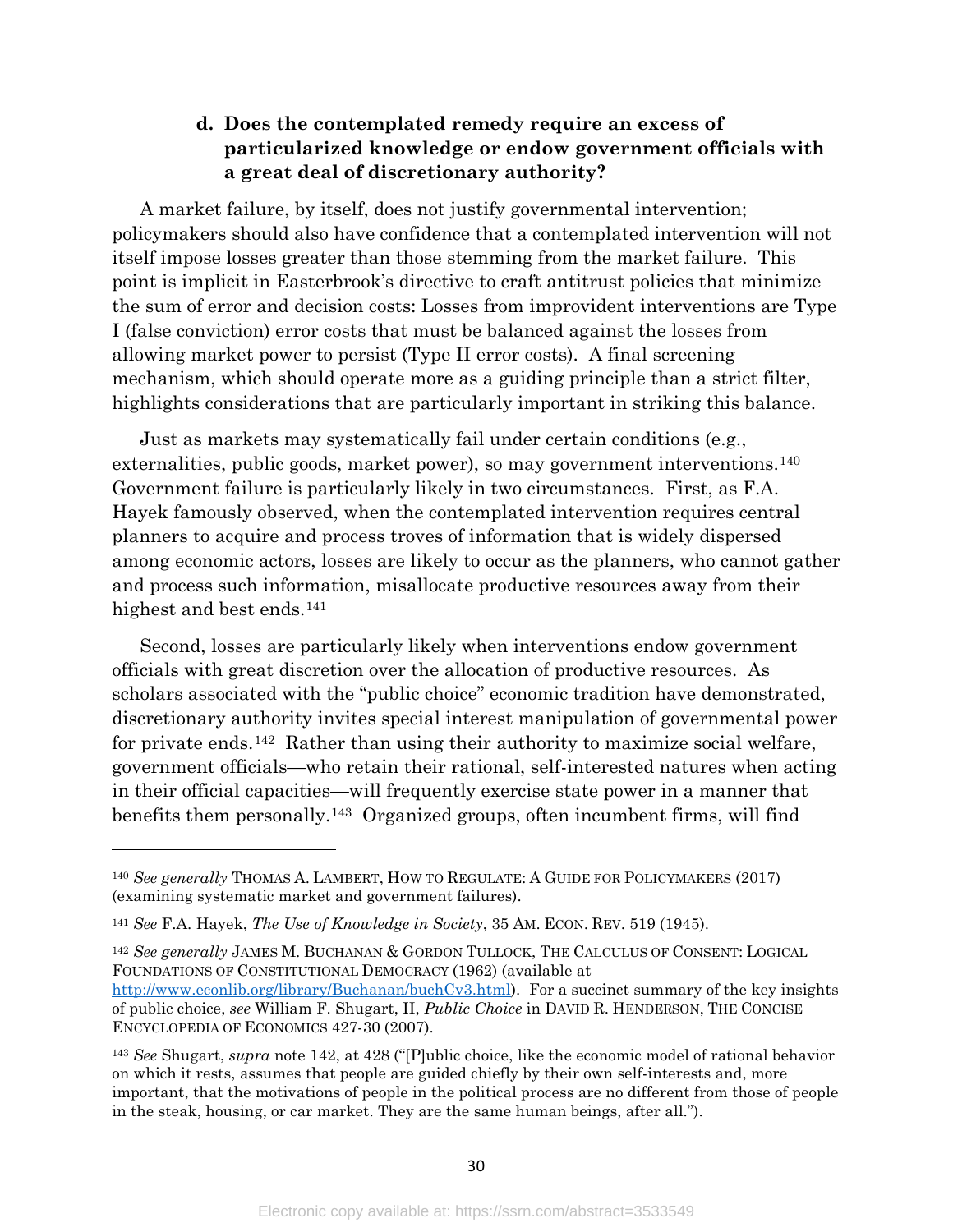ways to exploit this tendency in their favor (e.g., by lobbying officials or wooing them with the prospect of future employment). The general public, which is injured by this special interest manipulation, typically will not exert a counterbalancing influence over government officials; because the costs of special interest manipulation are widely dispersed, individual members of the public do not have an adequate incentive to mount a response even if their losses, in the aggregate, exceed the benefits that are concentrated on the organized group(s).<sup>144</sup>

In light of the Hayekian knowledge problem and public choice concerns, courts and enforcers should typically avoid antitrust interventions that either require a great deal of particularized knowledge or endow government officials with a large store of discretionary authority. This general guideline calls into question a number of recent antitrust proposals.

<span id="page-31-4"></span>One such proposal is to treat the user data collected by digital platforms like an essential facility that must be made available to rivals.[145](#page-31-1) In order to preserve the incentive to collect, store, and organize valuable data, firms subject to a sharing duty must receive some sort of compensation. Moreover, because user data vary in both usefulness and difficulty of collection, the firms providing data to their rivals should be entitled to different compensation for different types and quantities of data. This means that a court imposing a duty to share data with rivals would have to create an elaborate price schedule that takes into account such information as the cost of collecting and organizing different sorts of data and the value each sort provides—information that is largely inaccessible and likely to change over time. Courts are ill-equipped to gather and process all that information.

The Hayekian knowledge problem also bedevils recent calls to break up the largest digital platforms—Google, Facebook, and Amazon.[146](#page-31-2) A break-up of any firm requires a tremendous amount of knowledge about the operation of the business and its various components, and the record on antitrust break-ups is far from encouraging.[147](#page-31-3) Indeed, in a detailed analysis of seven major break-ups under

l

<span id="page-31-0"></span><sup>144</sup> *See generally* MANCUR OLSON, JR., THE LOGIC OF COLLECTIVE ACTION: PUBLIC GOODS AND THE THEORY OF AND GROUPS (1965).

<span id="page-31-1"></span><sup>145</sup> *See*, *e.g.*, UNLOCKING DIGITAL COMPETITION, *supra* note [118,](#page-24-7) at 74-76 (2019); STIGLER CENTER FOR THE STUDY OF THE ECONOMY AND THE STATE, STIGLER COMMITTEE ON DIGITAL PLATFORMS FINAL REPORT 117 (2019) (hereinafter, "Stigler Center Report"); JACQUES CRÉMER, YVES-ALEXANDRE DE MONTJOYE, AND HEIKE SCHWEITZER, COMPETITION POLICY FOR THE DIGITAL ERA: REPORT OF EUROPEAN COMMISSION DIRECTORATE-GENERAL FOR COMPETITION 98-107 (2019).

<span id="page-31-2"></span><sup>146</sup> *See*, *e.g.,* Elizabeth Warren, *Here's How We Can Break Up Big Tech*, Medium (March 8, 2019) (available at [https://medium.com/@teamwarren/heres-how-we-can-break-up-big-tech-9ad9e0da324c\)](https://medium.com/@teamwarren/heres-how-we-can-break-up-big-tech-9ad9e0da324c);

<span id="page-31-3"></span><sup>147</sup> *See* Will Rinehart, *A History of Failure: Government-Imposed Corporate Breakups*, American Action Forum Insight (June 27, 2018) (available at [https://www.americanactionforum.org/insight/a](https://www.americanactionforum.org/insight/a-history-of-failure-government-imposed-corporate-breakups/)[history-of-failure-government-imposed-corporate-breakups/\)](https://www.americanactionforum.org/insight/a-history-of-failure-government-imposed-corporate-breakups/).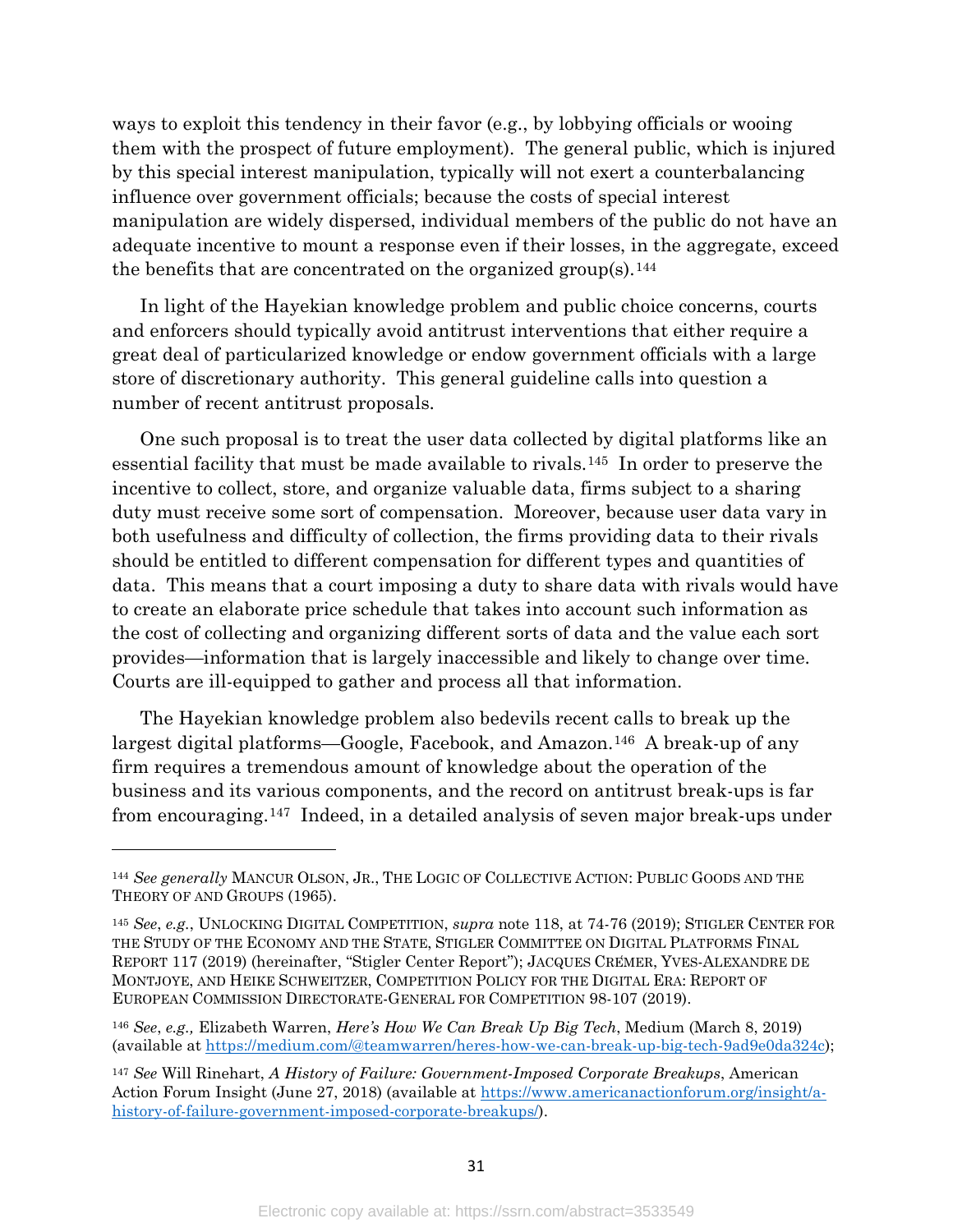Section 2 of the Sherman Act, economist Robert Crandall concluded that only one, the 1984 break-up of AT&T, increased industry output and lowered prices.[148](#page-32-1) That unimpressive record is for break-ups of "old economy" firms that divided along natural fault lines. Figuring out how to dissect highly integrated technology firms without causing consumer harm would be far more difficult.

<span id="page-32-0"></span>As Will Rinehart has observed, the leading digital platform firms utilize business models, teams, and technologies that greatly complicate their division.[149](#page-32-2)  With respect to business models, the firms operate multi-sided platforms where the value to users of one side (e.g., advertisers) is largely dependent on the number and intensity of users on the other side (e.g., individuals engaged in search or social networking).[150](#page-32-3) Moreover, the firms tend to engage in internal cross-subsidization, using revenues from one line of business (e.g., Google search) to support less profitable services (e.g., Google's YouTube, which is widely assumed not to be profitable on its own).[151](#page-32-4) With multi-sided platform businesses engaged in extensive cross-subsidization, an adverse effect on one part of the business due to a government intervention can wreak havoc on other, seemingly unrelated lines of business. To avoid consumer harm, a break-up plan would have to accurately account for a highly complex set of interrelationships.

Breaking up the digital platforms is also complicated by the fact that they employ teams that work across the entire platform.[152](#page-32-5) Facebook's software engineers, for example, support Facebook, Messenger, Instagram, and WhatsApp. Google uses common teams to support Google Search, YouTube, Gmail, and more obscure parts of Google's business, such as its artificial intelligence research unit, DeepMind. As Rinehart explains, "The result is a complex webbing of distinct yet

<span id="page-32-1"></span><sup>148</sup> Robert W. Crandall, *The Failure of Structural Remedies in Sherman Act Monopolization Cases*, AEI-Brookings Joint Center for Regulatory Studies Working Paper 01-05 (March 2001) (available at https://www.brookings.edu/wp-content/uploads/2016/06/03\_monopoly\_crandall.pdf). Crandall observes that even break-up of AT&T "turns out to be a case of overkill because the same results could have been obtained through a simple regulatory rule, obviating the need for vertical divestiture of AT&T." *Id*. at Executive Summary.

<span id="page-32-2"></span><sup>149</sup> Will Rinehart, *Breaking Up Tech Companies Means Breaking Up Teams and The Underlying Technology*, American Action Forum Insight (July 23, 2018) (available at [https://www.americanactionforum.org/insight/breaking-up-tech-means-breaking-up-technology-and](https://www.americanactionforum.org/insight/breaking-up-tech-means-breaking-up-technology-and-teams/)[teams/\)](https://www.americanactionforum.org/insight/breaking-up-tech-means-breaking-up-technology-and-teams/).

<span id="page-32-3"></span><sup>150</sup> *See generally* David S. Evans & Richard Schmalensee, *Markets with Two-Sided Platforms*, *in* 1 ISSUES IN COMPETITION LAW AND POLICY 667 (ABA Section of Antitrust Law 2008).

<span id="page-32-4"></span><sup>151</sup> Rinehart, *supra* note [149,](#page-32-0) at 3-4.

<span id="page-32-5"></span><sup>152</sup> *Id*. at 4-5.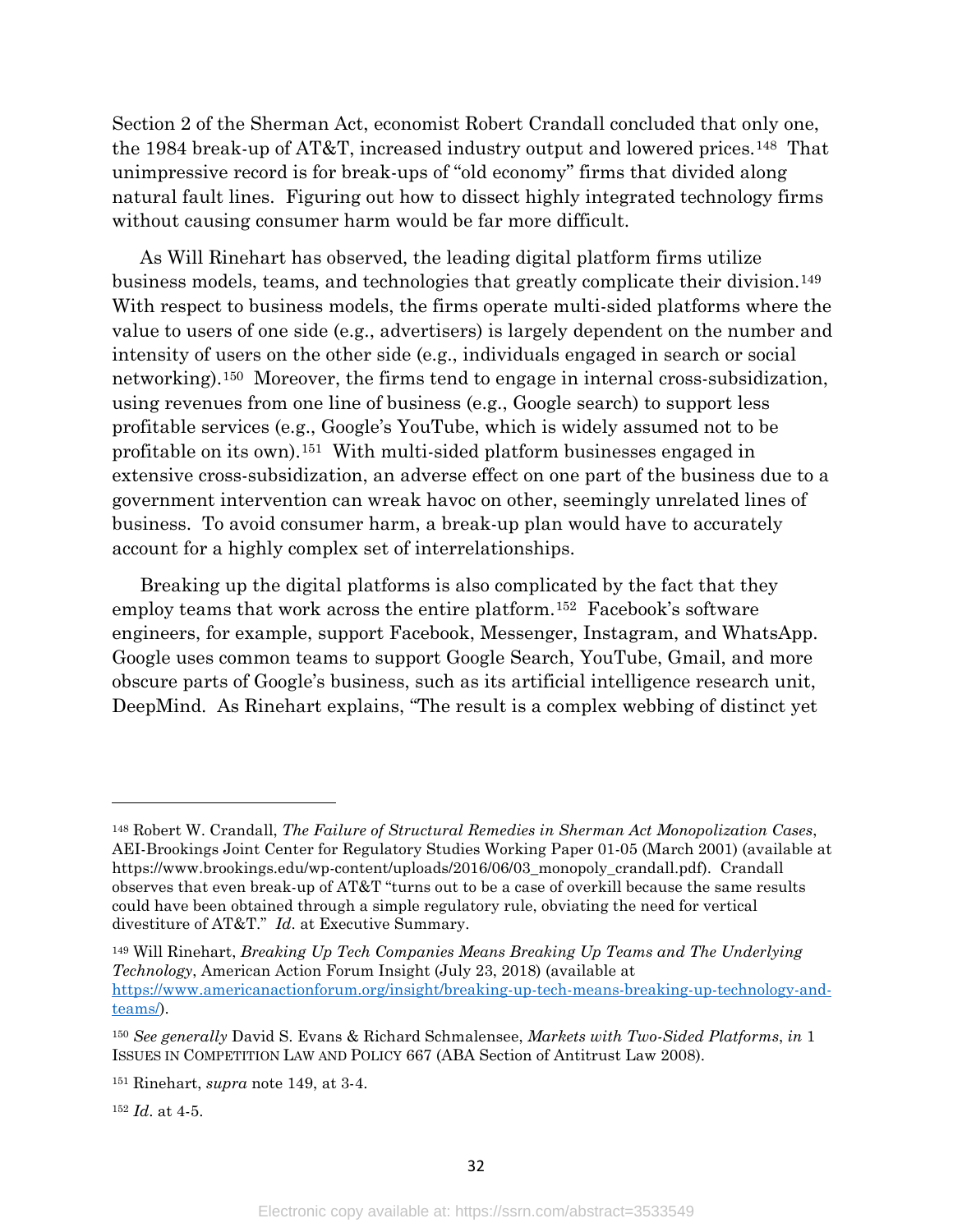clearly connected organizational divisions. This webbing makes implementing a Standard Oil-style trust-busting effort difficult at best."[153](#page-33-0)

Adding further complexity is the fact that the different parts of each digital platform utilize a common suite of technologies (referred to as the platform's technology "stack").[154](#page-33-1) Facebook's stack, for example, includes a number of proprietary technologies designed to assist with common tasks engaged in by all its various services: "BigPipe" serves pages faster, "Haystack" stores billions of photos efficiently, "Unicorn" searches the social graph, "TAO" stores graph information, "Peregrine" assists with querying, and "MysteryMachine" helps with performance analysis.[155](#page-33-2) Facebook has also invested billions of dollars in data centers designed to deliver video quickly, and it installed (with Microsoft) an undersea cable to speed up information transmission.[156](#page-33-3) Google has similarly developed a suite of technologies that are commonly used by its various business units.[157](#page-33-4) As Rinehart observes, this technical integration of the digital platforms raises a vexing question: "Where do you cut these technologies when splitting up the compan[ies]?" Mistakes in technological disintegration are likely to decrease productive efficiencies substantially. As Wordsworth put it, "We murder to dissect."[158](#page-33-5)

Whereas proposals to treat user data as an essential facility and to break up major digital platforms involve significant knowledge problems, other recent antitrust proposals would endow government officials with significant discretionary authority and thus raise public choice concerns. One such proposal, discussed above, is to jettison the relatively cabined consumer welfare standard in favor of a more amorphous public interest standard.[159](#page-33-6) Another is to create a federal agency with broad powers to regulate digital platforms.<sup>[160](#page-33-7)</sup> A third is a proposal aimed at

<span id="page-33-1"></span><sup>154</sup> *Id.*

 $\overline{a}$ 

<span id="page-33-2"></span><sup>155</sup> *Id*.

<span id="page-33-3"></span><sup>156</sup> *Id*.

<span id="page-33-4"></span><sup>157</sup> *Id*. (describing Google's technology stack and back-end integration).

<span id="page-33-0"></span><sup>153</sup> *Id*. at 5.

<span id="page-33-5"></span><sup>158</sup> William Wordsworth, *The Tables Turned; An Evening Scene, on the Same Subject*, in WILLIAM WORDSWORTH & SAMUEL T. COLERIDGE, LYRICAL BALLADS, WITH A FEW OTHER POEMS (1798) ("Our meddling intellect / Mis-shapes the beauteous form of things;— / We murder to dissect.") (electronic version available at [https://www.gutenberg.org/files/9622/9622-h/9622-h.htm\)](https://www.gutenberg.org/files/9622/9622-h/9622-h.htm).

<span id="page-33-6"></span><sup>159</sup> *See supra* notes [75-](#page-16-8)[76](#page-16-9) and accompanying text.

<span id="page-33-7"></span><sup>160</sup> *See* Neil Chilson, *Creating a New Federal Agency to Regulate Big Tech Would Be a Disaster*, WASH. POST (Oct. 30, 2019) (available at

[https://www.washingtonpost.com/outlook/2019/10/30/creating-new-federal-agency-regulate-big-tech](https://www.washingtonpost.com/outlook/2019/10/30/creating-new-federal-agency-regulate-big-tech-would-be-disaster/)[would-be-disaster/\)](https://www.washingtonpost.com/outlook/2019/10/30/creating-new-federal-agency-regulate-big-tech-would-be-disaster/). Chilson was responding to a proposal by the University of Chicago's Stigler Center for the creation of a new federal Digital Authority. *See* Stigler Center Report, *supra* note [145,](#page-31-4) at 100-19 (2019).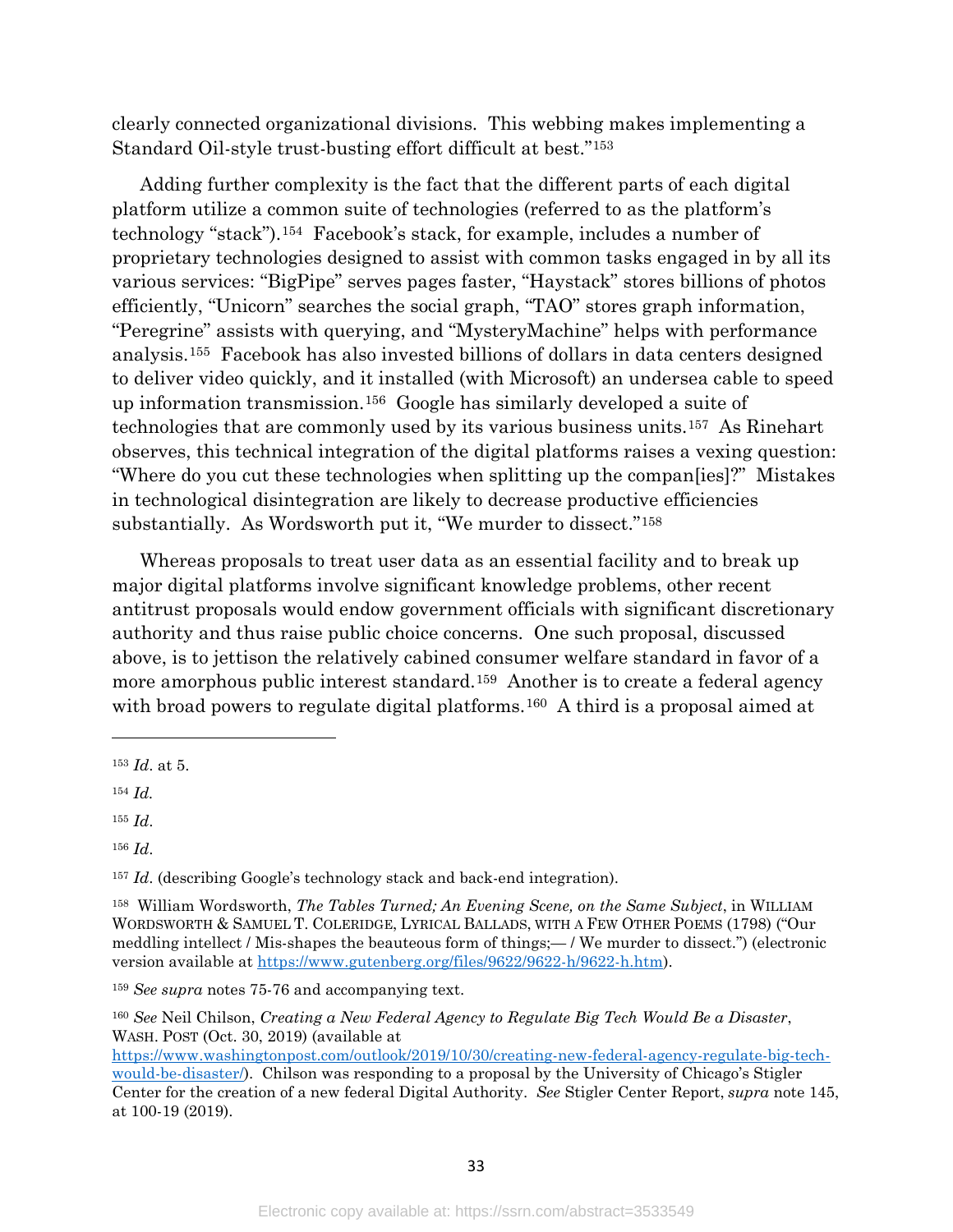stemming anticompetitive harms from institutional investors' common ownership of the stock of competing firms.

Responding to claims that horizontal shareholding has increased prices by diminishing the incentive of commonly held firms to compete with each other, Eric Posner, Fiona Scott Morton, and Glen Weyl have proposed that the FTC and DOJ adopt an enforcement policy that would encourage institutional investors to avoid intra-industry diversification in concentrated industries that are susceptible to oligopolistic pricing.[161](#page-34-0) Under the proposed policy, the agencies would annually compile a list of oligopolistic industries.[162](#page-34-1) Investors in such industries could avoid antitrust liability by holding less than one percent of total industry equity or, if they held more than that amount, by holding stock of only one firm per industry.<sup>[163](#page-34-2)</sup>

<span id="page-34-4"></span>Because the term oligopoly (unlike "market" in the antitrust context) lacks any agreed-upon meaning, agency officials would have wide discretion in determining what industries made the list.<sup>164</sup> Moreover, designation as an official oligopoly could have significant consequences beyond the context of common ownership. As Michael Sykuta and I have elsewhere detailed, Posner et al.'s proposal, which would move the FTC and DOJ out of their traditional role as ex post law enforcers and in the direction of ex ante regulators, would create significant public choice concerns:

If the agencies were to designate entire industries as oligopolistic, … interest groups would almost certainly join the fray. Having their industry designated oligopolistic would raise the antitrust risk firms face from all sorts of practices. … In light of this enhanced antitrust risk (not to mention the risk that official designation as an oligopoly could spark direct regulation), industry participants could be expected to mount a vigorous opposition to any attempt to designate their industry as oligopolistic. At the same time, groups with an interest in

*Id*. at 708-09 (emphasis in original).

<span id="page-34-2"></span><sup>163</sup> *Id*.

<span id="page-34-0"></span><sup>161</sup> *See* Eric A. Posner, Fiona Scott Morton, & E. Glen Weyl, *A Proposal to Limit the Anticompetitive Power of Institutional Investors*, 81 ANTITRUST L. J. 669, 669-70 (2017).

<span id="page-34-1"></span><sup>162</sup> The proposed enforcement policy contemplates that

<sup>[</sup>p]rior to the start of each calendar year, the DOJ and FTC would make a list of industries constituting oligopolies.... There would be some mechanism to solicit comments from any interested parties. The DOJ and FTC would then finalize the list with at least a month before the beginning of the new year to allow the institutional investors time to rearrange their holdings to comply with the policy.

<span id="page-34-3"></span><sup>164</sup> Thomas A. Lambert & Michael E. Sykuta, *The Case for Doing Nothing About Institutional Investors' Common Ownership of Small Stakes in Competing Firms*, 13 VA. L. & BUS. REV. 213, 260 (2019) ("The term 'industry' … has no … economically informed, tractable definition. … Moreover, once an industry is defined, there will have to be criteria for declaring it to be oligopolistic.").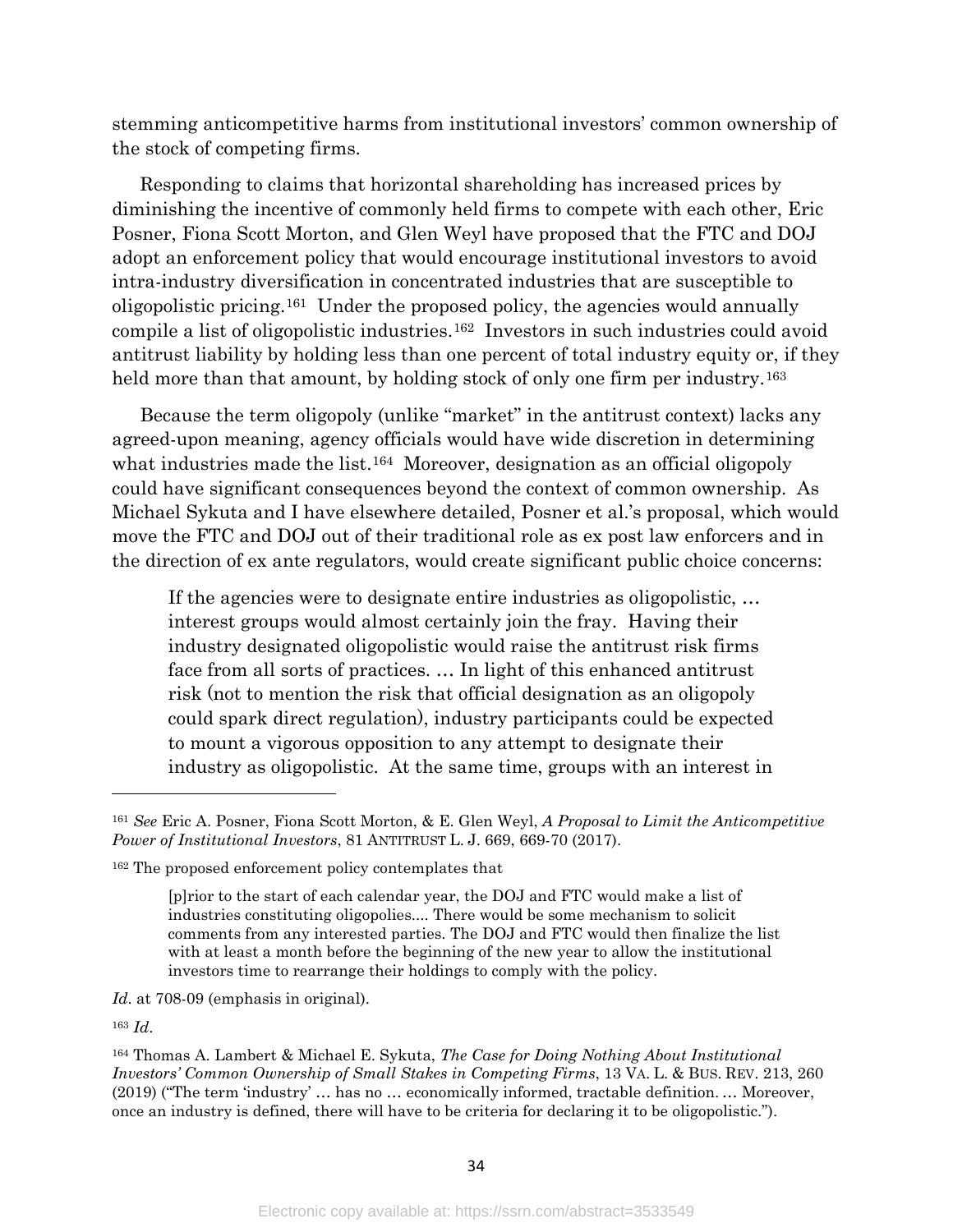heightened antitrust scrutiny within an industry—e.g., consumer groups, vertically related firms that could benefit from greater restriction on industry participants—would invest resources to secure the industry's inclusion on the list of oligopolies. Indeed, the proposal by Posner et al. invites interest group involvement (and the social costs associated therewith) by specifying that "[t]here would be some mechanism to solicit comments from any interested parties."[165](#page-35-0)

None of this is to say, of course, that antitrust interventions should never involve complicated fact-finding or confer discretionary authority on government officials. As noted, this final screening mechanism is more a guideline than a strict filter. But just as antitrust courts learn from experience with business practices and adjust presumptions accordingly, courts and policymakers should do the same with experiences of government practices. Because experience has shown that interventions are especially likely to misfire when they entail high knowledge requirements or excessive discretion, such interventions should be examined under a (rebuttable) presumption of error.

#### **Conclusion**

 $\overline{a}$ 

As Dan Crane has observed, "Antitrust law stands at its most fluid and negotiable moment in a generation."[166](#page-35-1) Popular commentators and scholars alike are questioning such seemingly settled doctrines as the consumer welfare standard. Widespread discontent with various social conditions—from economic inequality, to political polarization, to concerns about data privacy—has generated calls for antitrust to do more.

But antitrust remains a fundamentally limited enterprise, as Judge Easterbrook famously observed. While a few of Easterbrook's specific suggestions require adjustment in light of market developments and advances in economic learning, his overarching directive, and several of his proposed screening mechanisms, remain sound.

As courts and enforcers confront an ever-growing chorus calling for bigger and bolder antitrust, they would do well to embrace Easterbrook's general model, revise some specifics, and supplement it with four additional filters that limit antitrust's reach. In particular, they should limit interventions to instances of consumer harm arising from behavior that extends market power, where no other body of law or instance of private ordering is likely to prevent the harms at issue with less distortive effect, and the remedy imposed does not entail excessive knowledge

<span id="page-35-0"></span><sup>165</sup> *Id*. at 260-61 (quoting Posner et al., *supra* note [161,](#page-34-4) at 709).

<span id="page-35-1"></span><sup>166</sup> Daniel A. Crane, *Antitrust's Unconventional Politics*, 104 VA. L. REV. ONLINE 118 (2018).